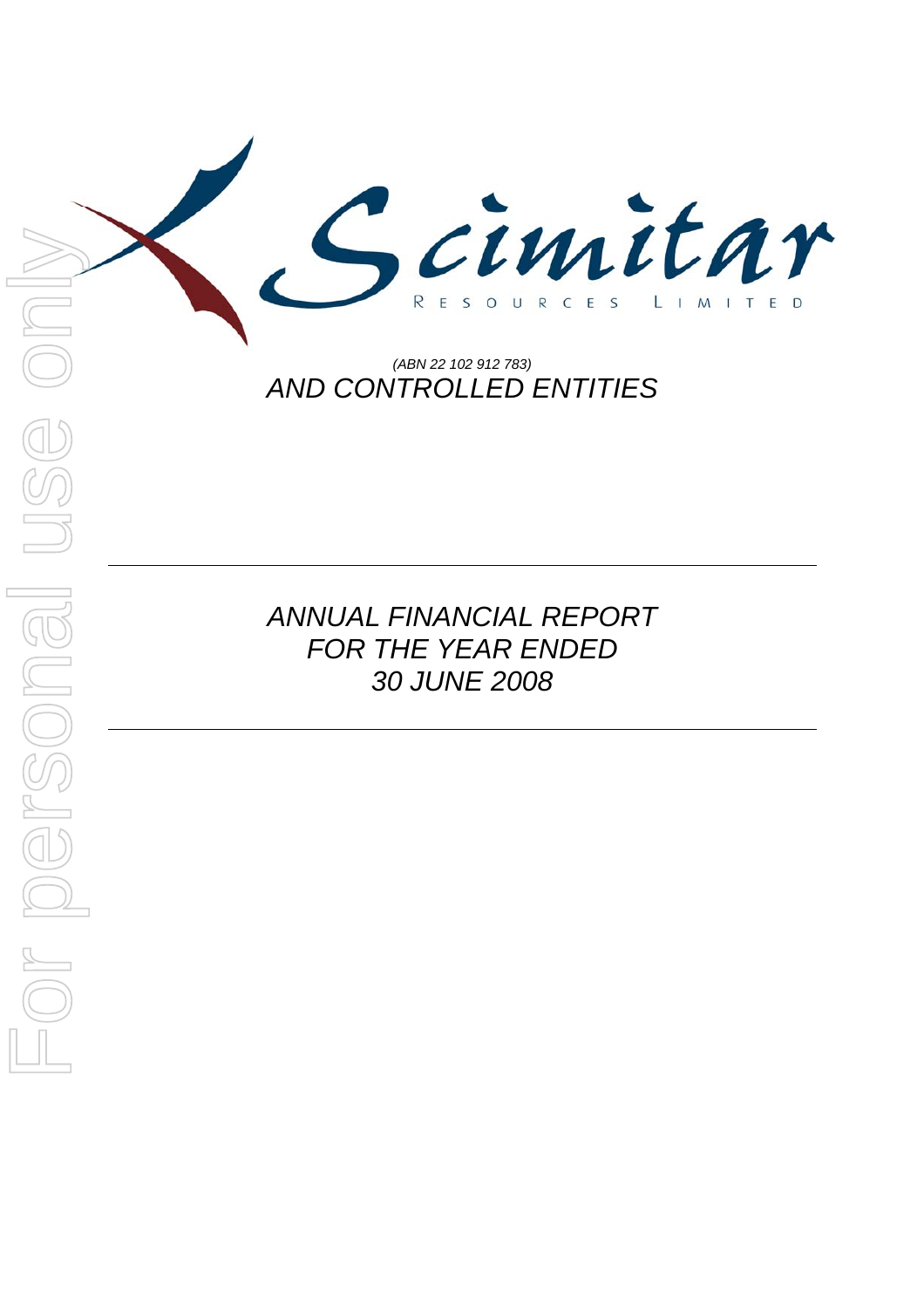# *CONTENTS*

|     |                                                                                                | $\sim$ 1                                                                                                                                                                                                                                                                                                                                                                                                                                                                        |
|-----|------------------------------------------------------------------------------------------------|---------------------------------------------------------------------------------------------------------------------------------------------------------------------------------------------------------------------------------------------------------------------------------------------------------------------------------------------------------------------------------------------------------------------------------------------------------------------------------|
|     |                                                                                                |                                                                                                                                                                                                                                                                                                                                                                                                                                                                                 |
| 1.  |                                                                                                | $\sim$ 2                                                                                                                                                                                                                                                                                                                                                                                                                                                                        |
| 2.  |                                                                                                |                                                                                                                                                                                                                                                                                                                                                                                                                                                                                 |
| 3.  |                                                                                                |                                                                                                                                                                                                                                                                                                                                                                                                                                                                                 |
| 4.  |                                                                                                | 5                                                                                                                                                                                                                                                                                                                                                                                                                                                                               |
| 5.  | Financial Position <b>Financial</b> Position <b>Financial</b>                                  |                                                                                                                                                                                                                                                                                                                                                                                                                                                                                 |
| 6.  |                                                                                                |                                                                                                                                                                                                                                                                                                                                                                                                                                                                                 |
| 7.  |                                                                                                | $\overline{6}$                                                                                                                                                                                                                                                                                                                                                                                                                                                                  |
| 8.  |                                                                                                |                                                                                                                                                                                                                                                                                                                                                                                                                                                                                 |
| 9.  |                                                                                                |                                                                                                                                                                                                                                                                                                                                                                                                                                                                                 |
| 10. |                                                                                                |                                                                                                                                                                                                                                                                                                                                                                                                                                                                                 |
| 11. |                                                                                                |                                                                                                                                                                                                                                                                                                                                                                                                                                                                                 |
| 12. |                                                                                                |                                                                                                                                                                                                                                                                                                                                                                                                                                                                                 |
| 13. | Indemnity And Insurance Premiums For Directors And Officers__________________________________7 |                                                                                                                                                                                                                                                                                                                                                                                                                                                                                 |
| 14. |                                                                                                |                                                                                                                                                                                                                                                                                                                                                                                                                                                                                 |
| 15. |                                                                                                |                                                                                                                                                                                                                                                                                                                                                                                                                                                                                 |
|     |                                                                                                |                                                                                                                                                                                                                                                                                                                                                                                                                                                                                 |
| 16. |                                                                                                |                                                                                                                                                                                                                                                                                                                                                                                                                                                                                 |
| 17. |                                                                                                |                                                                                                                                                                                                                                                                                                                                                                                                                                                                                 |
| 18. |                                                                                                |                                                                                                                                                                                                                                                                                                                                                                                                                                                                                 |
| 19. |                                                                                                |                                                                                                                                                                                                                                                                                                                                                                                                                                                                                 |
| 20. |                                                                                                |                                                                                                                                                                                                                                                                                                                                                                                                                                                                                 |
|     |                                                                                                |                                                                                                                                                                                                                                                                                                                                                                                                                                                                                 |
|     |                                                                                                |                                                                                                                                                                                                                                                                                                                                                                                                                                                                                 |
|     |                                                                                                | $\overline{\phantom{1.55\textwidth} \phantom{1.55\textwidth} \phantom{1.55\textwidth} \phantom{1.55\textwidth} \phantom{1.55\textwidth} \phantom{1.55\textwidth} \phantom{1.55\textwidth} \phantom{1.55\textwidth} \phantom{1.55\textwidth} \phantom{1.55\textwidth} \phantom{1.55\textwidth} \phantom{1.55\textwidth} \phantom{1.55\textwidth} \phantom{1.55\textwidth} \phantom{1.55\textwidth} \phantom{1.55\textwidth} \phantom{1.55\textwidth} \phantom{1.55\textwidth} \$ |
|     |                                                                                                | -24                                                                                                                                                                                                                                                                                                                                                                                                                                                                             |
|     |                                                                                                | -25                                                                                                                                                                                                                                                                                                                                                                                                                                                                             |
|     | Cash Flow Statement <b>Executive Statement Cash Flow</b>                                       | -26                                                                                                                                                                                                                                                                                                                                                                                                                                                                             |
|     |                                                                                                | 27                                                                                                                                                                                                                                                                                                                                                                                                                                                                              |
|     | Notes To The Financial Statements                                                              | 28                                                                                                                                                                                                                                                                                                                                                                                                                                                                              |
| 1.  | Statement Of Significant Accounting Policies ___________________________________               | 29                                                                                                                                                                                                                                                                                                                                                                                                                                                                              |
| 2.  |                                                                                                | 42                                                                                                                                                                                                                                                                                                                                                                                                                                                                              |
| 3.  |                                                                                                | 42                                                                                                                                                                                                                                                                                                                                                                                                                                                                              |
| 4.  |                                                                                                | 43                                                                                                                                                                                                                                                                                                                                                                                                                                                                              |
| 5.  |                                                                                                | 44                                                                                                                                                                                                                                                                                                                                                                                                                                                                              |
| 6.  |                                                                                                | 44                                                                                                                                                                                                                                                                                                                                                                                                                                                                              |
| 7.  |                                                                                                | 45                                                                                                                                                                                                                                                                                                                                                                                                                                                                              |
| 8.  | <b>Plant And Equipment</b>                                                                     | 45                                                                                                                                                                                                                                                                                                                                                                                                                                                                              |
| 9.  |                                                                                                | 46                                                                                                                                                                                                                                                                                                                                                                                                                                                                              |
| 10. |                                                                                                | 46                                                                                                                                                                                                                                                                                                                                                                                                                                                                              |
| 11. |                                                                                                | 46                                                                                                                                                                                                                                                                                                                                                                                                                                                                              |
| 12. |                                                                                                | 47                                                                                                                                                                                                                                                                                                                                                                                                                                                                              |
| 13. |                                                                                                | 48                                                                                                                                                                                                                                                                                                                                                                                                                                                                              |
| 14. |                                                                                                | 48                                                                                                                                                                                                                                                                                                                                                                                                                                                                              |
| 15. |                                                                                                | 49                                                                                                                                                                                                                                                                                                                                                                                                                                                                              |
| 16. |                                                                                                | 49                                                                                                                                                                                                                                                                                                                                                                                                                                                                              |
| 17. |                                                                                                | 49                                                                                                                                                                                                                                                                                                                                                                                                                                                                              |
| 18. |                                                                                                | 50                                                                                                                                                                                                                                                                                                                                                                                                                                                                              |
| 19. |                                                                                                | 51                                                                                                                                                                                                                                                                                                                                                                                                                                                                              |
| 20. |                                                                                                | 54                                                                                                                                                                                                                                                                                                                                                                                                                                                                              |
| 21. |                                                                                                |                                                                                                                                                                                                                                                                                                                                                                                                                                                                                 |
|     |                                                                                                |                                                                                                                                                                                                                                                                                                                                                                                                                                                                                 |
| 22. |                                                                                                |                                                                                                                                                                                                                                                                                                                                                                                                                                                                                 |
| 23. |                                                                                                |                                                                                                                                                                                                                                                                                                                                                                                                                                                                                 |
| 24. |                                                                                                |                                                                                                                                                                                                                                                                                                                                                                                                                                                                                 |
|     |                                                                                                | 61                                                                                                                                                                                                                                                                                                                                                                                                                                                                              |
|     |                                                                                                |                                                                                                                                                                                                                                                                                                                                                                                                                                                                                 |
|     |                                                                                                | 64                                                                                                                                                                                                                                                                                                                                                                                                                                                                              |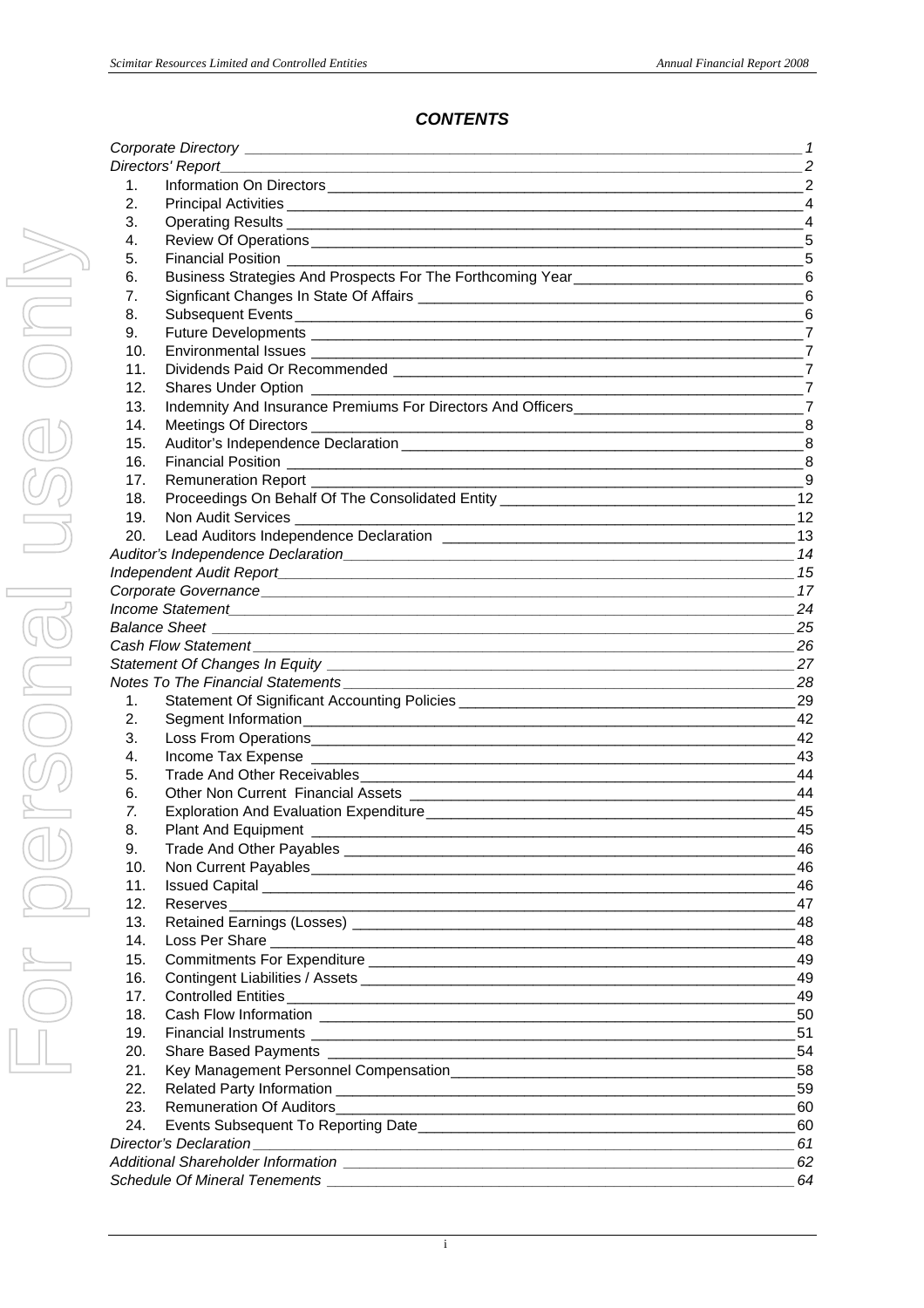# *CORPORATE DIRECTORY*

## *MANAGING DIRECTOR*

Terence Topping

## *NON-EXECUTIVE DIRECTORS*

Kent Hunter Andrew McBain Nadaisan Logaraj

## *COMPANY SECRETARY*

Kent Hunter

## *PRINCIPAL & REGISTERED OFFICE*

Level 2 679 Murray Street WEST PERTH WA 6005 Telephone: (08) 9486 7400 Facsimile: (08) 9321 6878

#### *AUDITORS*

Bentleys Level 1 12 Kings Park Road West Perth WA 6005

#### *SHARE REGISTRAR*

Advanced Share Registry 150 Stirling Hwy Nedlands WA 6009 Telephone: (08) 9389 8033 Facsimile: (08) 9389 7871

#### *STOCK EXCHANGE LISTING*

Australian Stock Exchange (Home Exchange: Perth, Western Australia) Code: SIM

#### *BANKERS*

National Australia Bank 50 St Georges Terrace PERTH WA 6000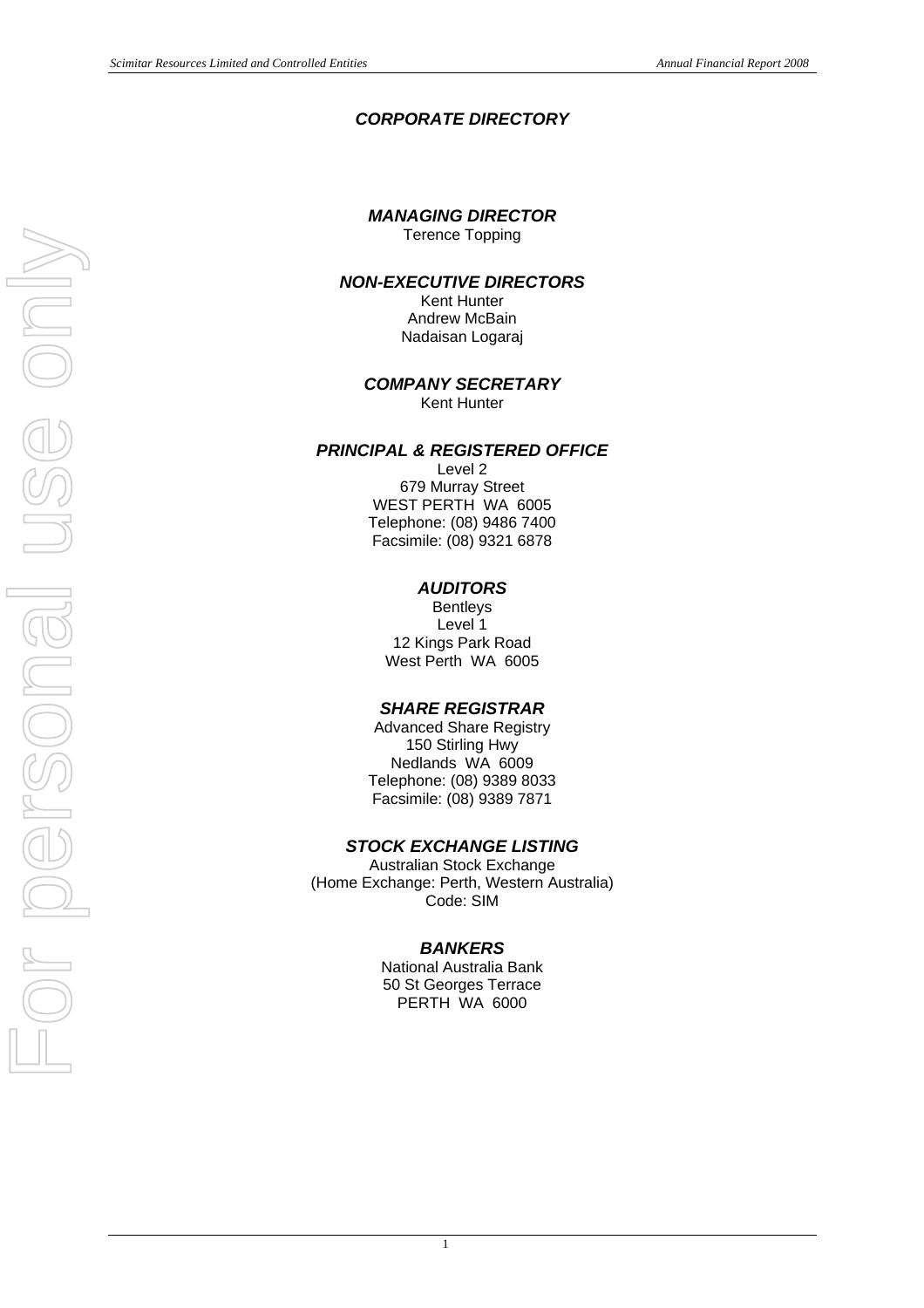# *DIRECTORS' REPORT*

The directors of Scimitar Resources Limited submit herewith the annual financial report of the "Consolidated Entity" for the financial year ended 30 June 2008. In order to comply with the provisions of the Corporations Act 2001, the directors report as follows:

## *1. INFORMATION ON DIRECTORS*

The names and particulars of the directors of the Consolidated Entity during or since the end of the financial year are:

| <b>Terence Topping</b>                                               | <b>Managing Director</b>                                                                                                                                                                                                                                                                                                                                                                                                                                                                                                                                                                              |                                     |  |  |  |
|----------------------------------------------------------------------|-------------------------------------------------------------------------------------------------------------------------------------------------------------------------------------------------------------------------------------------------------------------------------------------------------------------------------------------------------------------------------------------------------------------------------------------------------------------------------------------------------------------------------------------------------------------------------------------------------|-------------------------------------|--|--|--|
| Qualifications                                                       | BAppSc, B Sc (Hons), Finsia                                                                                                                                                                                                                                                                                                                                                                                                                                                                                                                                                                           |                                     |  |  |  |
| Experience                                                           | Mr Topping has over 15 years' experience in the management of<br>listed public companies. Mr Topping was a founder of Taipan<br>Resources NL which listed as a gold exploration company in<br>1993 and remained a director until June 2002. He was integral in<br>the discovery of the Paulsens gold deposit (650,000 oz) which<br>was the first significant gold deposit located in the western<br>Ashburton Mineral Field.                                                                                                                                                                          |                                     |  |  |  |
|                                                                      | Mr Topping has an honours degree in Geology from the<br>Queensland University of Technology, is a member of AusIMM<br>and is an Associate of the Securities Institute of Australia. He is<br>currently a non-executive director of Goldminco Corporation a<br>Toronto Stock Exchange - VE listed gold and base metals<br>exploration company. Mr Topping has not been a Director of any<br>other ASX Listed company in the last 3 years.                                                                                                                                                              |                                     |  |  |  |
| Interest in Shares & Options                                         | <b>Fully Paid Ordinary Shares</b><br>75 cent Options expiring 30 November 2008<br>80 Cent Options expiring 30 November 2010                                                                                                                                                                                                                                                                                                                                                                                                                                                                           | 4,519,364<br>1,500,000<br>1,000,000 |  |  |  |
| Date appointed                                                       | 21 November 2002                                                                                                                                                                                                                                                                                                                                                                                                                                                                                                                                                                                      |                                     |  |  |  |
| <b>Kent Hunter</b>                                                   | Non-Executive Director                                                                                                                                                                                                                                                                                                                                                                                                                                                                                                                                                                                |                                     |  |  |  |
| Qualifications                                                       | <b>B.Bus CA</b>                                                                                                                                                                                                                                                                                                                                                                                                                                                                                                                                                                                       |                                     |  |  |  |
| Experience                                                           | Mr Hunter is a Chartered Accountant with over 18 years'<br>corporate and company secretarial experience. He has been<br>involved in the listing of over 20 junior gold and mineral<br>exploration companies on ASX in the past 8 years. He has<br>experience in capital raisings, ASX compliance and regulatory<br>requirements and is currently the managing director of Red<br>Emperor Resources NL and holds non-executive directorships in<br>Cazaly Resources Limited, Gryphon Minerals Limited, and<br>Venture Minerals Limited and is company secretary of three other<br>ASX listed entities. |                                     |  |  |  |
| Directorships of listed<br>companies held within the<br>last 3 years | <b>Cazaly Resources Limited</b><br>August 2003 to present<br><b>Gryphon Minerals Limited</b><br>January 2004 to present<br><b>Elixir Petroleum Limited</b><br>March 2004 to November 2007<br><b>Venture Minerals Limited</b><br>May 2006 to 18 July 2008<br><b>Red Emperor Resources NL</b><br>August 2007 to present                                                                                                                                                                                                                                                                                 |                                     |  |  |  |
| Interest in Shares & Options                                         | <b>Fully Paid Ordinary Shares</b><br>75 cent Options expiring 30 November 2008<br>80 cent Options expiring 30 November 2010                                                                                                                                                                                                                                                                                                                                                                                                                                                                           | 3,983,361<br>750,000<br>500,000     |  |  |  |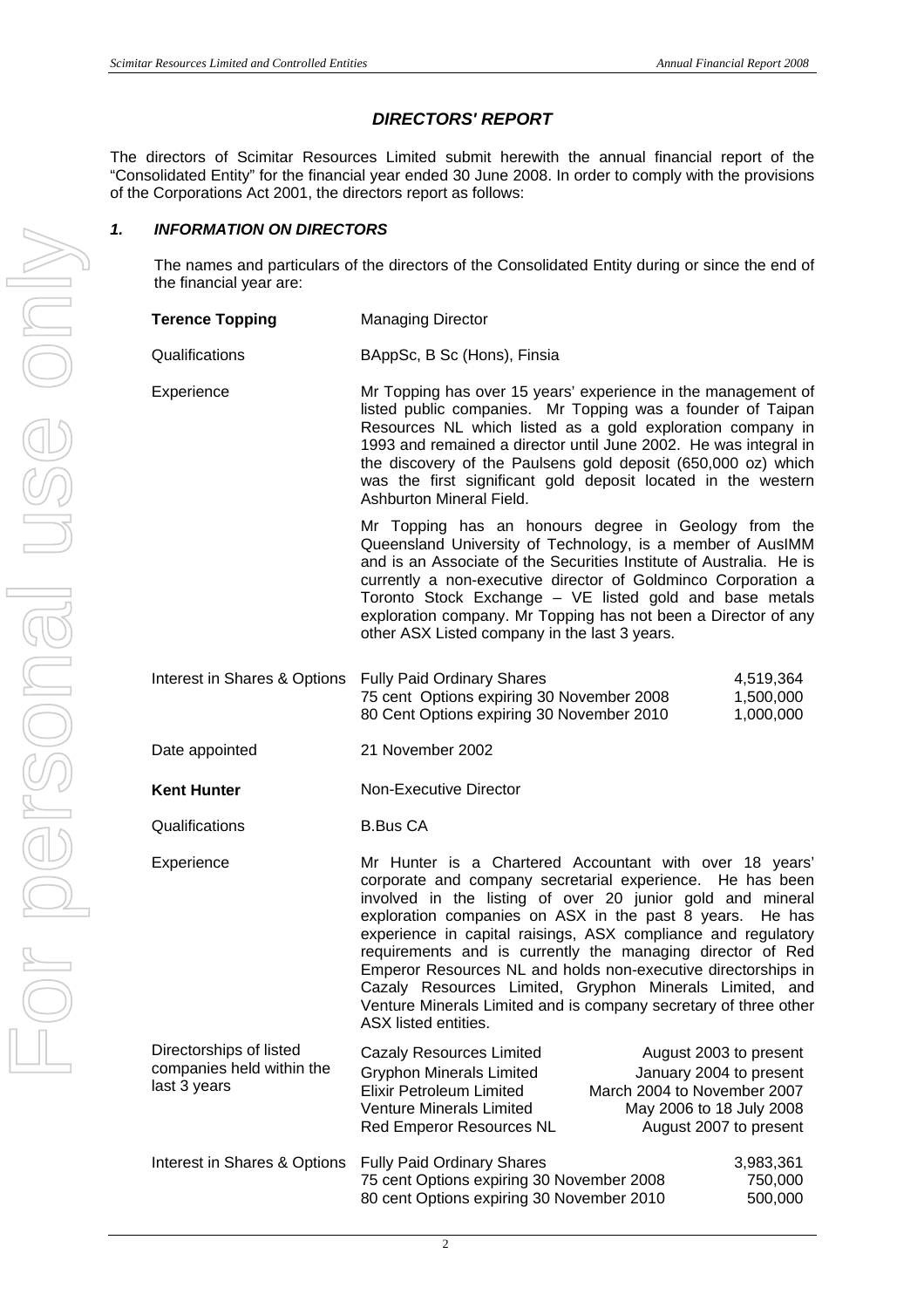| Date appointed                                                                  | 21 November 2002                                                                                                                                                                                                                                                                                                                                                                                                                                                                                                                                                                                                                                                                   |                                              |                               |  |  |
|---------------------------------------------------------------------------------|------------------------------------------------------------------------------------------------------------------------------------------------------------------------------------------------------------------------------------------------------------------------------------------------------------------------------------------------------------------------------------------------------------------------------------------------------------------------------------------------------------------------------------------------------------------------------------------------------------------------------------------------------------------------------------|----------------------------------------------|-------------------------------|--|--|
| <b>Andrew McBain</b>                                                            | Non-Executive Director                                                                                                                                                                                                                                                                                                                                                                                                                                                                                                                                                                                                                                                             |                                              |                               |  |  |
| Experience                                                                      | Mr McBain is the Managing Director of Australian Agricultural<br>Contracts Ltd an unlisted public company involved in the<br>development of a Managed Investments Scheme for the<br>production of wheat and other grains. He is also a director of a<br>number of other private companies involved in various industries.<br>Mr McBain has not been a Director of any other ASX Listed<br>company in the last 3 years.                                                                                                                                                                                                                                                             |                                              |                               |  |  |
| Interest in Shares & options                                                    | <b>Fully Paid Ordinary Shares</b><br>80 cent Options expiring 30 November 2010<br>75 cent Options expiring 30 November 2008                                                                                                                                                                                                                                                                                                                                                                                                                                                                                                                                                        |                                              | 750,001<br>500,000<br>750,000 |  |  |
| Date appointed                                                                  | 21 November 2002                                                                                                                                                                                                                                                                                                                                                                                                                                                                                                                                                                                                                                                                   |                                              |                               |  |  |
| Nadaisan Logaraj                                                                | Non-Executive Director                                                                                                                                                                                                                                                                                                                                                                                                                                                                                                                                                                                                                                                             |                                              |                               |  |  |
| Qualifications<br>Masters of Law (International Tax and Public Company Finance) |                                                                                                                                                                                                                                                                                                                                                                                                                                                                                                                                                                                                                                                                                    |                                              |                               |  |  |
| Experience                                                                      | Mr Logaraj has previously had roles of Director of Vickers Ballas<br>Stockbrokers heading up the Financial Solutions Group of the<br>firm as President. Mr Logaraj is also Executive Director at<br>Turnbull & Partners Ltd responsible for the development of the<br>firm's Asean Practice. Mr Logaraj currently advises several Asian<br>& Australasian corporations on their international investments and<br>is a Member of NSW Govt Asia Business Council. He is the<br>National President of the Australia-Singapore Chamber of<br>Commerce (Since 1993). Mr Logaraj is also a Director of Carbon<br>Conscious Ltd, Karmelsonix Ltd, and several other private<br>companies. |                                              |                               |  |  |
| Directorships of listed<br>companies held within the<br>last 3 years            | Karmelsonix Limited<br><b>Carbon Conscious Limited</b>                                                                                                                                                                                                                                                                                                                                                                                                                                                                                                                                                                                                                             | April 2008 to present<br>May 2008 to present |                               |  |  |
| Interest in shares<br>Date appointed                                            | Fully paid ordinary shares<br>13 December 2007                                                                                                                                                                                                                                                                                                                                                                                                                                                                                                                                                                                                                                     |                                              | 83,500                        |  |  |

Directors have been in office since the start of the financial year to the date of this report unless otherwise stated.

#### **Remuneration of directors and senior management**

Information about the remuneration of directors and senior management is set out in the remuneration report of this director's report, on pages 11 to 12.

Share options granted to directors and senior management

During and since the end of the financial year and aggregate 2,000,000 share options were granted to the following directors of the Parent Entity as part of their remuneration:

| <b>Directors</b> | Number of options granted | ordinary<br><b>Number</b><br>οf |
|------------------|---------------------------|---------------------------------|
|                  |                           | shares under option             |
| Terry Topping    | 1,000,0000                | 1.000.000                       |
| Kent Hunter      | 500.000                   | 500,000                         |
| Andrew McBain    | 500.000                   | 500.000                         |
| Nadaisan Logaraj | -                         | ۰.                              |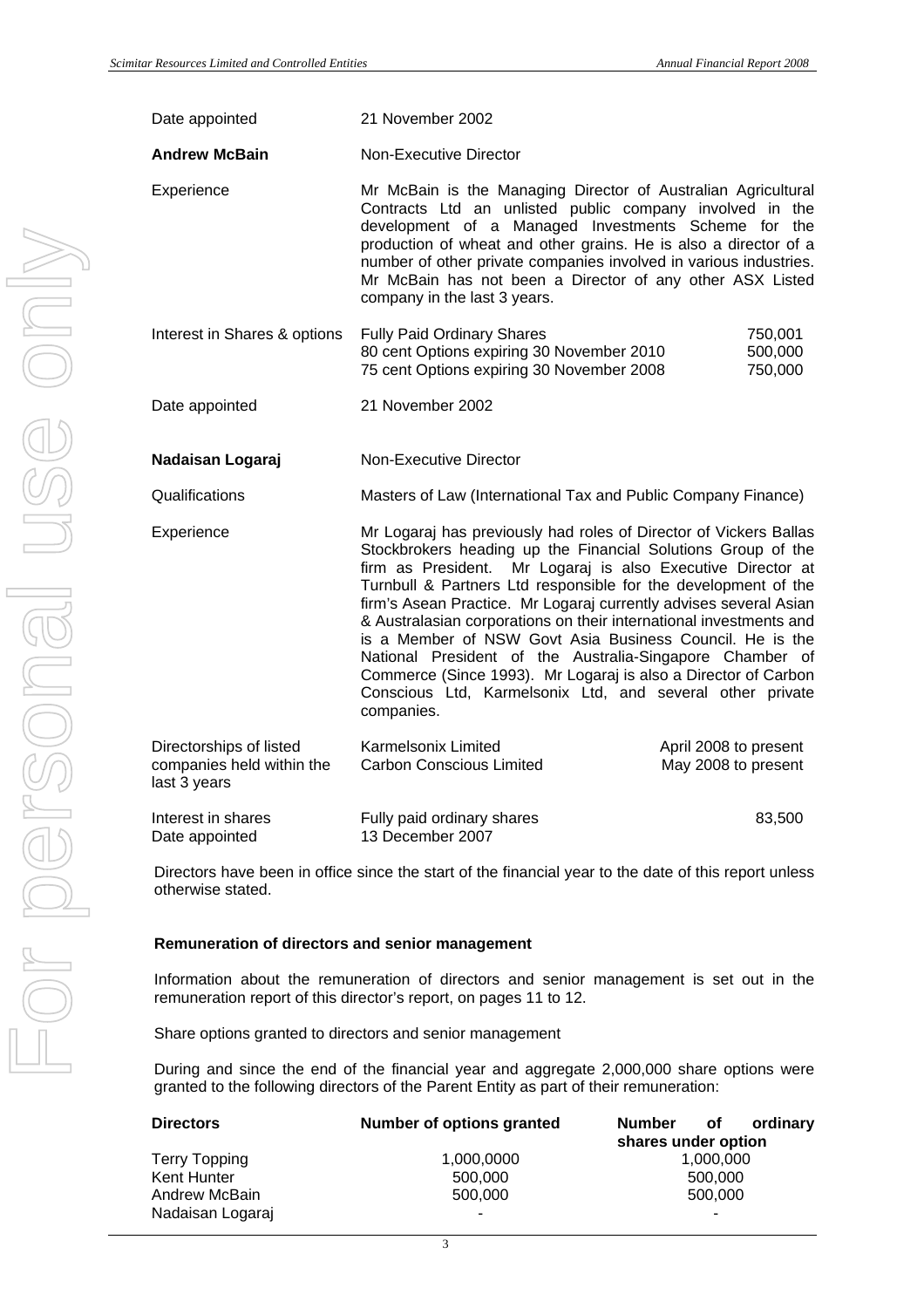## *COMPANY SECRETARY*

The following person held the position of company secretary at the end of the financial year:

 Mr Hunter is a Chartered Accountant with over 18 years' corporate and company secretarial experience. He has been involved in the listing of over 20 junior gold and mineral exploration companies on ASX in the past 8 years. He has experience in capital raisings, ASX compliance and regulatory requirements and is currently the managing director of Red Emperor Resources NL and holds non-executive directorships in Cazaly Resources Limited, Gryphon Minerals Limited, and Venture Minerals Limited and is company secretary of three other ASX listed entities.

# *2. PRINCIPAL ACTIVITIES*

 The principal activity of the Consolidated Entity during the financial period was mineral exploration.

There were no significant changes in the nature of the Consolidated Entity's principal activities during the financial period.

# *3. OPERATING RESULTS*

 The loss of the Consolidated Entity after providing for income tax amounted to \$1,516,030 (2007: \$1,157,872).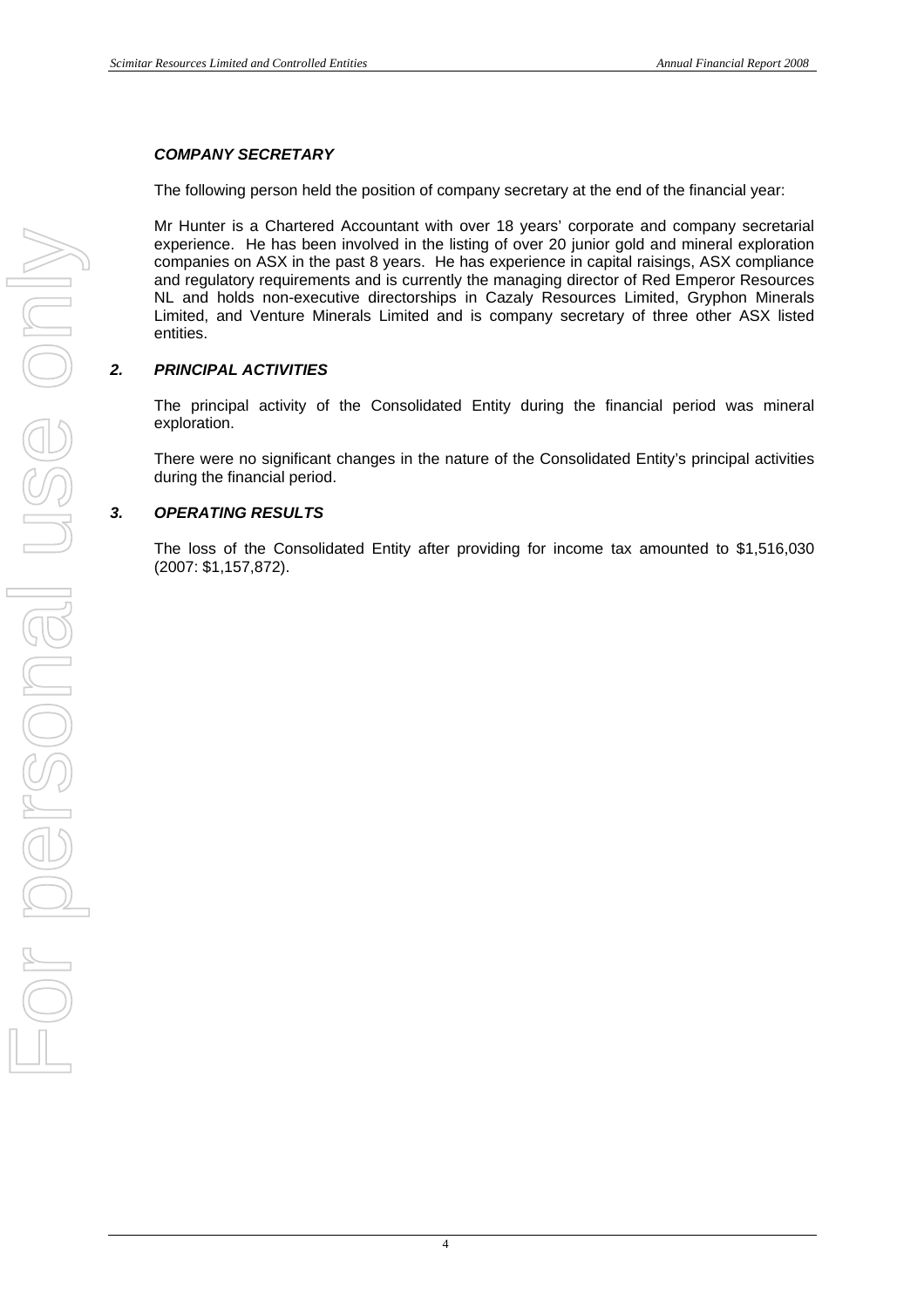## *4. REVIEW OF OPERATIONS*

The Company has acquired an extensive portfolio of uranium projects in the Western Australia, Northern Territory and South Australia since listing in early 2005. Exploration of these projects 100% owned continued the financial year with drilling completed in all three states. This exploration culminated in the company's first resource outlined at Bennett Well in Western Australia. The Company is well placed to take advantage of renewed interest in the uranium sector and also an anticipated change in Policy by the new Liberal government in Western Australia to allow uranium mining.

#### **Yanrey Uranium Project, WA.**

The Yanrey project is situated 85 kilometres to the south of Onslow and covers sediments that are highly prospective for sandstone hosted roll front uranium mineralisation, similar to that at the adjacent Manyingee Uranium Deposit (Paladin Resources Ltd, ASX code PDN), which was successfully field trialled by Insitu Leach (ISL) mining during the 1980's. The company continued exploration drilling through 2007 and 2008 and in July the company outlined an Inferred Resource of 2,200 tonnes (4.8 million lb) at 300 ppm  $eU_3O_8$  at the Bennett Well prospect.

In August 2008 the company commenced an 8,000 m Aircore drilling program at the Bennett Well prospect targeting extensions of the deposits and also additional sedimentary roll front uranium mineralisation in regional target areas.

#### **Lake Frome Uranium Project, SA.**

The company has nine granted Exploration Licences covering four project areas in the Lake Frome region of South Australia. The Frome Embayment is host to the Beverley Uranium Mine which has a resource of 21,000t  $U_3O_8$  and the Honeymoon and Goulds Dam uranium deposits of 3,300t and 2,000t  $U_3O_8$  respectively. High grade uranium mineralisation has also been discovered Beverley Four Mile prospect held by Heathgate Resources and Alliance Resources. Exploration by the company continued with field exploration of targets identified by previous EM surveys and exploration drilling of these targets commenced in late August 2008.

#### **Eclipse Uranium Project, NT.**

The Eclipse Uranium Project is comprised of four granted exploration licences and three licence applications covering 7,934 km2 in the Ngalia Basin, 250 km north-west of Alice Springs. The Ngalia basin is a large 300 km long by 70 km wide east west trending intra-cratonic basin of fluvial sediments derived from the surrounding granites and metamorphic rocks of the Arunta Block. The basin was the centre of active uranium exploration during the 1970's and early 1980's, with the focus on roll front uranium mineralisation within the Mount Eclipse Sandstone and carnotite mineralisation within recent surficial and near surface calcrete horizons. A number of significant uranium occurrences and deposits are located within the basin including the Bigrlyi Uranium deposit, 3,763t  $U_3O_8$  owned by Energy Metals Limited and the New Well deposit owned by Deep Yellow Ltd. The Project is prospective for sandstone hosted and near surface calcrete uranium mineralisation with shallow drilling completed through the year intersecting anomalous uranium mineralization.

#### **Amadeus Project, NT**

This project has three granted exploration licenses covering 2,780 sq km of the Amadeus Basin, adjacent to the Pamela and Angela uranium deposits. The company commenced a first pass 3,000m drilling program of the Orange Creek prospect in July 2008.

#### **Mount Elvire Project, WA**

The Mount Elvire Project, 210 km north of Sothern Cross, comprises one granted exploration license covering 120 sq km. The project has the potential to host iron ore within strongly deformed Banded Iron Formations with field mapping and sampling indicating iron values up to 60%.

## *5. FINANCIAL POSITION*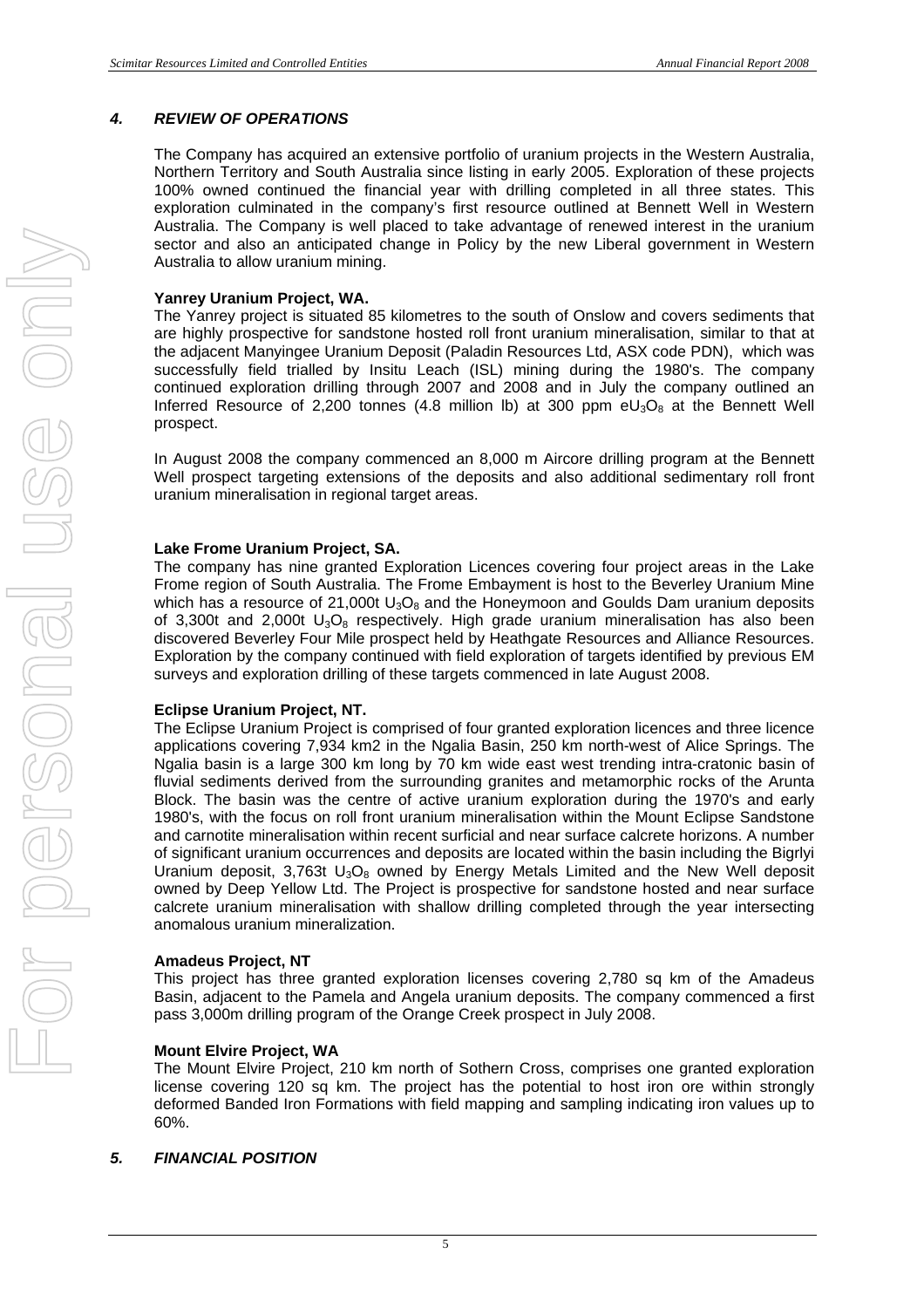The Consolidated Entity currently has \$2.61 million in cash assets which the Directors believe puts the Consolidated Entity in a sound financial position with sufficient capital to effectively explore its current landholdings.

## *6. BUSINESS STRATEGIES AND PROSPECTS FOR THE FORTHCOMING YEAR*

The Consolidated Entity intends to continue its focus on the uranium sector, and to provide shareholders exposure to the sector through exploration, and project generation.

As exploration progresses the Consolidated Entity may decide to add projects to or divest projects from its current portfolio.

## *7. SIGNFICANT CHANGES IN STATE OF AFFAIRS*

The following significant changes in the state of affairs of the Consolidated Entity occurred during the financial period:

On 27 July 2007 the Parent Entity issued 6,000,882 ordinary shares at \$0.85 each to raise working capital for the primary purpose of ongoing exploration of the Yanrey Uranium Project in Western Australia and the Lake Frome Project in South Australia. Any surplus will be used as working capital for the continued exploration of the Parent Entity's portfolio of other uranium assets.

On 1 August 2007 the Parent Entity issued 1,000,000 options with an exercisable price of \$0.75, exercisable on or before 30 November 2008, to participating brokers as remuneration for the December 2006 Placement.

On 1 August 2007 the Parent Entity issued 100,000 ordinary shares at \$0.85 each in lieu of consulting fees.

On 1 August 2007 the Parent Entity issued 3,500,000 ordinary shares as a result of the exercise of the \$0.30 options expiring 30 July 2007.

On 21 December 2007 the Parent Entity issued 2,000,000 options with an exercisable price of \$0.80, exercisable on or before 30 November 2010, to participating brokers as remuneration for the July 2007 Placement.

On 21 December 2007 the Parent Entity issued 2,000,000 director options with an exercisable price of \$0.80, exercisable on or before 30 November 2010, as approved at the Annual General Meeting of Shareholders held 27 November 2007.

On 31 March 2008 the Parent Entity issued 1,095,001 ordinary shares as a result of the exercise of \$0.40 options.

On 26 April 2008 the Parent Entity issued 400,000 ordinary shares as a result of the exercise of \$0.23 options.

Apart from the above, no matters or circumstances have arisen since the end of the financial year which significantly affected or may significantly affect the operations of the Consolidated Entity, the results of those operations, or the state of affairs of the Consolidated Entity in future financial years.

## *8. SUBSEQUENT EVENTS*

Scimitar Resources Limited has entered into a Joint Venture Agreement with Atomic Resources Limited on 15 September 2008, to explore Atomic Resources Limited's Uaroo Uranium project. The agreement requires Scimitar to explore the project with a commitment to spend \$500,000 over three years to earn a 70% interest in the project. Scimitar is also required to spend a minimum of \$100,000 before it may withdraw from the joint venture agreement.

Apart from the above, no matters or circumstances have arisen since the end of the financial year which significantly affected or may significantly affect the operations of the Consolidated Entity, the results of those operations, or the state of affairs of the Consolidated Entity in future financial years.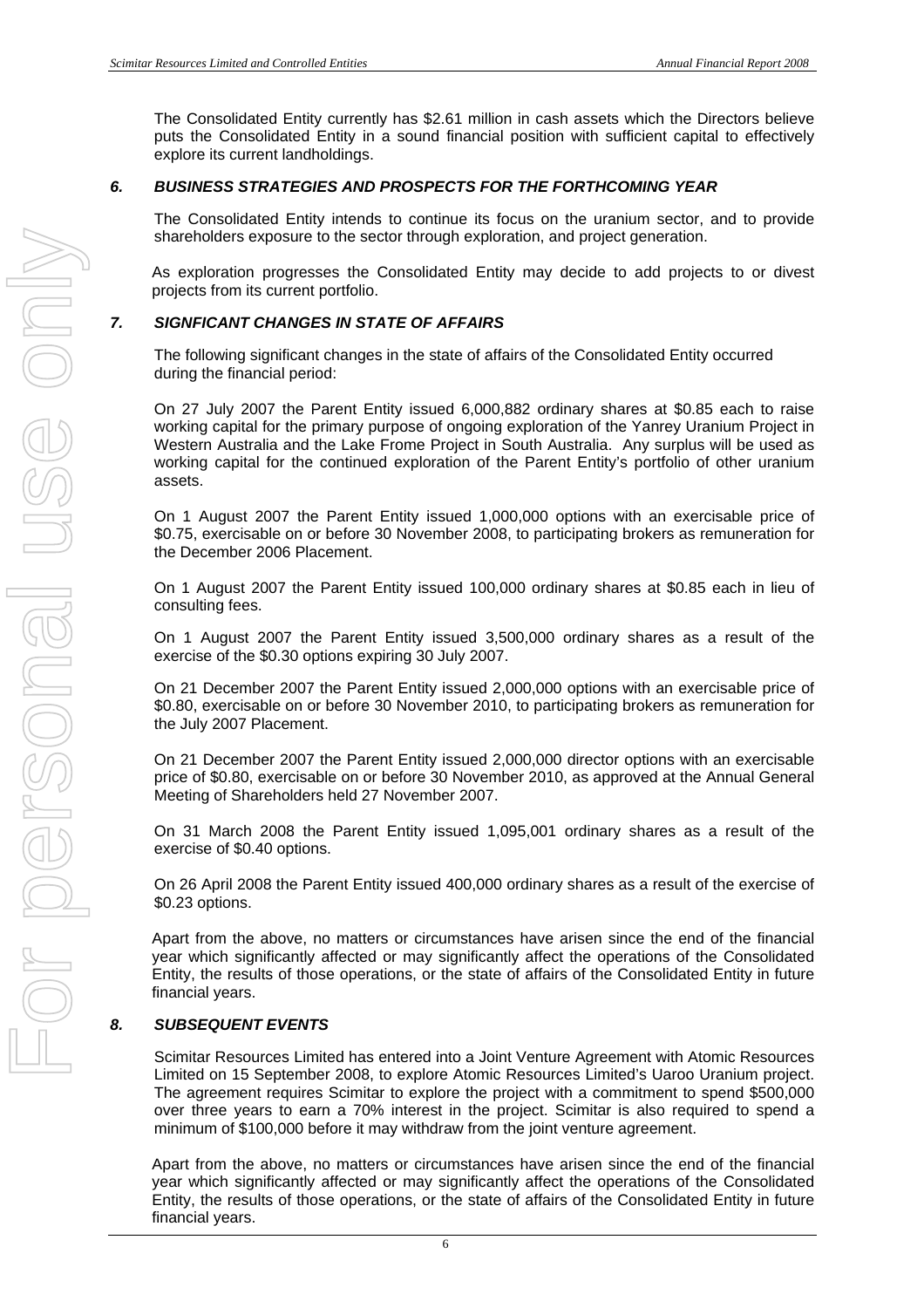# *9. FUTURE DEVELOPMENTS*

 The Consolidated Entity will continue its mineral exploration and development activity at and around its exploration projects with the object of commercialising its resources.

## *10. ENVIRONMENTAL ISSUES*

 The Consolidated Entity is aware of its environmental obligations with regards to its exploration activities and ensures that it complies with all regulations when carrying out any exploration work.

# *11. DIVIDENDS PAID OR RECOMMENDED*

 The directors do not recommend the payment of a dividend and no amount has been paid or declared by way of a dividend to the date of this report.

# *12. SHARES UNDER OPTION*

Details of unissued shares or interest under option as at the date of this report are:

| <b>Expiry Date</b> | <b>Exercise Price</b> | <b>Number of Shares</b> |
|--------------------|-----------------------|-------------------------|
| 30 November 2008   | \$0.75                | 4,000,000               |
| 30 November 2010   | \$0.80                | 4,000,000               |
| 22 December 2010   | \$0.305               | 300,000                 |
| 31 October 2011    | \$0.61                | 900,000                 |
| 26 March 2012      | \$0.85                | 100,000                 |

The holders of such options do not have the right, by virtue of the option, to participate in any share issue of interest issue of the Parent Entity or on any other body corporate or registered scheme.

During the year ended 30 June 2008 there have been 4,995,001 issues of ordinary shares as a result of the exercise of the following options:

| 3,500,000 |  | 30 cent options expiring 31 July 2007 |  |
|-----------|--|---------------------------------------|--|
|           |  |                                       |  |

- 1,095,001 40 cent options expiring 31 March 2008
- 400,000 23 cent options expiring 26 April 2008

## *13. INDEMNITY AND INSURANCE PREMIUMS FOR DIRECTORS AND OFFICERS*

In accordance with the constitution, except as may be prohibited by the *Corporations Act 2001* every Officer, auditor or agent of the Consolidated Entity shall be indemnified out of the property of the Parent Entity against any liability incurred by him in his capacity as Officer, auditor or agent of the Parent Entity or any related corporation in respect of any act or omission whatsoever and howsoever occurring or in defending any proceedings, whether civil or criminal.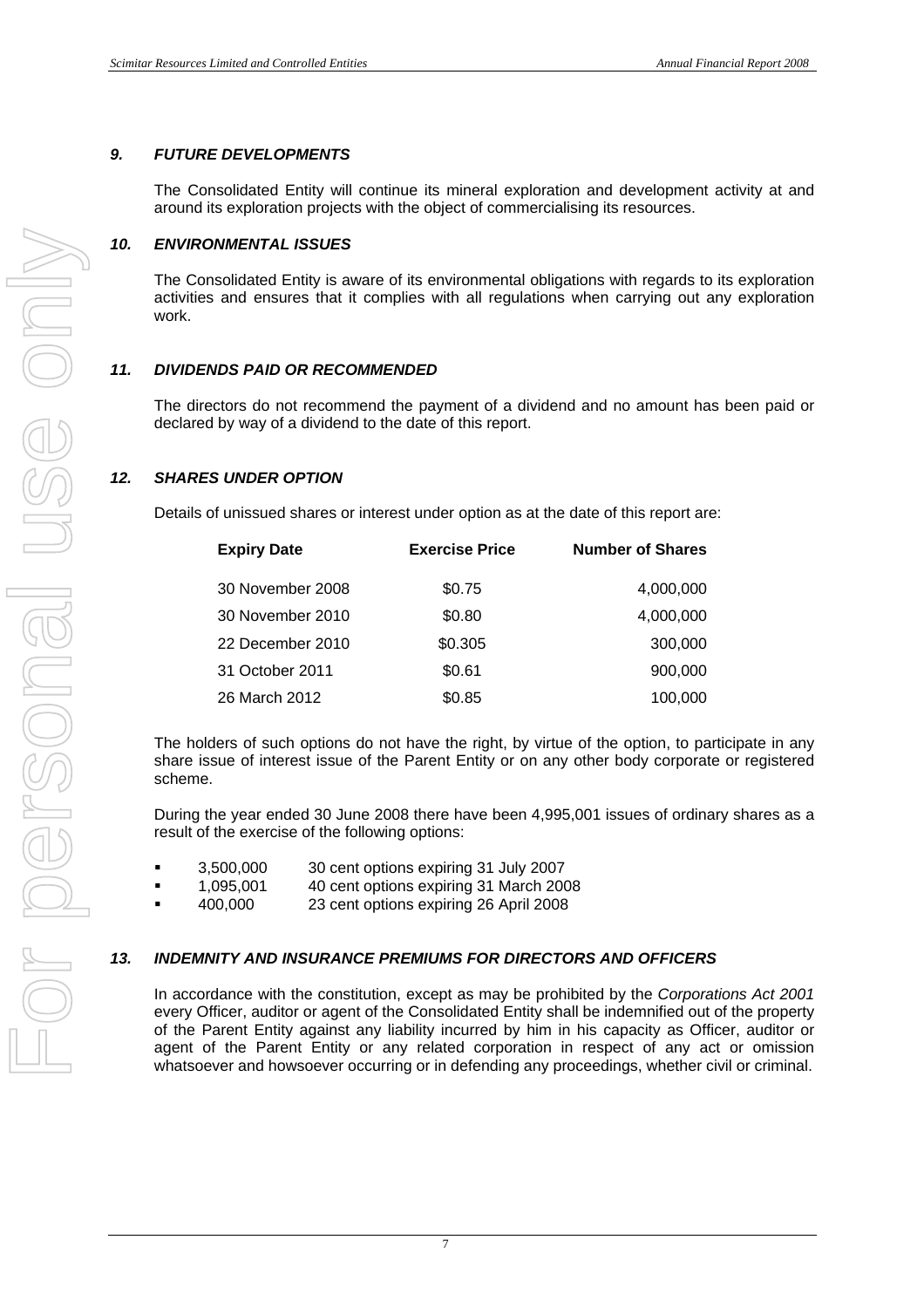## *14. MEETINGS OF DIRECTORS*

The number of directors' meetings (including committees) held during the financial year each director held office during the financial year and the number of meetings attended by each director are:

|                        | <b>Directors Meetings</b>                            |                                    |  |  |  |
|------------------------|------------------------------------------------------|------------------------------------|--|--|--|
| <b>Director</b>        | <b>Number</b><br><b>Eligible to</b><br><b>Attend</b> | <b>Meetings</b><br><b>Attended</b> |  |  |  |
| <b>Terence Topping</b> | 3                                                    | З                                  |  |  |  |
| <b>Kent Hunter</b>     | 3                                                    | 3                                  |  |  |  |
| Andrew McBain          | 3                                                    | 3                                  |  |  |  |
| Nadaisan Logaraj       | 1                                                    |                                    |  |  |  |

The Consolidated Entity does not have a formally constituted audit committee and remuneration committee as the board considers that the Consolidated Entity's size and type of operation do not warrant such a committee.

# *15. AUDITOR'S INDEPENDENCE DECLARATION*

The auditor's independence declaration is included on page 14 of the annual report.

# *16. FINANCIAL POSITION*

The net assets of the Consolidated Entity have increased by \$5,269,788 from \$5,252,145 at 30 June 2007 to \$10,521,933 at 30 June 2008 largely as a result of:

 Capitalised exploration expenditure of \$3,739,634 (net of impairments of \$349,686) largely relating to the following projects:

|  | Yanrey Uranium Project, WA: |  | \$2,175,144 |  |
|--|-----------------------------|--|-------------|--|
|  |                             |  |             |  |

- Eclipse Uranium Project, NT: \$943,398
- Amadeus Uranium Project, NT: \$434,817
- Lake Frome Uranium Project, WA: \$316,182
- The 27 July 2007 placement whereby the Parent Entity issued 6,000,882 ordinary shares at \$0.85 each to raise working capital of \$5,100,000.

Cash assets held at the end of the year totalled \$2,610,715, which the Directors believe puts the Consolidated Entity in a sound financial position with sufficient capital to effectively explore its current landholdings.

The Parent Entity maintains a strategy of adding value through exploration and acquisition of mineral properties, with a view to finding a sound financially attractive development opportunity as soon as possible.

Future funding sources will depend on both exploration success for each project as well as divestment and acquisition decisions. Where possible the Parent Entity will restrict the issue of new shares for fund raising.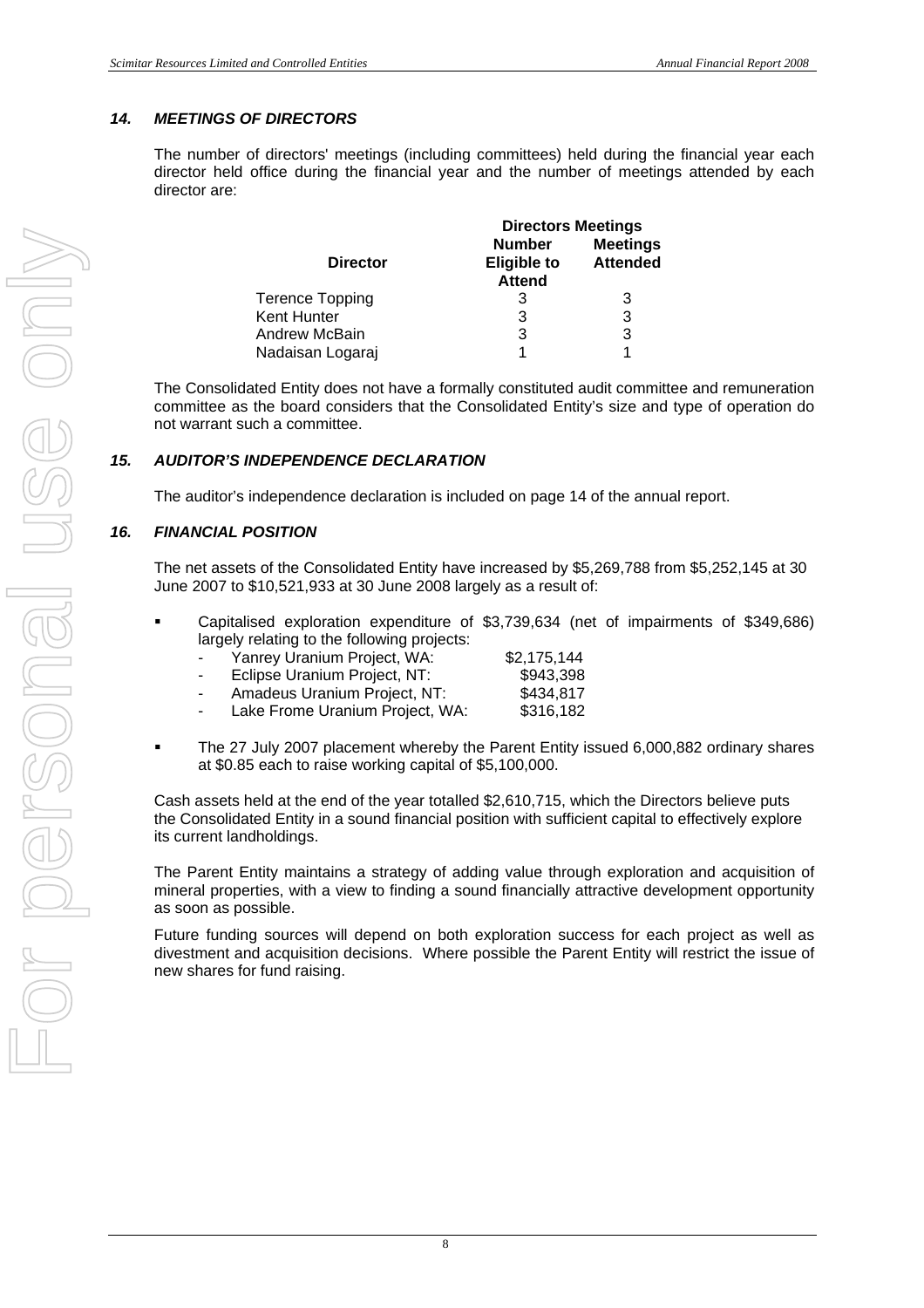#### *17. REMUNERATION REPORT*

This remuneration report, which forms part of the directors' report, sets out information about the remuneration of Scimitar Resources Limited's directors for the financial year ended 30 June 2008. The prescribed details for each person covered by this report are detailed below under the following headings:

- Director details
- Remuneration policy
- Company Performance, shareholder wealth and directors' and executives' remuneration
- Remuneration of directors
- Employment contracts of directors and executives

#### **DIRECTOR DETAILS**

The following persons acted as directors of the Parent Entity during or since the end of the financial year:

| Terence Topping  | <b>Managing Director</b>                            |
|------------------|-----------------------------------------------------|
| Kent Hunter      | <b>Non-Executive Director</b>                       |
| Andrew McBain    | <b>Non-Executive Director</b>                       |
| Nadaisan Logaraj | Non-Executive Director (appointed) 13 December 2007 |

## **REMUNERATION POLICY**

The remuneration policy of Scimitar Resources Limited has been designed to align director objectives with shareholder and business objectives by providing a fixed remuneration component which is assessed on an annual basis in line with market rates. The board of Scimitar Resources Limited believes the remuneration policy to be appropriate and effective in its ability to attract and retain the best directors to run and manage the Consolidated Entity, as well as create goal congruence between directors and shareholders.

The board's policy for determining the nature and amount of remuneration for board members is as follows:

The remuneration policy, setting the terms and conditions for the executive directors and other senior staff members, was developed by the managing director and approved by the board after seeking professional advice from independent external consultants.

In determining competitive remuneration rates, the Board seeks independent advice on local and international trends among comparative companies and industry generally. It examines terms and conditions for employee incentive schemes, benefit plans and share plans. Independent advice is obtained to confirm that executive remuneration is in line with market practice and is reasonable in the context of Australian executive reward practices.

The executive receives a base salary (which is based on factors such as length of service and experience), superannuation and fringe benefits.

The Consolidated Entity is an exploration entity, and therefore speculative in terms of performance. Consistent with attracting and retaining talented executives, directors and senior executives are paid market rates associated with individuals in similar positions, within the same industry.

Options have been issued to the Directors to provide a mechanism to participate in the future development of the Consolidated Entity and an incentive for their future involvement with and commitment to the Consolidated Entity.

Further options and performance incentives will be issued in the event that the entity moves from an exploration entity to a producing entity, and key performance indicators such as profits and growth can be used as measurements for assessing Board performance.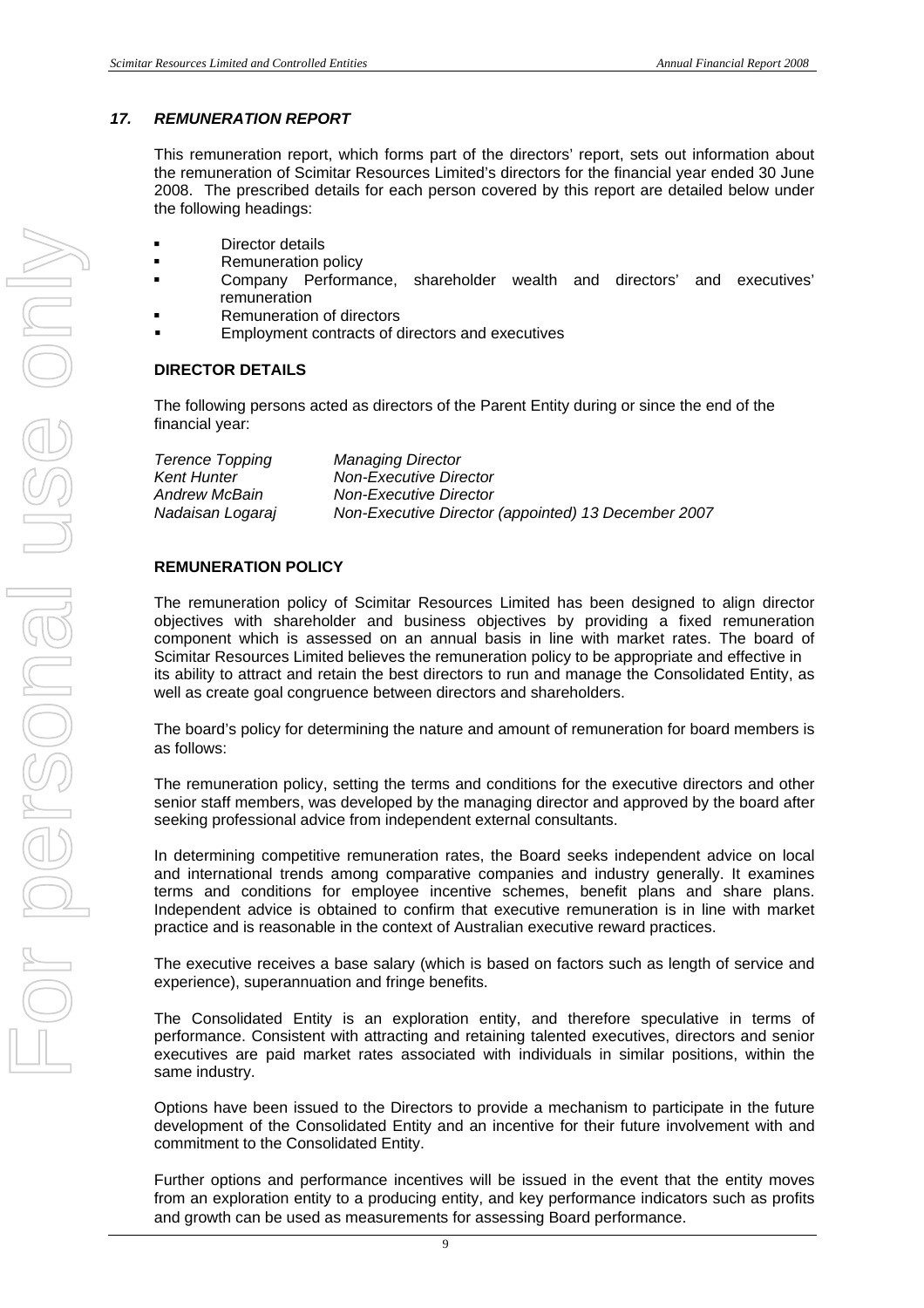The executive directors and executives receive a superannuation guarantee contribution required by the government, which is currently 9% and do not receive any other retirement benefits.

All remuneration paid to directors is valued at the cost to the Consolidated Entity and expensed. Shares given to directors and executives are valued as the difference between the market price of those shares and the amount paid by the director or executive. Options are valued using the Black-Scholes option pricing model.

The board policy is to remunerate non-executive directors at market rates for comparable companies for time, commitment and responsibilities. The managing director in consultation with independent advisors determines payments to the non-executive directors and reviews their remuneration annually, based on market practice, duties and accountability. The maximum aggregate amount of fees that can be paid to non-executive directors is subject to approval by shareholders at the Annual General Meeting. Fees for non-executive directors are not linked to the performance of the Consolidated Entity. However, to align directors' interests with shareholder interests, the directors are encouraged to hold shares in the Consolidated Entity.

#### **COMPANY PERFORMANCE, SHAREHOLDER WEALTH AND DIRECTORS AND EXECUTIVES' REMUNERATION**

The remuneration policy has been tailored to increase goal congruence between shareholders and directors and executives. This has been achieved by the issue of shares to the majority of the directors and executives to encourage the alignment of personal and shareholder interest.

The table below shows the gross revenue, losses and earnings per share for the last five years for the Consolidated Entity.

|                                  | 2004    | 2005       | 2006      | 2007          | 2008        |
|----------------------------------|---------|------------|-----------|---------------|-------------|
| Revenue                          | ٠       | 67.330     | 107.805   | 380.982       | 291.010     |
| Net (Loss)<br>(Loss) Per Share - | (4,008) | (263, 329) | (983.694) | (1, 157, 872) | (1,516,030) |
| cents                            | N/A     | (1.49)     | (3.12)    | (3.15)        | (3.16)      |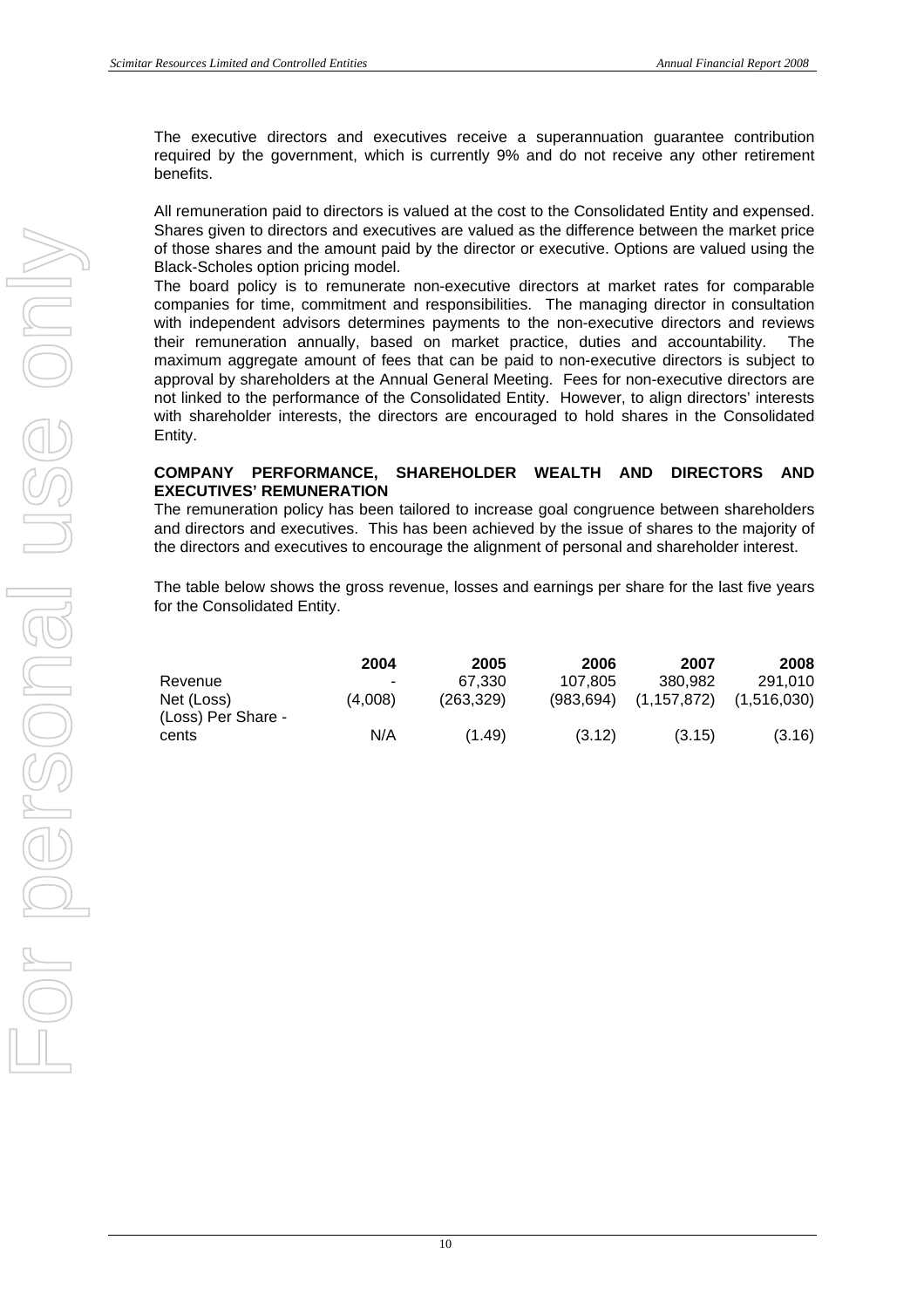## **REMUNERATION OF DIRECTORS**

|                                                     | <b>SHORT-TERM BENEFITS</b>                |        |                          | <b>POST EMPLOYMENT</b> |                         | <b>SHARE-BASED</b><br><b>PAYMENTS</b> |                          | <b>TOTAL</b> |
|-----------------------------------------------------|-------------------------------------------|--------|--------------------------|------------------------|-------------------------|---------------------------------------|--------------------------|--------------|
|                                                     | Salary, Fees &<br>Superannuation          | Other  | Non-<br>Monetary         | Super-<br>annuation    | Retiremen<br>t Benefits | Equity                                | Options                  | \$           |
| <b>Directors</b>                                    |                                           |        |                          |                        |                         |                                       |                          |              |
|                                                     | Terence Topping – Managing Director (i)   |        |                          |                        |                         |                                       |                          |              |
| 2008                                                | 214,038                                   |        | $\overline{\phantom{0}}$ |                        |                         |                                       | 202,440                  | 416,478      |
| 2007                                                | 170,000                                   |        | $\overline{\phantom{0}}$ |                        |                         |                                       | 91,050                   | 261,050      |
|                                                     | Kent Hunter - Non Executive Director (ii) |        |                          |                        |                         |                                       |                          |              |
| 2008                                                | 60,000                                    | 48,000 | $\overline{\phantom{0}}$ | 5,400                  | ٠                       |                                       | 101,220                  | 214,620      |
| 2007                                                | 50.000                                    | 48,000 | $\overline{\phantom{0}}$ | 4,500                  |                         |                                       | 45,525                   | 148,025      |
|                                                     | Andrew McBain - Non Executive Director    |        |                          |                        |                         |                                       |                          |              |
| 2008                                                | 52,000                                    |        |                          | 4,500                  |                         |                                       | 101,220                  | 157,720      |
| 2007                                                | 40,000                                    |        | $\blacksquare$           | 3,600                  |                         |                                       | 45,525                   | 89,125       |
|                                                     | Mathew Gauci - Non Executive Director     |        |                          |                        |                         |                                       |                          |              |
| 2008                                                |                                           |        | ۰                        |                        |                         |                                       |                          |              |
| 2007                                                | 2,500                                     |        |                          | 225                    |                         |                                       |                          | 2,725        |
| Nadaisan Logaraj - Non Executive<br><b>Director</b> |                                           |        |                          |                        |                         |                                       |                          |              |
| 2008                                                | 29,167                                    | L,     |                          | 2,625                  | L.                      | $\blacksquare$                        | $\overline{\phantom{a}}$ | 31,792       |
| <b>Directors</b>                                    | <b>Total Remuneration</b>                 |        |                          |                        |                         |                                       |                          |              |
| 2008                                                | 355,205                                   | 48,000 |                          | 12,525                 |                         |                                       | 404,880                  | 820,610      |
| 2007                                                | 262.500                                   | 48.000 | ۰                        | 8,325                  |                         | ٠                                     | 182,100                  | 500,925      |

Details of the nature and amount of emoluments of each director are as follows:

- i) An aggregate amount of \$214,038 (2007:\$170,000) was paid, or was due and payable to Kingswave Nominees Pty Ltd, a company controlled by Mr Terence Topping, for the provision of directorship and geological services to the Consolidated Entity.
- ii) An aggregate amount of \$48,000 (2007:\$48,000) was paid, or was due and payable to Mining Corporate Pty Ltd, a company controlled by Mr Kent Hunter, for the provision of company secretarial services and corporate compliance to the Consolidated Entity.

#### **Share-based payments granted as part of remuneration for the current financial year**

Options are issued to directors and executives as part of their remuneration. The options are not issued based on performance criteria, but are issued to all directors of Scimitar Resources Limited and its subsidiaries to increase goal congruence between executives, directors and shareholders.

During and since the financial year ended 30 June 2008, the Parent Entity granted 2,000,000 options (expiring 30 November 2010 exercisable at \$0.80 each) to Directors.

The options were issued free of charge, and were valued at grant date using the Black-Scholes option pricing model. The calculation of all option valuations included the share price on 21 December 2007 of \$0.70, a volatility factor of approximately 60% and an annual riskfree rate of 6.75%. These options vested immediately upon issue.

The following table discloses the value of options granted, exercised or lapsed during the year: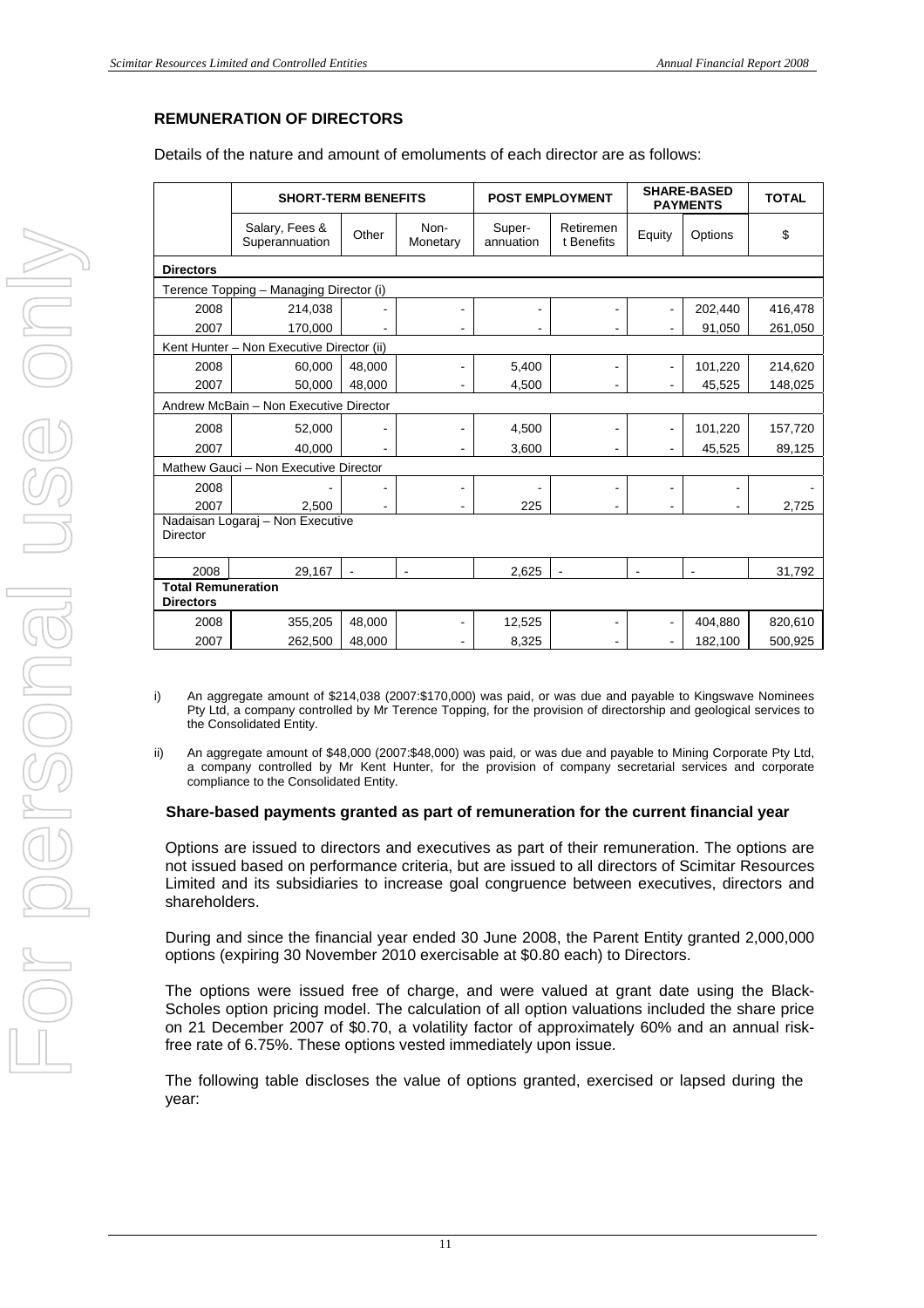## *Value of options issued to directors and executives*

The following table details the value of options granted, exercised or lapsed during the year:

|                  |                | <b>Options</b><br><b>Granted</b> | <b>Options</b><br><b>Exercised</b>                           | <b>Options</b><br>Lapsed | <b>Total value</b><br>of options<br>granted,<br>exercised<br>and lapsed | Value of<br>options<br>included<br>in.<br>remunerat |  |
|------------------|----------------|----------------------------------|--------------------------------------------------------------|--------------------------|-------------------------------------------------------------------------|-----------------------------------------------------|--|
|                  | <b>Granted</b> | Value at<br>grant<br>date        | Value at<br>Value at<br>time of<br>exercise<br>date<br>lapse |                          |                                                                         | ion for the<br>year                                 |  |
|                  | No.            | \$                               | \$                                                           | \$                       | \$                                                                      | \$                                                  |  |
| Terry Topping    | 1,000,000      | 202,440                          |                                                              |                          |                                                                         | 202,440                                             |  |
| Kent Hunter      | 500,000        | 101,220                          |                                                              |                          | $\overline{\phantom{0}}$                                                | 101,220                                             |  |
| Andrew McBain    | 500.000        | 101.220                          |                                                              |                          | ٠                                                                       | 101.220                                             |  |
| Nadaisan Logaraj |                |                                  |                                                              |                          |                                                                         |                                                     |  |
|                  | 2,000,000      | 404,880                          |                                                              |                          |                                                                         | 404,880                                             |  |

## **EMPLOYMENT CONTRACTS OF DIRECTORS AND EXECUTIVES**

The employment conditions of the Managing Director, Terence Topping is formalised in a contract of employment. Other than the Managing Director, there are no other executives to the Parent Entity. Mr Terence Topping's executive agreement with the Parent Entity is contracted at \$210,000 per annum for services provided as a managing director. The contract duration is one year commencing January 2008 with no provision for renewal. Renewal / extension of the contract is at the Board's discretion. Termination payments due are three months lieu of notice if the termination period is not worked out.

The employment contracts stipulate a range of one to three-month resignation periods. The Parent Entity may terminate an employment contract without cause by providing one to three months written notice or making payment in lieu of notice, based on the individual's annual salary component.

## *18. PROCEEDINGS ON BEHALF OF THE CONSOLIDATED ENTITY*

 No person has applied for leave of Court to bring proceedings on behalf of the Consolidated Entity or intervene in any proceedings to which the Consolidated Entity is a party for the purpose of taking responsibility on behalf of the Consolidated Entity for all or any part of these proceedings.

The Consolidated Entity was not a party to any such proceedings during the year.

## *19. NON AUDIT SERVICES*

The board of directors is satisfied that the provision of non-audit services performed during the year by the Consolidated Entity's auditors is compatible with the general standard of independence for auditors imposed by the Corporations Act 2001.

No other fees were paid or payable to the auditors for non-audit services performed during the year ended 30 June 2008.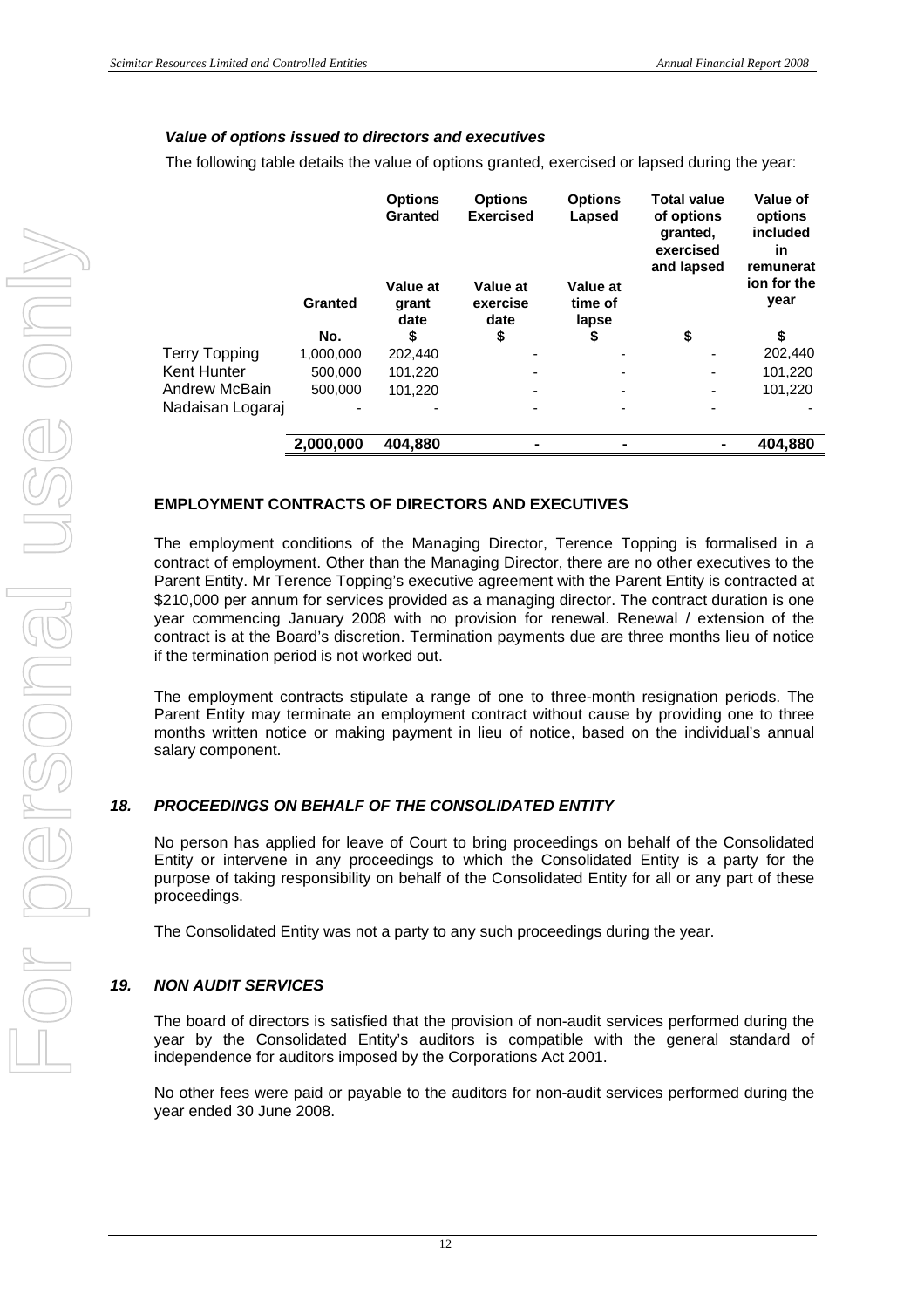# *20. LEAD AUDITORS INDEPENDENCE DECLARATION UNDER SECTION 307C OF THE CORPORATIONS ACT 2001*

The lead auditor's independence declaration for the financial year ended 30 June 2008 is set out on page 14.

This report is signed in accordance with a resolution of the Board of Directors, made pursuant to section 306(3) of the Corporation Act 2001.

\_\_\_\_\_\_\_\_\_\_\_\_\_\_\_\_\_\_\_\_ Terry Topping Managing Director

PERTH Dated this 26 day of September 2008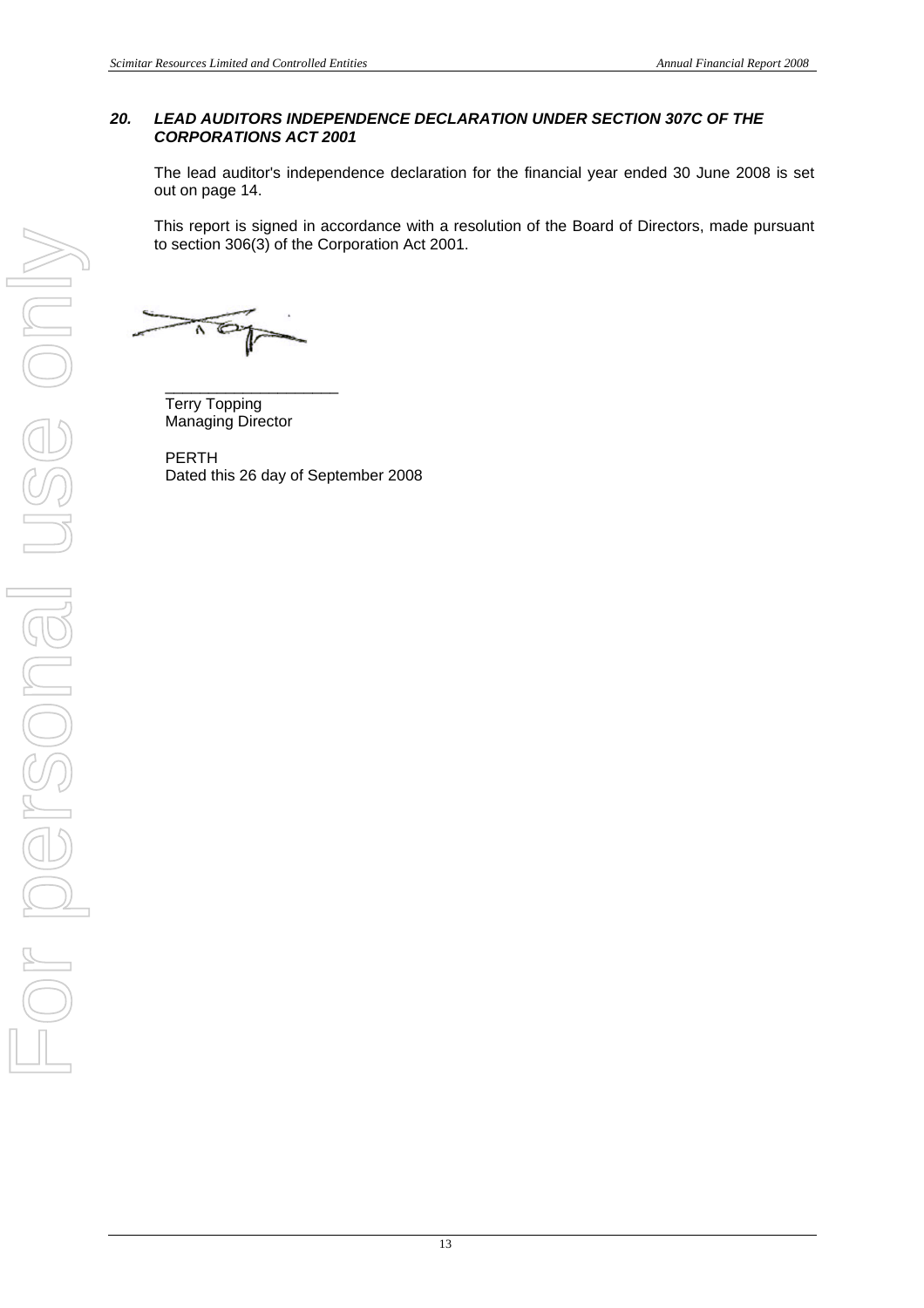

**RLF Bentleys Audit & Corporate Pty Ltd** ABN 33 121 222 802

Level 1 12 Kings Park Road West Perth WA 6005

PO Box 44 West Perth WA 6872

T +61 8 9226 4500 F +61 8 9226 4300

www.bentleys.com.au

To The Board of Directors

## **Auditor's Independence Declaration under Section 307C of the Corporations Act 2001**

This declaration is made in connection with our audit of the financial report of Scimitar Resources Limited and Controlled Entities for the Year ended 30 June 2008 and in accordance with the provisions of the Corporations Act 2001.

We declare that, to the best of our knowledge and belief, there have been:

- no contraventions of the auditor independence requirements of the Corporations Act 2001 in relation to the audit;
- no contraventions of the Code of Professional Conduct of the Institute of Chartered Accountants in Australia in relation to the audit.

Yours faithfully

Bentleys

**BENTLEYS RANKO MATIC Chartered Accountants Community Charter Community Charter Charter Charter Charter Charter Charter Charter Charter** 

DATED at PERTH this 26<sup>rd</sup> day of September 2008



A member of Bentleys, an association of independent accounting firms in Australia.<br>The member firms of the Bentleys association are affiliated only and not in partnership<br>Liability limited by a scheme approved under Profes

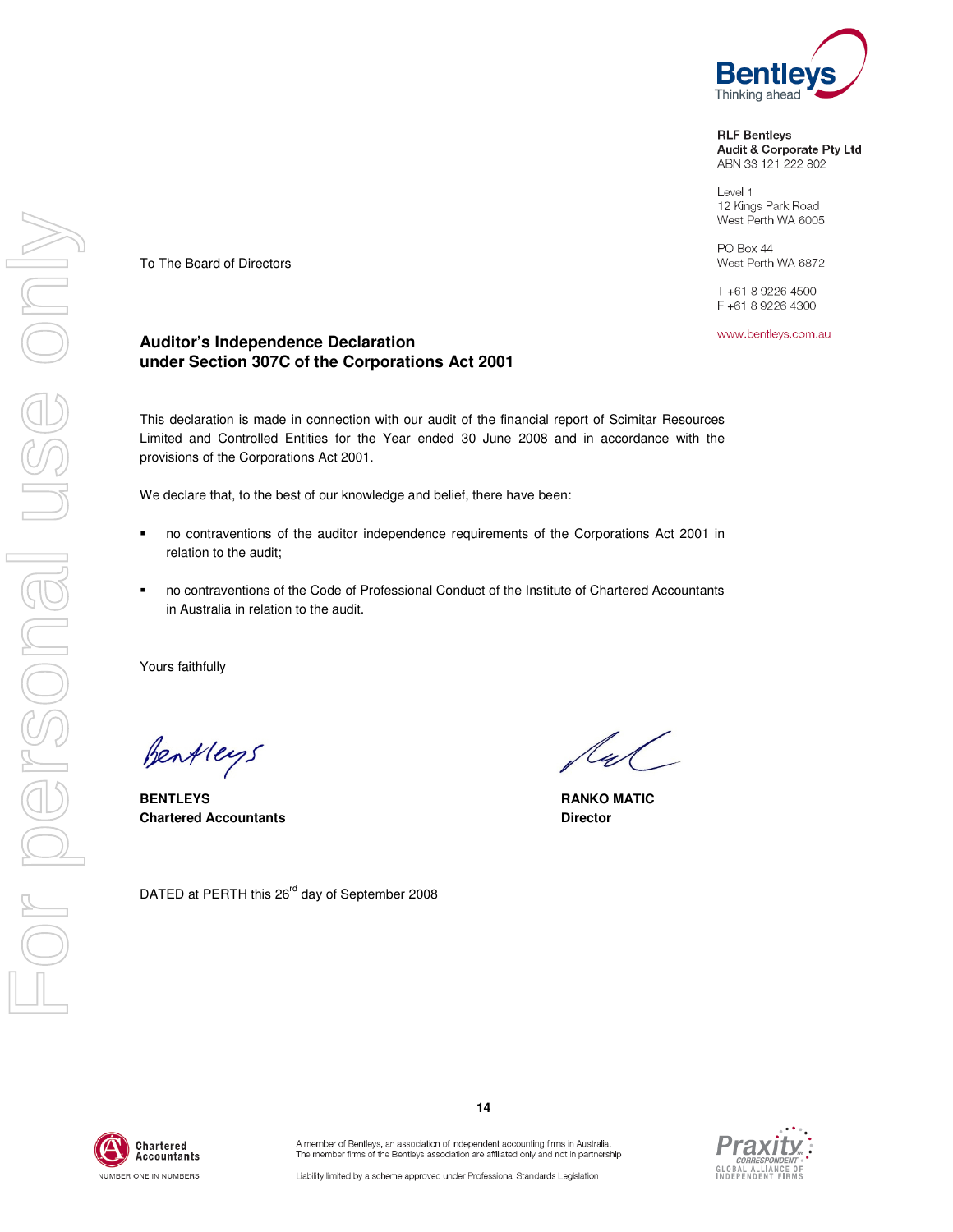

# **Independent Audit Report**

## **To the Members of Scimitar Resources Limited**

We have audited the accompanying financial report of Scimitar Resources Limited(the company) and Scimitar Resources Limited and Controlled Entities (the consolidated entity), which comprises the balance sheet as at 30 June 2008, and the income statement, statement of changes in equity and cash flow statement for the year ended on that date, a summary of significant accounting policies and other explanatory notes and the directors' declaration of the consolidated entity comprising the company and the entities it controlled at the year's end or from time to time during the financial year.

#### **Directors Responsibility for the Financial Report**

The directors of the company are responsible for the preparation and fair presentation of the financial report in accordance with Australian Accounting Standards (including the Australian Accounting Interpretations) and the Corporations Act 2001. This responsibility includes establishing and maintaining internal control relevant to the preparation and fair presentation of the financial report that is free from material misstatement, whether due to fraud or error; selecting and applying appropriate accounting policies; and making accounting estimates that are reasonable in the circumstances. In Note 1, the directors also state, in accordance with Accounting Standards AASB 101: Presentation of Financial Statements, that compliance with the Australian equivalents to International Financial Reporting Standards (IFRS) ensures that the financial report, comprising the financial statements and notes, complies with IFRS.

The directors also are responsible for preparation and presentation of the remuneration disclosures contained in the directors' report in accordance with the Corporations Regulations 2001.

#### **Auditor's Responsibility**

Our responsibility is to express an opinion on the financial report based on our audit. We conducted our audit in accordance with Australian Auditing Standards. These Auditing Standards require that we comply with relevant ethical requirements relating to audit engagements and plan and perform the audit to obtain reasonable assurance whether the financial report is free from material misstatement.

An audit involves performing procedures to obtain audit evidence about the amounts and disclosures in the financial report. The procedures selected depend on the auditor's judgment, including the assessment of the risks of material misstatement of the financial report, whether due to fraud or error. In making those risk assessments, the auditor considers internal control relevant to the entity's preparation and fair presentation of the financial report in order to design audit procedures that are appropriate in the circumstances, but not for the purpose of expressing an opinion on the effectiveness of the entity's internal control. An audit also includes evaluating the appropriateness of accounting policies used and the reasonableness of accounting estimates made by the directors, as well as evaluating the overall presentation of the financial report and the remuneration disclosures in the directors' report.



Level 1 12 Kings Park Road West Perth WA 6005

PO Box 44 West Perth WA 6872

T+61892264500 F +61 8 9226 4300

www.bentleys.com.au



A member of Bentleys, an association of independent accounting firms in Australia. The member firms of the Bentleys association are affiliated only and not in partnership

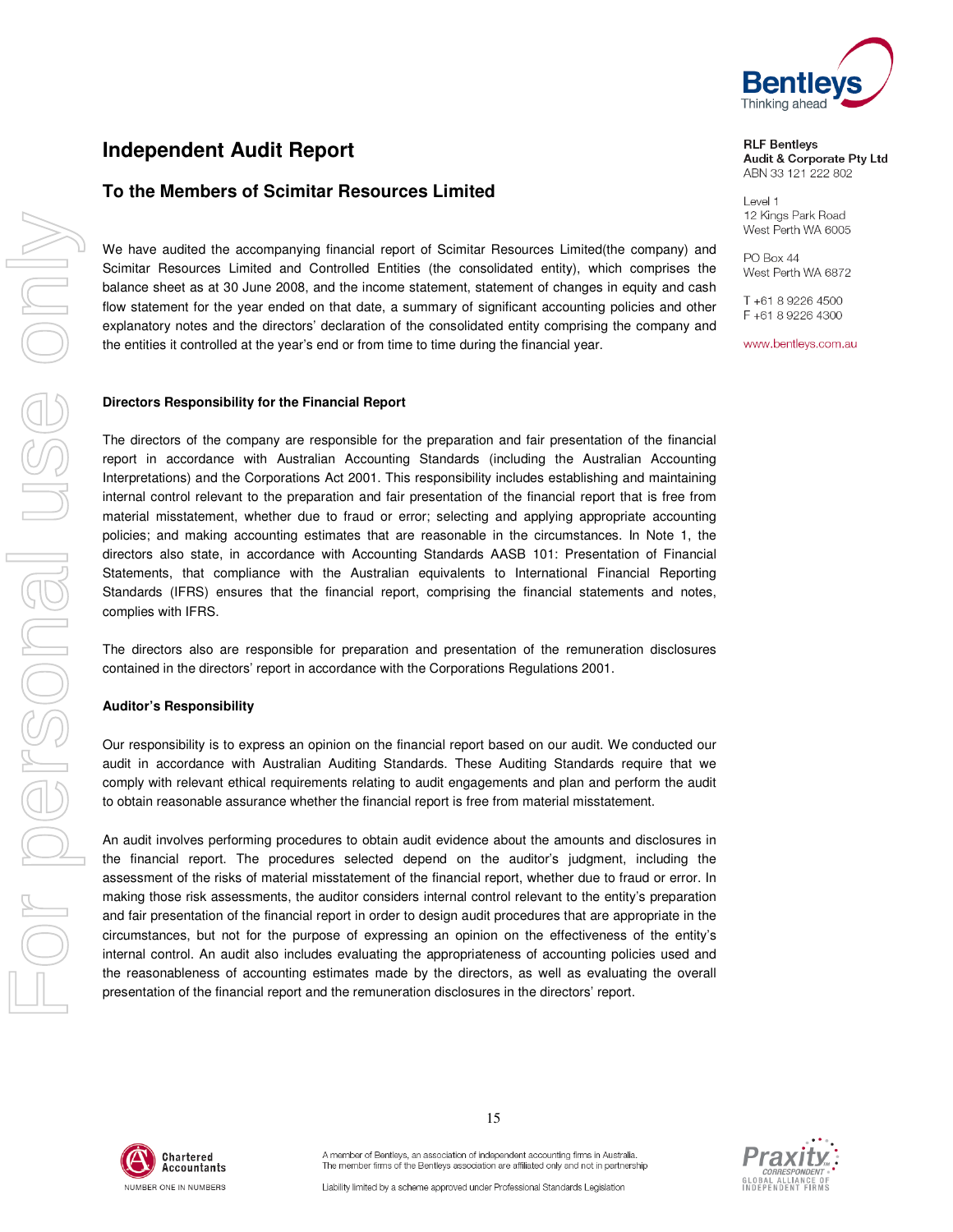

We believe that the audit evidence we have obtained is sufficient and appropriate to provide a basis for our audit opinion.

#### **Independence**

In conducting our audit, we followed applicable independence requirements of Australian professional ethical pronouncements and the Corporations Act 2001.

#### **Auditor's Opinion**

In our opinion:

- a. The financial report of Scimitar Resources Limited and Scimitar Resources Limited and its Controlled Entities is in accordance with the Corporations Act 2001, including:
	- i. giving a true and fair view of the company's and consolidated entity's financial position as at 30 June 2008 and of their performance for the year ended on that date; and
	- ii. complying with Australian Accounting Standards (including the Australian Accounting Interpretations) and the Corporations Regulations 2001; and
- b. The financial report also complies with International Financial Reporting Standards as disclosed in Note 1

Bentleys

**Chartered Accountants Director Director** 

**BENTLEYS BENTLEYS** 

DATED at PERTH this 26th day of September 2008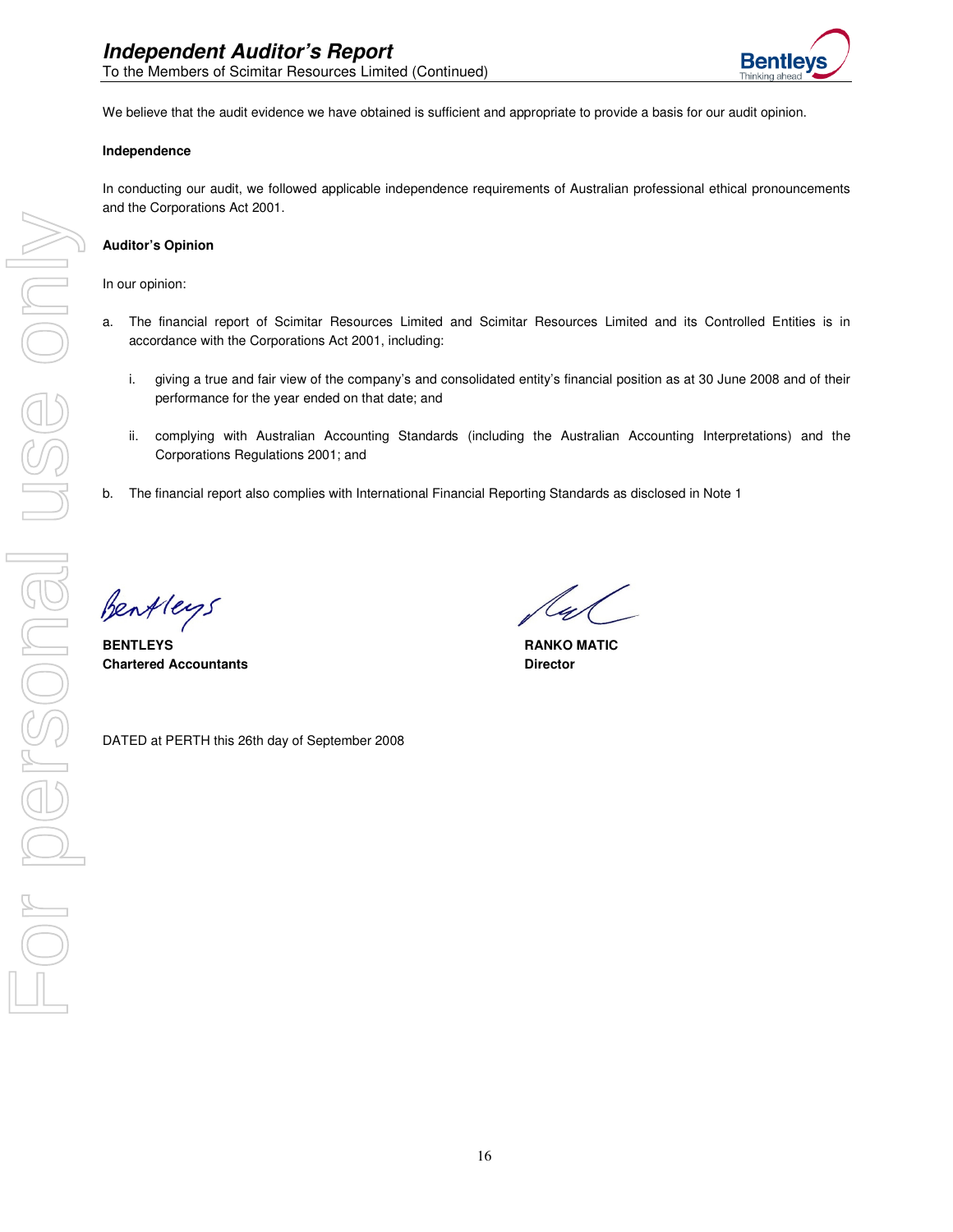## *CORPORATE GOVERNANCE*

The Company is committed to implementing the highest standards of corporate governance. In determining what those high standards should involve the Company has turned to the ASX Corporate Governance Council's *Principles of Good Corporate Governance and Best Practice Recommendations*. The Company is pleased to advise that the Company's practices are largely consistent with those ASX guidelines. As consistency with the guidelines has been a gradual process, where the Company did not have certain policies or committees recommended by the ASX Corporate Governance Council (the Council) in place during the reporting period, we have identified such policies or committees.

The Company acknowledges the requirements to report against the Revised Principles released 2 August 2007 in the annual report for the financial year ended 30 June 2009 and has elected not to make an early transition to the Revised Principles for this 2008 annual report.

Where the Company's corporate governance practices do not correlate with the practices recommended by the Council, the Company is working towards compliance however it does not consider that all the practices are appropriate for the Company due to the size and scale of Company operations.

To illustrate where the Company has addressed each of the Council's recommendations, the following table cross-references each recommendation with sections of this report. The table does not provide the full text of each recommendation but rather the topic covered. Details of all of the recommendations can be found on the ASX Corporate Governance Council's website at http://www.asx.com.au/supervision/governance/index.htm .

| Recommendation                                                       | Section               |
|----------------------------------------------------------------------|-----------------------|
| Recommendation 1.1 Functions of the Board and Management             | 1.1                   |
| Recommendation 2.1 Independent Directors                             | 1.2                   |
| Recommendation 2.2 Independent Chairman                              | 1.2                   |
| Recommendation 2.3 Role of the Chairman and CEO                      | 1.2                   |
| Recommendation 2.4 Establishment of Nomination Committee             | 2.3                   |
| Recommendation 2.5 Reporting on Principle 2                          | 1.2, 1.4.6, 2.3.2 and |
|                                                                      | the Directors' Report |
| Recommendation 3.1 Directors' and Key Executives' Code of Conduct    | 1.1                   |
| Recommendation 3.2 Company Security Trading Policy                   | 1.4.9                 |
| Recommendation 3.3 Reporting on Principle 3                          | 1.1 and 1.4.9         |
| Recommendation 4.1 Attestations by CEO and CFO                       | 1.4.11                |
| Recommendation 4.2 Establishment of Audit Committee                  | 2.1                   |
| Recommendation 4.3 Structure of Audit Committee                      | 2.1.2                 |
| Recommendation 4.4 Audit Committee Charter                           | 2.1                   |
| Recommendation 4.5 Reporting on Principle 4                          | 2.1                   |
| Recommendation 5.1 Policy for Compliance with Continuous Disclosure  | 1.4.4                 |
| Recommendation 5.2 Reporting on Principle 5                          | 1.4.4                 |
| Recommendation 6.1 Communications Strategy                           | 1.4.8                 |
| Recommendation 6.2 Attendance of Auditor at General Meetings         | 1.4.8                 |
| Recommendation 7.1 Policies on Risk Oversight and Management         | 2.1.3                 |
| Recommendation 7.2 Attestations by CEO and CFO                       | 1.4.11                |
| Recommendation 7.3 Reporting on Principle 7                          | 2.1.3                 |
| Recommendation 8.1 Evaluation of Board, Directors and Key Executives | 1.4.10                |
| Recommendation 9.1 Remuneration Policies                             | 2.2.4                 |
| Recommendation 9.2 Establishment of Remuneration Committee           | 2.2                   |
| Recommendation 9.3 Executive and Non-Executive Director Remuneration | 2.2.4.1 and 2.2.4.2   |
| Recommendation 9.4 Equity-Based Executive Remuneration               | 2.2.4.1               |
| Recommendation 9.5 Reporting on Principle 9                          | 2.2.2 and 2.2.4       |
| Recommendation 10.1 Company Code of Conduct                          | 3                     |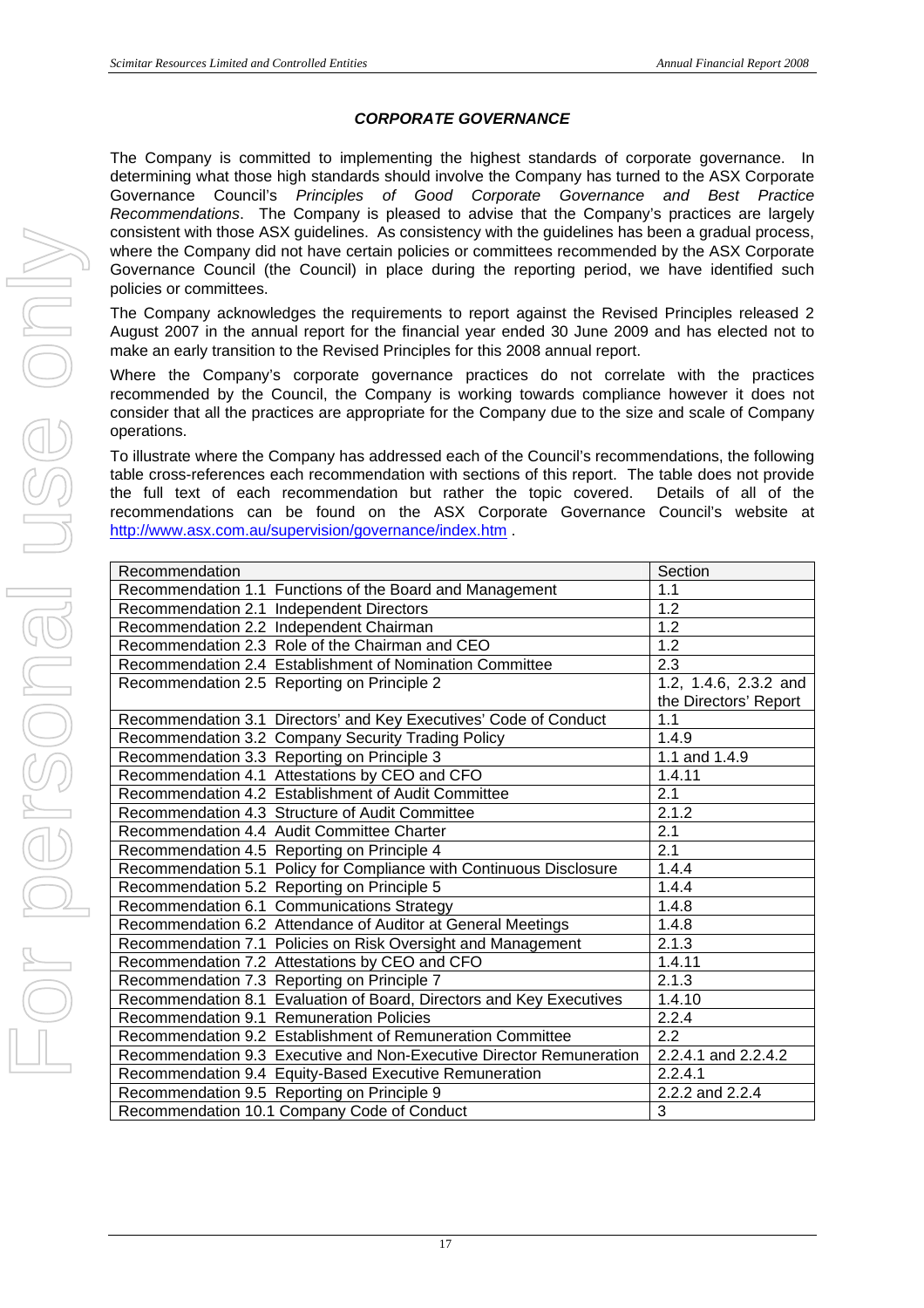- 1. Board of Directors
	- *1.1 Role of the Board*

The Board's role is to govern the Company rather than to manage it. In governing the Company, the Directors must act in the best interests of the Company as a whole. It is the role of senior management to manage the Company in accordance with the direction and delegations of the Board and the responsibility of the Board to oversee the activities of management in carrying out these delegated duties.

In carrying out its governance role, the main task of the Board is to drive the performance of the Company. The Board must also ensure that the Company complies with all of its contractual, statutory and any other legal obligations, including the requirements of any regulatory body. The Board has the final responsibility for the successful operations of the Company.

To assist the Board carry our its functions, it has developed a Code of Conduct to guide the Directors, the Chief Executive Officer, the Chief Financial Officer and other key executives in the performance of their roles.

# *1.2 Composition of the Board*

To add value to the Company the Board has been formed so that it has effective composition, size and commitment to adequately discharge its responsibilities and duties given its current size and scale of operations. The names of the Directors and their qualifications and experience are stated in the Directors' Report along with the term of office held by each of the Directors. Directors are appointed based on the specific skills required by the Company and on their decision-making and judgment skills.

The Company recognises the importance of Non-Executive Directors and the external perspective and advice that Non-Executive Directors can offer.

An Independent Director is a Non-Executive Director and:

- is not a substantial shareholder of the Company or an officer of, or otherwise associated directly with, a substantial shareholder of the Company;
- within the last three years has not been employed in an executive capacity by the Company or another Consolidated Entity member, or been a Director after ceasing to hold any such employment;
- within the last three years has not been a principal of a material professional adviser or a material consultant to the Company or another Consolidated Entity member. Or an employee materially associated with the service provided;
- is not a material supplier or customer of the Company or another Consolidated Entity member, or an officer of or otherwise associated directly or indirectly with a material supplier or customer;
- has no material contractual relationship with the Company or other Consolidated Entity member other than as a Director of the Company;
- has not served on the Board for a period which could, or could reasonably be perceived to, materially interfere with the Director's ability to act in the best interests of the Company; and
- is free from any interest and any business or other relationship which could, or could reasonably be perceived to, materially interfere with the Director's ability to act in the best interests of the Company.

Mr A McBain is a Non-Executive Director of the Company and meet the Company's criteria for independence. His experience and knowledge of the Company makes their

contribution to the Board such that it is appropriate for them to remain on the Board.

Mr T Topping is an Executive Director of the Company and does not meet the Company's criteria for independence. However, his experience and knowledge of the Company makes his contribution to the Board such that it is appropriate for him to remain on the **Board** 

Mr K Hunter is an Non-Executive Director of the Company and does not meet the Company's criteria for independence. However, his experience and knowledge of the Company makes his contribution to the Board such that it is appropriate for him to remain on the Board.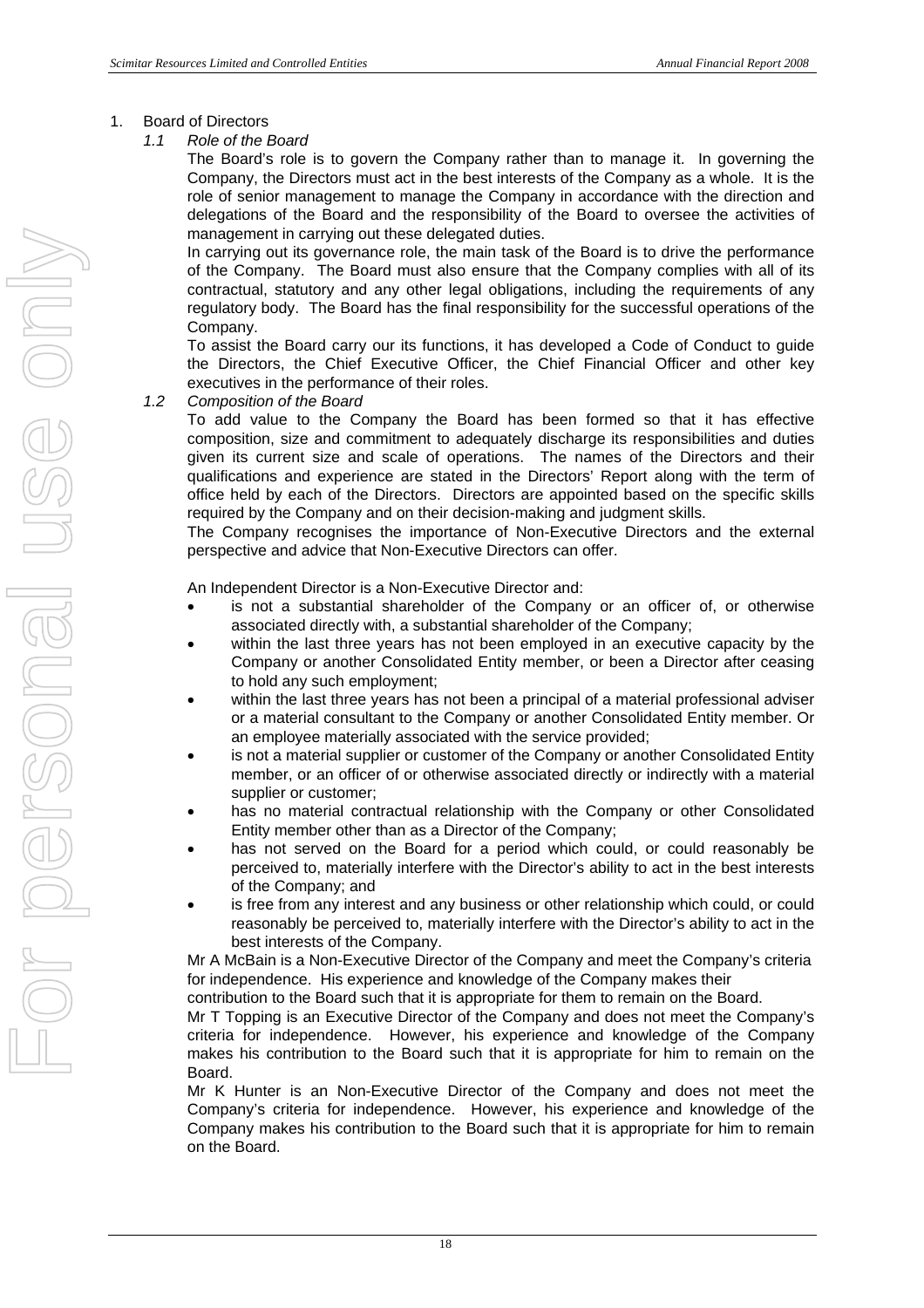## *1.3 Responsibilities of the Board*

In general, the Board is responsible for, and has the authority to determine, all matters relating to the policies, practices, management and operations of the Company. It is required to do all things that may be necessary to be done in order to carry out the objectives of the Company.

Without intending to limit this general role of the Board, the principal functions and responsibilities of the Board include the following.

- Leadership of the Organisation: overseeing the Company and establishing codes that reflect the values of the Company and guide the conduct of the Board.
- Strategy Formulation: to set and review the overall strategy and goals for the Company and ensuring that there are policies in place to govern the operation of the Company.
- Overseeing Planning Activities: the development of the Company's strategic plan.
- Shareholder Liaison: ensuring effective communications with shareholders through an appropriate communications policy and promoting participation at general meetings of the Company.
- Monitoring, Compliance and Risk Management: the development of the Company's risk management, compliance, control and accountability systems and monitoring and directing the financial and operational performance of the Company.
- Company Finances: approving expenses and approving and monitoring acquisitions, divestitures and financial and other reporting.
- Human Resources: appointing, and, where appropriate, removing the Chief Executive Officer (CEO) and Chief Financial Officer (CFO) as well as reviewing the performance of the CEO and monitoring the performance of senior management in their implementation of the Company's strategy.
- Ensuring the Health, Safety and Well-Being of Employees: in conjunction with the senior management team, developing, overseeing and reviewing the effectiveness of the Company's occupational health and safety systems to ensure the well-being of all employees.
- Delegation of Authority: delegating appropriate powers to the CEO to ensure the effective day-to-day management of the Company and establishing and determining the powers and functions of the Committees of the Board.

Full details of the Board's role and responsibilities are contained in the Board Charter, a copy of which is available for inspection at the Company's registered office.

## *1.4 Board Policies*

*1.4.1 Conflicts of Interest* 

Directors must:

- disclose to the Board actual or potential conflicts of interest that may or might reasonably be thought to exist between the interests of the Director and the interests of any other parties in carrying out the activities of the Company; and
- if requested by the Board, within seven days or such further period as may be permitted, take such necessary and reasonable steps to remove any conflict of interest.

If a Director cannot or is unwilling to remove a conflict of interest then the Director must, as per the *Corporations Act*, absent himself or herself from the room when discussion and/or voting occurs on matters about which the conflict relates.

## *1.4.2 Commitments*

Each member of the Board is committed to spending sufficient time to enable them to carry out their duties as a Director of the Company.

## *1.4.3 Confidentiality*

In accordance with legal requirements and agreed ethical standards, Directors and key executives of the Company have agreed to keep confidential, information received in the course of the exercise of their duties and will not disclose nonpublic information except where disclosure is authorised or legally mandated.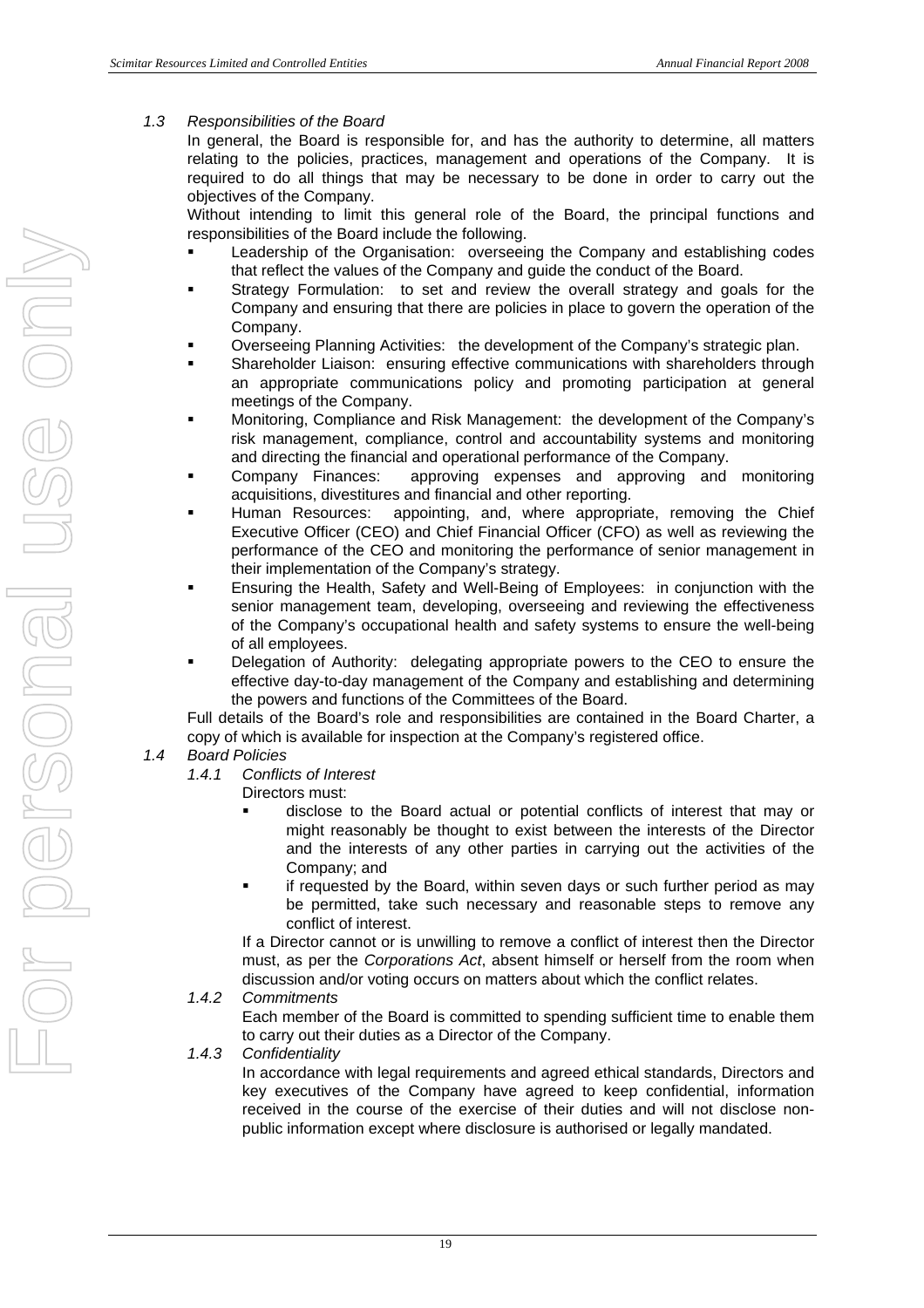## *1.4.4 Continuous Disclosure*

The Board has designated the Company Secretary as the person responsible for overseeing and coordinating disclosure of information to the ASX as well as communicating with the ASX. In accordance with the *ASX Listing Rules* the Company immediately notifies the ASX of information:

- concerning the Company that a reasonable person would expect to have a material effect on the price or value of the Company's securities; and
- that would, or would be likely to, influence persons who commonly invest in securities in deciding whether to acquire or dispose of the Company's securities.

# *1.4.5 Education and Induction*

It is the policy of the Company that new Directors undergo an induction process in which they are given a full briefing on the Company. Where possible this includes meetings with key executives, tours of the premises, an induction package and presentations. Information conveyed to new Directors include:

- details of the roles and responsibilities of a Director;
- formal policies on Director appointment as well as conduct and contribution expectations;
- access to a copy of the Board Charter;
- guidelines on how the Board processes function;
- details of past, recent and likely future developments relating to the Board;
- background information on and contact information for key people in the organisation;
- an analysis of the Company;
- a synopsis of the current strategic direction of the Company; and
- a copy of the Constitution of the Company.

In order to achieve continuing improvement in Board performance, all Directors are encouraged to undergo continual professional development. Specifically, Directors are provided with the resources and training to address skills gaps where they are identified.

## *1.4.6 Independent Professional Advice*

The Board collectively and each Director has the right to seek independent professional advice at the Company's expense, up to specified limits, to assist them to carry out their responsibilities.

## *1.4.7 Related Party Transactions*

Related party transactions include any financial transaction between a Director and the Company. Unless there is an exemption under the Corporations Act from the requirement to obtain shareholder approval for the related party transaction, the Board cannot approve the transaction.

## *1.4.8 Shareholder Communication*

The Company respects the rights of its shareholders and to facilitate the effective exercise of those rights the Company is committed to:

- communicating effectively with shareholders through releases to the market via ASX, information mailed to shareholders and the general meetings of the Company;
- giving shareholders ready access to balanced and understandable information about the Company and corporate proposals;
- making it easy for shareholders to participate in general meetings of the Company; and
- requesting the external auditor to attend the annual general meeting and be available to answer shareholder questions about the conduct of the audit and the preparation and content of the auditor's report.

The Company also makes available a telephone number and email address for shareholders to make enquiries of the Company.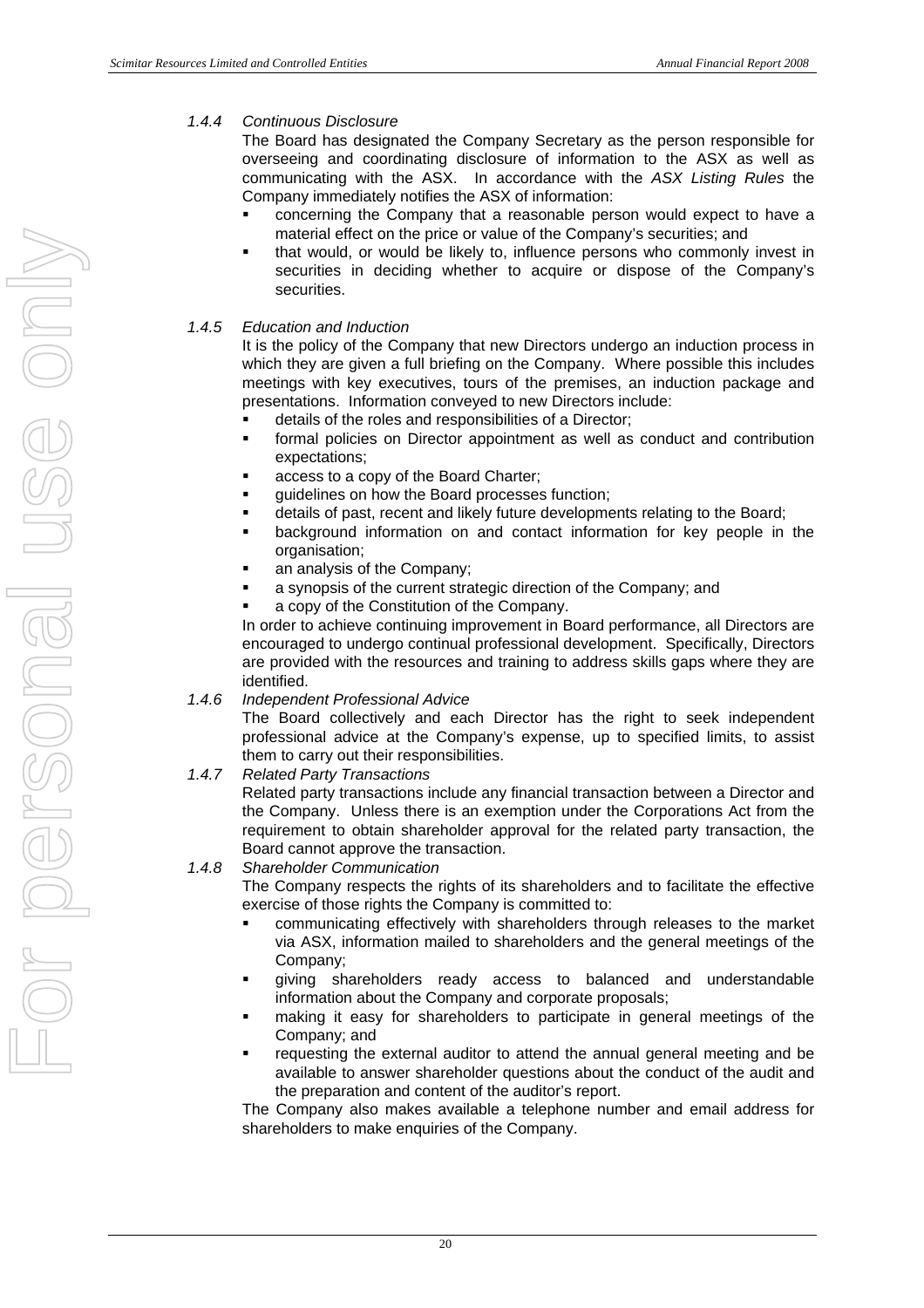## *1.4.9 Trading in Company Shares*

Due to the size of the Company, the Board does not consider it appropriate to implement a Share Trading Policy. Rather, it reminds directors, officers and employees of the prohibition in the Corporations Act 2001 concerning trading in the Company's securities when in possession of "inside information".

## *1.4.10 Performance Review/Evaluation*

It is the policy of the Board to conduct evaluation of its performance. The evaluation process was introduced via the Board Charter adopted on 30 June 2004 and will be implemented for the financial year ended 30 June 2008. The objective of this evaluation will be to provide best practice corporate governance to the Company.

## *1.4.11 Attestations by CEO and CFO*

It is the Board's policy, that the CEO and the CFO make the attestations recommended by the ASX Corporate Governance Council as to the Company's financial condition prior to the Board signing the Annual Report. However, as at the date of this report the Company does not have a designated CEO or CFO. Due to the size and scale of operations of the Company these roles are performed by the Board as a whole.

# 2. Board Committees

# *2.1 Audit Committee*

Due to the size and scale of operations of the Company the full Board undertakes the role of the Audit Committee. Below is a summary of the role and responsibilities of an Audit Committee.

*2.1.1 Role* 

The Audit Committee is responsible for reviewing the integrity of the Company's financial reporting and overseeing the independence of the external auditors.

As the whole Board only consists of three (3) members, the Company does not have an audit committee because it would not be a more efficient mechanism than the full Board for focusing the Company on specific issues and an audit committee cannot be justified based on a cost-benefit analysis. However, in accordance with the ASX Listing Rules, the Company is moving towards establishing an audit committee consisting primarily of Independent Directors.

In the absence of an audit committee, the Board sets aside time to deal with issues and responsibilities usually delegated to the audit committee to ensure the integrity of the financial statements of the Company and the independence of the external auditor.

## *2.1.2 Responsibilities*

The Audit Committee reviews the audited annual and half-yearly financial statements and any reports which accompany published financial statements and recommends their approval to the members.

The Audit Committee each year reviews the appointment of the external auditor, their independence, the audit fee, and any questions of resignation or dismissal.

The Audit Committee or is also responsible for establishing policies on risk oversight and management.

## *2.1.3 Risk Management Policies*

The Board's Charter clearly establishes that it is responsible for ensuring there is a good sound system for overseeing and managing risk. Due to the size and scale of operations, risk management issues are considered by the Board as a whole. On 26 September 2008 Mr Terence Topping (Managing Director) and Mr Kent Hunter (Company Secretary) provided the Board with written assurance that the financial statements are founded on a sound system of risk management and internal compliance. Their statement assured the Board that the risk management and internal compliance and control system is operating efficiently and effectively in all material respects.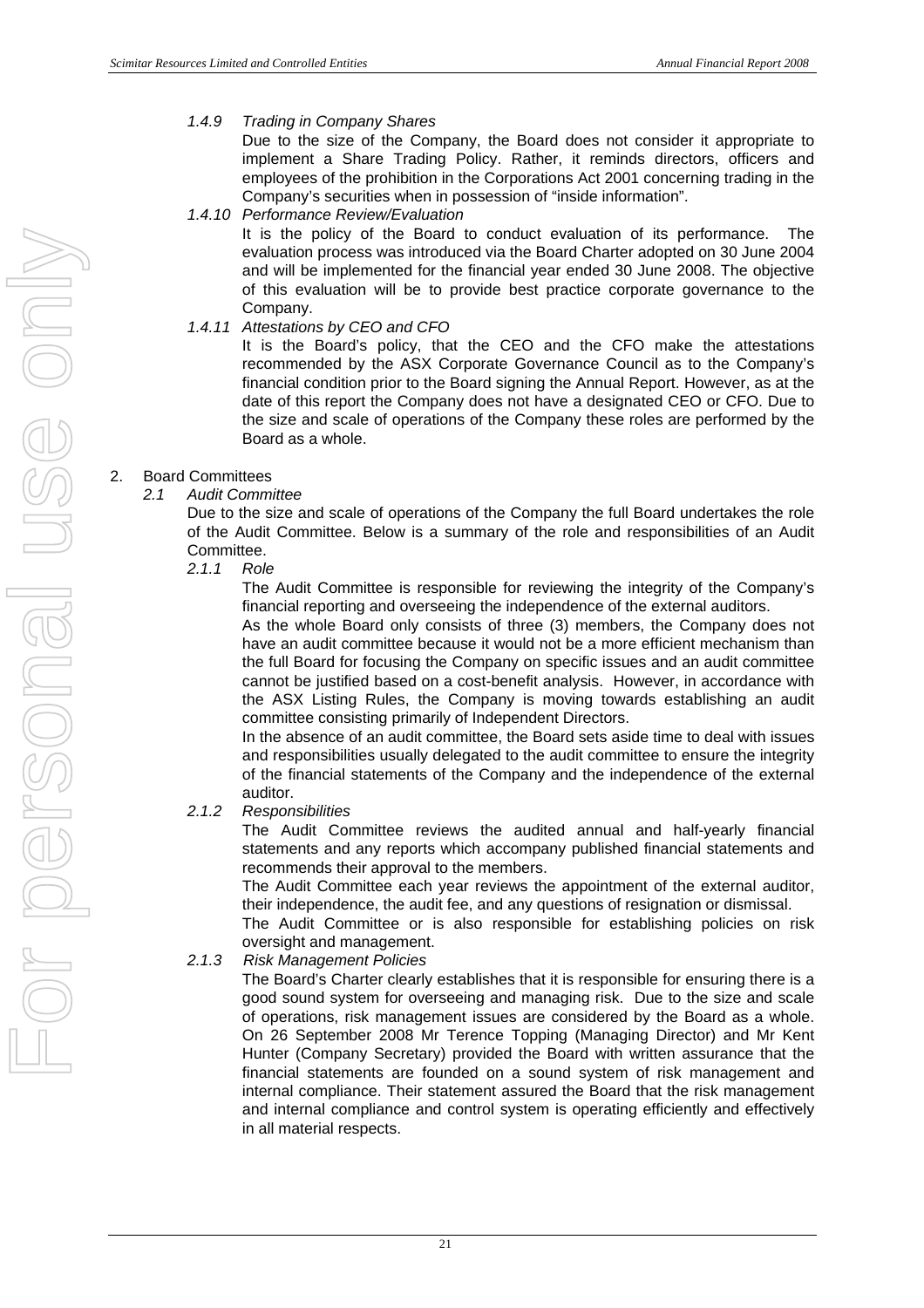#### *2.2 Remuneration Committee*

#### *2.2.1 Role*

The role of a Remuneration Committee is to assist the Board in fulfilling its responsibilities in respect of establishing appropriate remuneration levels and incentive policies for employees.

As the whole Board only consists of three (3) members, the Company does not have a remuneration committee because it would not be a more efficient mechanism than the full Board for focusing the Company on specific issues.

*2.2.2 Responsibilities* 

The responsibilities of a Remuneration Committee, or the full Board include setting policies for senior officers' remuneration, setting the terms and conditions of employment for the Chief Executive Officer, reviewing and making recommendations to the Board on the Company's incentive schemes and superannuation arrangements, reviewing the remuneration of both Executive and Non-Executive Directors and making recommendations on any proposed changes and undertaking reviews of the Chief Executive Officer's performance, including, setting with the Chief Executive Officer goals and reviewing progress in achieving those goals.

*2.2.3 Remuneration Policy* 

Directors' Remuneration was approved by resolution of the Board on 25 September 2004.

#### 2.2.3.1 Senior Executive Remuneration Policy

The Company is committed to remunerating its senior executives in a manner that is market-competitive and consistent with best practice as well as supporting the interests of shareholders. Consequently, under the Senior Executive Remuneration Policy the remuneration of senior executive may be comprised of the following:

- fixed salary that is determined from a review of the market and reflects core performance requirements and expectations;
- a performance bonus designed to reward actual achievement by the individual of performance objectives and for materially improved Company performance;
- participation in any share/option scheme with thresholds approved by shareholders;
- statutory superannuation.

By remunerating senior executives through performance and long-term incentive plans in addition to their fixed remuneration the Company aims to align the interests of senior executives with those of shareholders and increase Company performance. During the year there were no Non-Director Executives.

The value of shares and options were they to be granted to senior executives would be calculated using the Black-Scholes option pricing model.

The objective behind using this remuneration structure is to drive improved Company performance and thereby increase shareholder value as well as aligning the interests of executives and shareholders.

The Board may use its discretion with respect to the payment of bonuses, stock options and other incentive payments.

## 2.2.3.2 Non-Executive Director Remuneration Policy

Non-Executive Directors are to be paid their fees out of the maximum aggregate amount approved by shareholders for the remuneration of Non-Executive Directors. Non-Executive Directors do not receive performance based bonuses and do not participate in equity schemes of the Company.

Non-Executive Directors are entitled to but not necessarily paid statutory superannuation.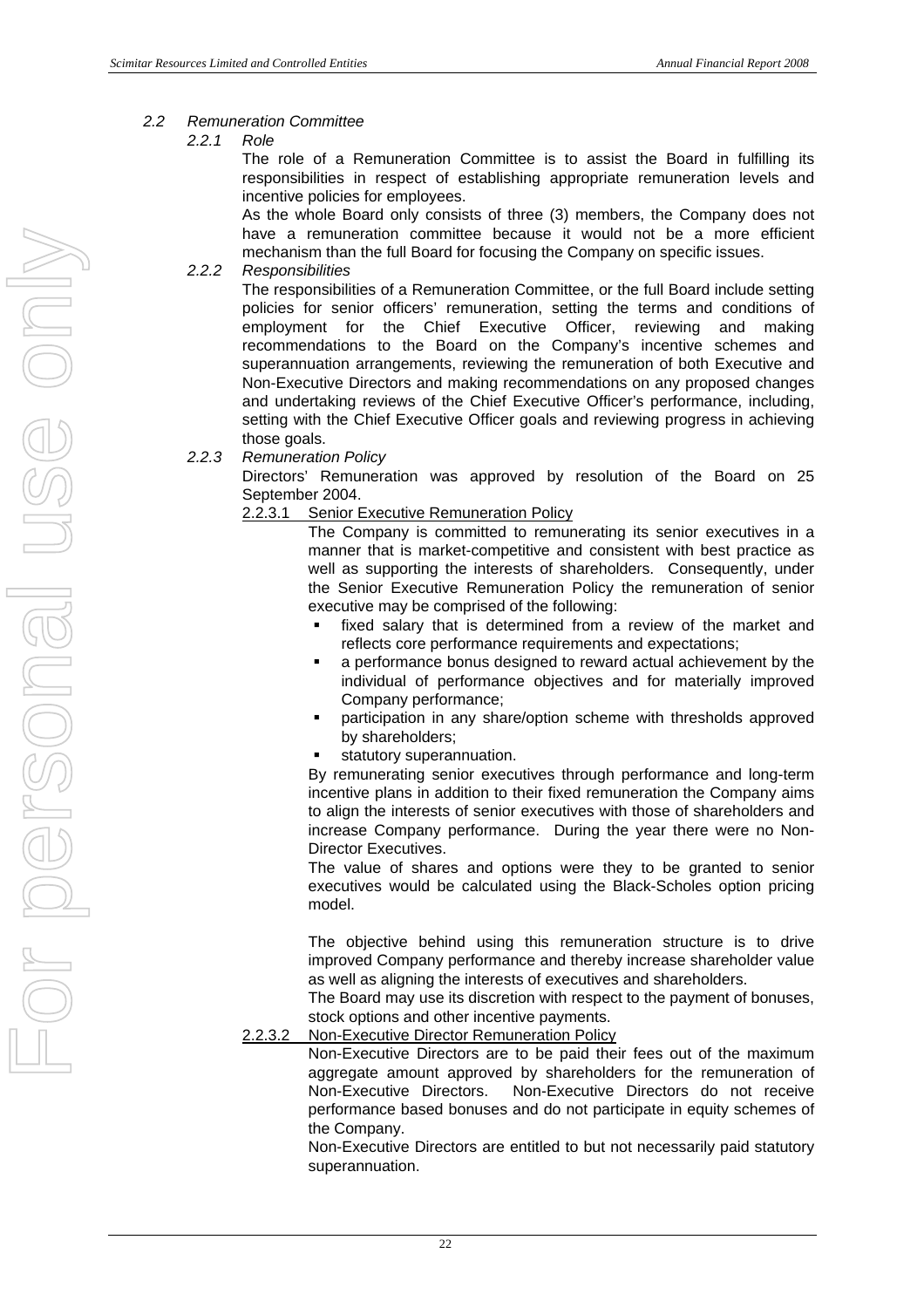#### *2.2.4 Current Director Remuneration*

Full details regarding the remuneration of Directors, is included in the Directors' Report.

## *2.3 Nomination Committee*

*2.3.1 Role* 

The role of a Nomination Committee is to help achieve a structured Board that adds value to the Company by ensuring an appropriate mix of skills are present in Directors on the Board at all times.

As the whole Board only consists of three (3) members, the Company does not have a nomination committee because it would not be a more efficient mechanism than the full Board for focusing the Company on specific issues.

## *2.3.2 Responsibilities*

The responsibilities of a Nomination Committee would include devising criteria for Board membership, regularly reviewing the need for various skills and experience on the Board and identifying specific individuals for nomination as Directors for review by the Board. The Nomination Committee would also oversee management succession plans including the CEO and his/her direct reports and evaluate the Board's performance and make recommendations for the appointment and removal of Directors. Currently the Board as a whole performs this role.

*2.3.3 Criteria for selection of Directors* 

Directors are appointed based on the specific governance skills required by the Company. Given the size of the Company and the business that it operates, the Company aims at all times to have at least one Director with experience appropriate to the Company's target market. In addition, Directors should have the relevant blend of personal experience in accounting and financial management and Director-level business experience.

## 3. Company Code Of Conduct

The Board has decided against the implementation of a code of conduct as it does not believe that it is in the best interests of its employees or other stakeholders to have what purports to be an exhaustive code of conduct. The Board feels that such a code may be too prescriptive and not allow the employees the discretion they need to best serve the Company's stakeholders.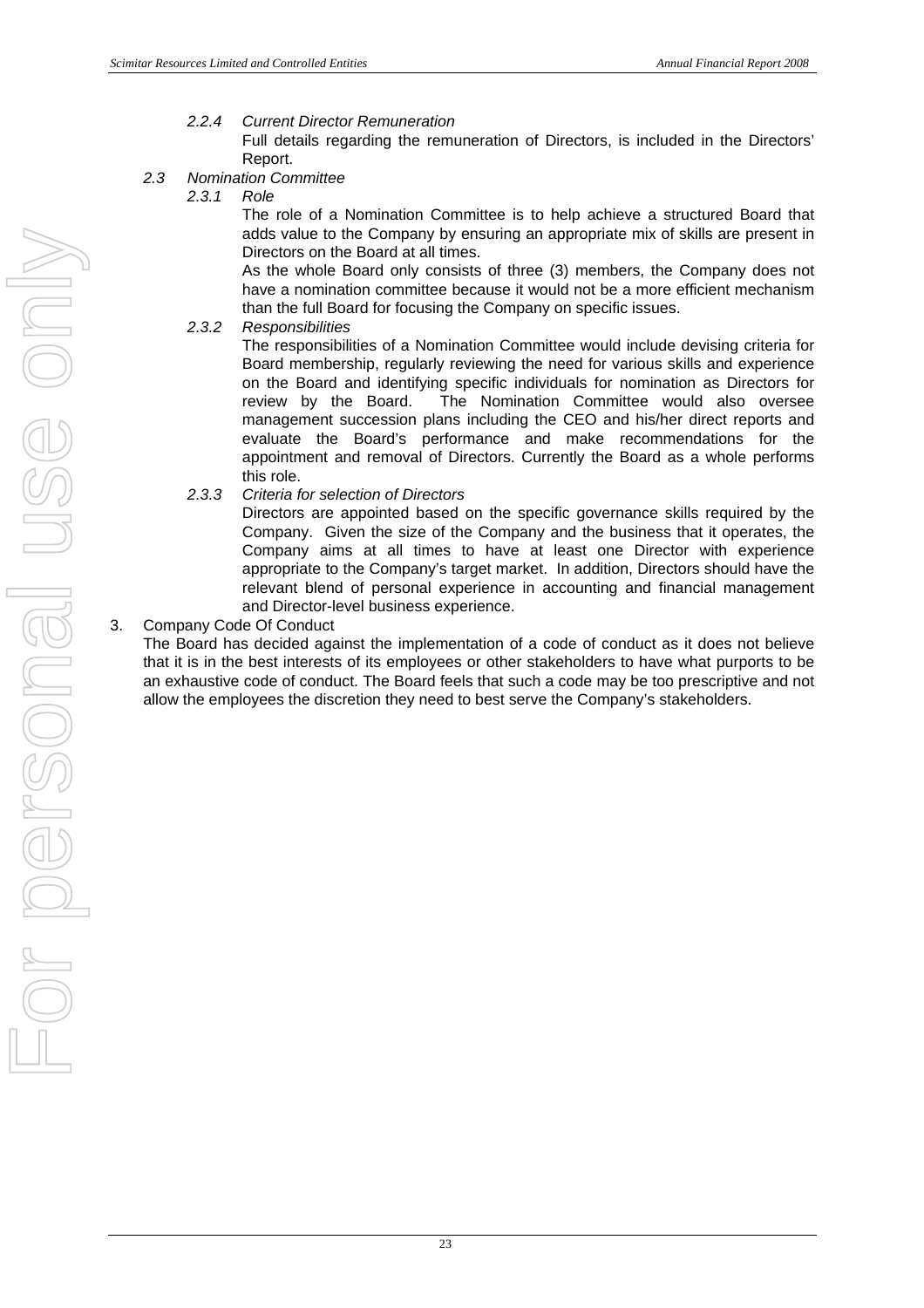# *INCOME STATEMENT FOR THE YEAR ENDED 30 JUNE 2008*

|                                                                                                                                                                                                                                                                                                                                                                    |             | 2008<br>\$                                                                                                                                                     | <b>Consolidated Entity</b><br>2007<br>\$                                                                                                                               | 2008<br>\$                                                                                                                                                    | <b>Parent Entity</b><br>2007<br>\$                                                                                                                                     |
|--------------------------------------------------------------------------------------------------------------------------------------------------------------------------------------------------------------------------------------------------------------------------------------------------------------------------------------------------------------------|-------------|----------------------------------------------------------------------------------------------------------------------------------------------------------------|------------------------------------------------------------------------------------------------------------------------------------------------------------------------|---------------------------------------------------------------------------------------------------------------------------------------------------------------|------------------------------------------------------------------------------------------------------------------------------------------------------------------------|
|                                                                                                                                                                                                                                                                                                                                                                    | <b>NOTE</b> |                                                                                                                                                                |                                                                                                                                                                        |                                                                                                                                                               |                                                                                                                                                                        |
| Revenues<br>Net fair value loss on financial assets                                                                                                                                                                                                                                                                                                                | 3           | 291,010<br>138,737                                                                                                                                             | 380,982<br>(25, 555)                                                                                                                                                   | 291,010<br>138,737                                                                                                                                            | 380,982<br>(25, 555)                                                                                                                                                   |
| Administration expenses<br>Employee benefits expenses<br>Depreciation expenses<br>Finance costs<br>Consultancy expenses<br>Compliance and regulatory expenses<br>Occupancy expenses<br>Directors fees<br>Promotional & Marketing<br>Share based payments<br><b>Travel expenses</b><br>Provision on loan to unrelated entity<br>Exploration expenditure written off |             | (160, 240)<br>(150, 100)<br>(26, 458)<br>(4, 454)<br>(31, 379)<br>(137, 955)<br>(63, 524)<br>(221, 872)<br>(99, 796)<br>(404, 880)<br>(115, 399)<br>(529, 720) | (162, 319)<br>(411, 104)<br>(23, 575)<br>(8,016)<br>(81, 199)<br>(102, 497)<br>(65, 415)<br>(154, 103)<br>(93, 653)<br>(182, 100)<br>(55, 782)<br>41,889<br>(215, 425) | (160, 240)<br>(150, 100)<br>(26, 458)<br>(4, 454)<br>(31, 379)<br>(136, 355)<br>(63, 524)<br>(221, 872)<br>(99, 796)<br>(404, 880)<br>(115, 399)<br>(529,720) | (162, 319)<br>(411, 104)<br>(23, 575)<br>(8,016)<br>(81, 199)<br>(102, 497)<br>(65, 415)<br>(154, 103)<br>(93, 653)<br>(182, 100)<br>(55, 782)<br>41,889<br>(215, 425) |
| Loss before income tax expense                                                                                                                                                                                                                                                                                                                                     | 3           | (1,516,030)                                                                                                                                                    | (1, 157, 872)                                                                                                                                                          |                                                                                                                                                               | $(1,514,430)$ $(1,157,872)$                                                                                                                                            |
| Income tax expense                                                                                                                                                                                                                                                                                                                                                 | 4           |                                                                                                                                                                |                                                                                                                                                                        |                                                                                                                                                               |                                                                                                                                                                        |
| <b>Net Loss</b>                                                                                                                                                                                                                                                                                                                                                    |             | (1,516,030)                                                                                                                                                    | (1, 157, 872)                                                                                                                                                          |                                                                                                                                                               | $(1,514,430)$ $(1,157,872)$                                                                                                                                            |
| Basic loss per share (cents per share)                                                                                                                                                                                                                                                                                                                             | 14          | (3.16)                                                                                                                                                         | (3.15)                                                                                                                                                                 | (3.15)                                                                                                                                                        | (3.15)                                                                                                                                                                 |
| Diluted loss per share (cents per share)                                                                                                                                                                                                                                                                                                                           | 14          | (3.16)                                                                                                                                                         | (3.15)                                                                                                                                                                 | (3.15)                                                                                                                                                        | (3.15)                                                                                                                                                                 |

*The accompanying notes form part of these financial statements.*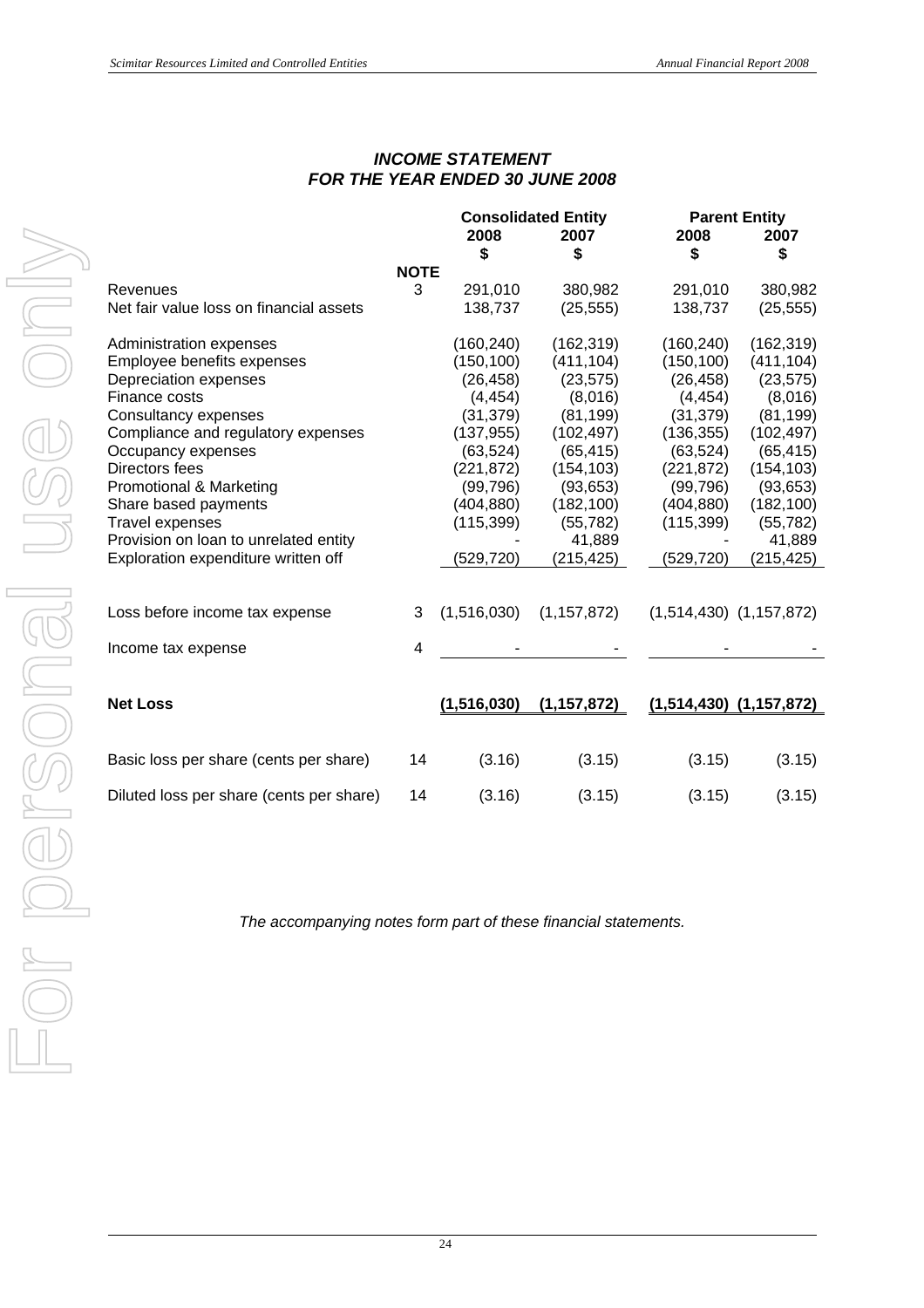# *BALANCE SHEET AS AT 30 JUNE 2008*

|                                                       |                | <b>Consolidated Entity</b> |             | <b>Parent Entity</b> |             |  |
|-------------------------------------------------------|----------------|----------------------------|-------------|----------------------|-------------|--|
|                                                       | <b>Note</b>    | 2008<br>\$                 | 2007<br>\$  | 2008<br>\$           | 2007<br>\$  |  |
|                                                       |                |                            |             |                      |             |  |
| <b>CURRENT ASSETS</b>                                 |                |                            |             |                      |             |  |
| Cash and cash equivalents                             | 18             | 2,610,715                  | 1,356,763   | 2,610,715            | 1,356,763   |  |
| <b>Financial assets</b>                               | 6              | 666,633                    | 229,430     | 661,633              | 229,430     |  |
| Trade and other receivables                           | 5              | 157,714                    | 224,989     | 157,714              | 224,989     |  |
| <b>TOTAL CURRENT ASSETS</b>                           |                | 3,435,062                  | 1,811,182   | 3,430,062            | 1,811,182   |  |
|                                                       |                |                            |             |                      |             |  |
| <b>NON CURRENT ASSETS</b>                             |                |                            |             |                      |             |  |
| Trade and other receivables                           | 5              | 120,000                    | 27,000      | 127,680              | 28,080      |  |
| Property, plant and equipment                         | 8              | 40,193                     | 46,778      | 40,193               | 46,778      |  |
| <b>Financial assets</b><br>Exploration and evaluation | 6              |                            |             | 5                    | 5           |  |
| expenditure                                           | $\overline{7}$ | 7,702,848                  | 3,963,214   | 7,702,848            | 3,963,214   |  |
| <b>TOTAL NON CURRENT ASSETS</b>                       |                | 7,863,041                  | 4,036,992   | 7,870,726            | 4,038,077   |  |
| <b>TOTAL ASSETS</b>                                   |                | 11,298,103                 | 5,848,174   | 11,300,788           | 5,849,259   |  |
|                                                       |                |                            |             |                      |             |  |
| <b>CURRENT LIABILITIES</b>                            |                |                            |             |                      |             |  |
| Trade and other payables                              | 9              | 734,434                    | 543,721     | 734,434              | 543,721     |  |
| <b>Financial liabilities</b>                          | 9              | 4,855                      | 2,955       | 4,855                | 2,955       |  |
| Short-term provisions                                 | 9              | 31,487                     | 37,345      | 31,487               | 37,345      |  |
| <b>TOTAL CURRENT LIABILITIES</b>                      |                | 770,776                    | 584,021     | 770,776              | 584,021     |  |
| <b>NON CURRENT LIABILITIES</b>                        |                |                            |             |                      |             |  |
| <b>Financial liabilities</b>                          | 10             | 5,394                      | 12,008      | 5,394                | 12,008      |  |
|                                                       |                |                            |             |                      |             |  |
| <b>TOTAL NON CURRENT</b><br><b>LIABILITIES</b>        |                | 5,394                      | 12,008      | 5,394                | 12,008      |  |
|                                                       |                |                            |             |                      |             |  |
| <b>TOTAL LIABILITIES</b>                              |                | 776,170                    | 596,029     | 776,170              | 596,029     |  |
| <b>NET ASSETS</b>                                     |                | 10,521,933                 | 5,252,145   | 10,524,618           | 5,253,230   |  |
| <b>EQUITY</b>                                         |                |                            |             |                      |             |  |
| <b>Issued capital</b>                                 | 11             | 13,025,416                 | 7,149,461   | 13,025,416           | 7,149,461   |  |
| Option reserve                                        | 12             | 1,421,450                  | 511,587     | 1,421,450            | 511,587     |  |
| <b>Retained losses</b>                                | 13             | (3,924,933)                | (2,408,903) | (3,922,248)          | (2,407,818) |  |
| <b>TOTAL EQUITY</b>                                   |                | 10,521,933                 | 5,252,145   | 10,524,618           | 5,253,230   |  |

*The accompanying notes form part of these financial statements.*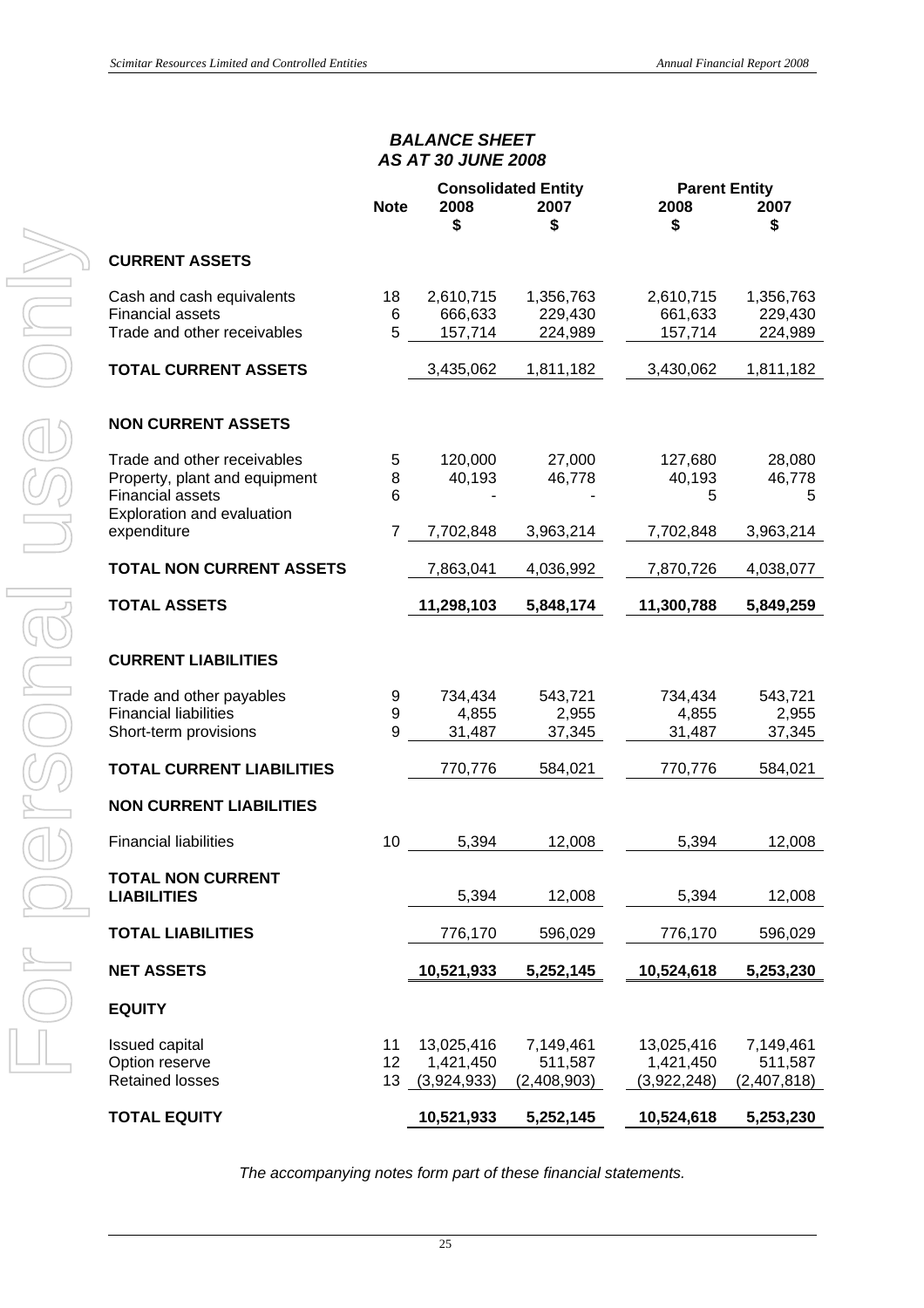# *CASH FLOW STATEMENT FOR THE YEAR ENDED 30 JUNE 2008*

|                                                                                                           |             |                       | <b>Consolidated Entity</b> |                        | <b>Parent Entity</b>  |
|-----------------------------------------------------------------------------------------------------------|-------------|-----------------------|----------------------------|------------------------|-----------------------|
|                                                                                                           | <b>Note</b> | 2008<br>2007          |                            | 2008                   | 2007                  |
|                                                                                                           |             | \$                    | \$                         | \$                     | \$                    |
| <b>Cash Flows from Operating</b><br><b>Activities</b>                                                     |             |                       |                            |                        |                       |
| - Payments to suppliers and<br>employees<br>Interest received<br>Borrowing costs                          |             | (973, 552)<br>270,130 | (880, 029)<br>95,889       | (971, 952)<br>270,130  | (880, 029)<br>95,889  |
| - Payments for exploration and<br>evaluation                                                              |             | (4,078,987)           | (1,835,359)                | (4,078,987)            | (1,835,359)           |
| Net cash used in operating<br>activities                                                                  | 18          | (4,782,409)           | (2,619,499)                | (4,780,809)            | (2,619,499)           |
| <b>Cash Flows from Investing</b><br><b>Activities</b>                                                     |             |                       |                            |                        |                       |
| - Payment of environmental bonds<br>- Purchase of plant and equipment<br>- Purchase of exploration assets |             | (93,000)<br>(26,056)  | (27,000)<br>(20, 690)      | (93,000)<br>(26, 056)  | (27,000)<br>(20, 690) |
| - Purchase of equity investments<br>- Proceeds from sales of                                              |             | (335, 965)            | (134, 053)                 | (330, 965)             | (134, 053)            |
| investments                                                                                               |             | 51,150                | 339,392                    | 51,150                 | 339,392               |
| Net cash used in investing activities                                                                     |             | (403,871)             | 157,649                    | (398, 871)             | 157,649               |
| <b>Cash Flows from Financing</b><br><b>Activities</b>                                                     |             |                       |                            |                        |                       |
| - Option fee<br>- Payment of loans to unrelated                                                           |             | 9,091                 |                            | 9,091                  |                       |
| parties<br>- Repayment of loans by unrelated                                                              |             | (500,000)             |                            | (500,000)              |                       |
| parties<br>- Payment of loans to related                                                                  |             | 625,898               |                            | 625,898                |                       |
| parties<br>- Proceeds from issue of shares<br>- Payment for cost of issue of                              |             | (9,820)<br>6,638,250  | 2,535,111                  | (16, 420)<br>6,638,250 | 2,535,111             |
| securities                                                                                                |             | (323, 187)            | (157, 250)                 | (323, 187)             | (157, 250)            |
| Net cash provided by financing<br>activities                                                              |             | 6,440,232             | 2,377,861                  | 6,434,632              | 2,377,861             |
| Net increase/ (decrease) in cash<br>held                                                                  |             | 1,253,952             | (83,989)                   | 1,253,952              | (83,989)              |
| Cash and cash equivalents at<br>beginning of financial year                                               |             | 1,356,763             | 1,440,752                  | 1,356,763              | 1,440,752             |
| Cash and cash equivalents at<br>end of financial year                                                     | 18          | 2,610,715             | 1,356,763                  | 2,610,715              | 1,356,763             |
| The accompanying notes form part of these financial statements                                            |             |                       |                            |                        |                       |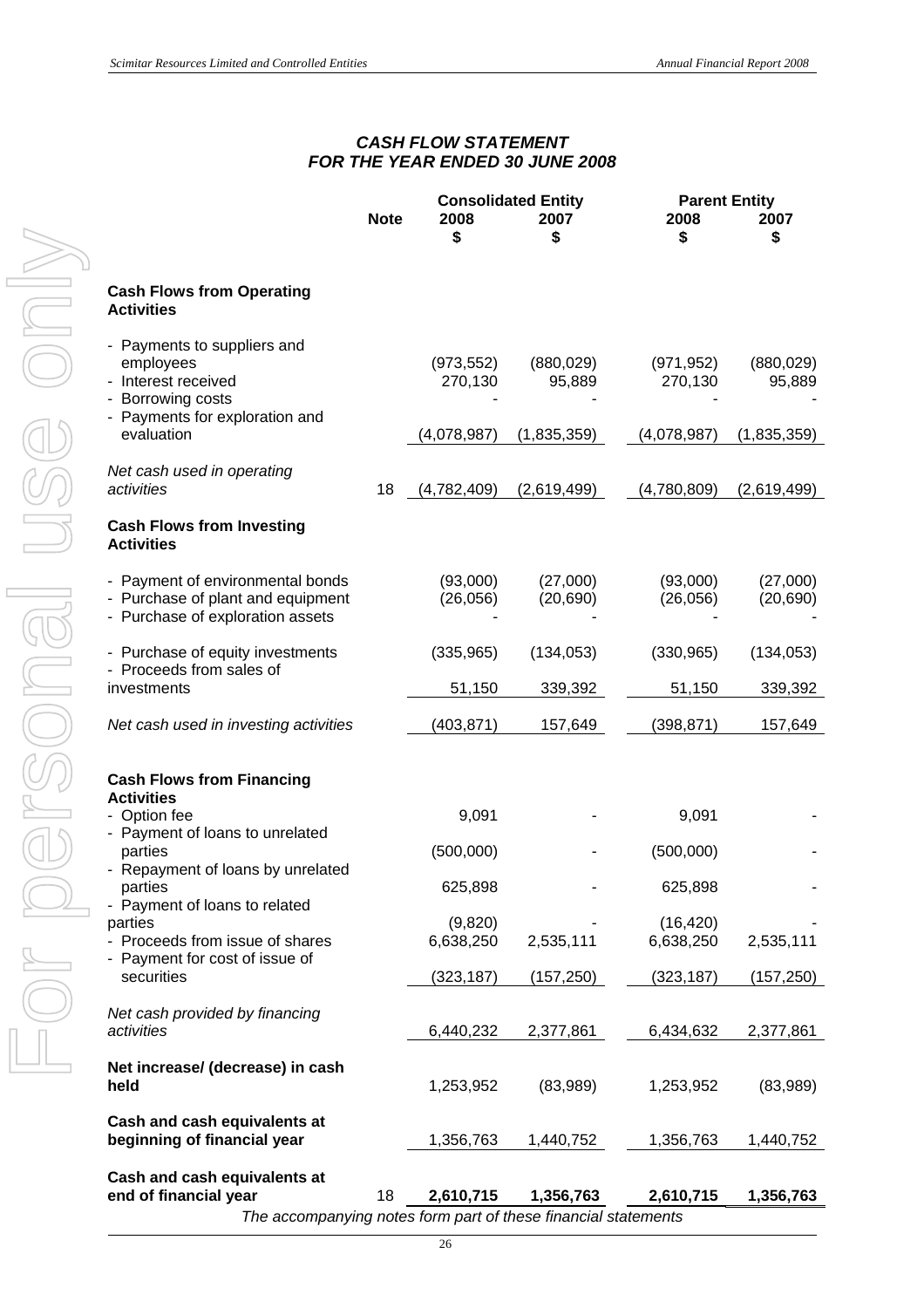# *STATEMENT OF CHANGES IN EQUITY FOR YEAR ENDED 30 JUNE 2008*

| <b>Consolidated Entity</b>                                      | <b>Issued</b><br><b>Capital</b> | <b>Retained</b><br><b>Losses</b> | Option<br><b>Reserve</b> | <b>Total</b>         |
|-----------------------------------------------------------------|---------------------------------|----------------------------------|--------------------------|----------------------|
|                                                                 | \$                              | \$                               | \$                       | \$                   |
| Balance at 1 July 2006                                          | 4,801,600                       | (1,251,031)                      | 87,777                   | 3,638,346            |
| Shares issued during the year                                   | 2,505,111                       |                                  |                          | 2,505,111            |
| Options issued during the year                                  |                                 |                                  | 423,810                  | 423,810              |
| <b>Transaction costs</b>                                        | (157, 250)                      |                                  |                          | (157, 250)           |
| Profit / (loss) attributable to members                         |                                 | (1, 157, 872)                    |                          | (1, 157, 872)        |
| Balance at 30 June 2007                                         | 7,149,461                       | (2,408,903)                      | 511,587                  | 5,252,145            |
|                                                                 | 7,149,461                       |                                  |                          |                      |
| Balance at 1 July 2007                                          |                                 | (2,408,903)                      | 511,587                  | 5,252,145            |
| Shares issued during the year<br>Options issued during the year | 6,765,750                       |                                  | 997,640                  | 6,765,750<br>997,640 |
| Transfer of value of exercised options                          | 87,777                          |                                  | (87, 777)                |                      |
| <b>Transaction costs</b>                                        | (977, 572)                      |                                  |                          | (977, 572)           |
| Profit / (loss) attributable to members                         |                                 | (1,516,030)                      |                          | (1,516,029)          |
| Balance at 30 June 2008                                         | 13,025,416                      | (3,924,933)                      | 1,421,450                | 10,521,933           |
|                                                                 |                                 |                                  |                          |                      |
|                                                                 |                                 |                                  |                          |                      |
| <b>Parent Entity</b>                                            | <b>Issued</b>                   | <b>Retained</b>                  | Option                   | <b>Total</b>         |
|                                                                 | <b>Capital</b>                  | <b>Losses</b>                    | <b>Reserve</b>           |                      |
|                                                                 | \$                              | \$                               | \$                       | \$                   |
| Balance at 1 July 2006                                          | 4,801,600                       | (1,249,946)                      | 87,777                   | 3,639,431            |
| Shares issued during the year                                   | 2,505,111                       |                                  |                          | 2,505,111            |
| Options issued during the year                                  |                                 |                                  | 423,810                  | 423,810              |
| <b>Transaction costs</b>                                        | (157, 250)                      |                                  |                          | (157, 250)           |
| Profit / (loss) attributable to members                         |                                 | (1, 157, 872)                    |                          | (1, 157, 872)        |
| Balance at 30 June 2007                                         | 7,149,461                       | (2,407,818)                      | 511,587                  | 5,253,230            |
|                                                                 |                                 |                                  |                          |                      |
| Balance at 1 July 2007                                          | 7,149,461                       | (2,407,818)                      | 511,587                  | 5,253,230            |
| Shares issued during the year                                   | 6,765,750                       |                                  |                          | 6,765,750            |
| Options issued during the year                                  |                                 |                                  | 997,640                  | 997,640              |
| Transfer of value of exercised options                          | 87,777                          |                                  | (87, 777)                |                      |
| <b>Transaction costs</b>                                        | (977, 572)                      |                                  |                          | (977, 572)           |
| Profit / (loss) attributable to members                         |                                 | (1,514,430)                      |                          | (1,514,430)          |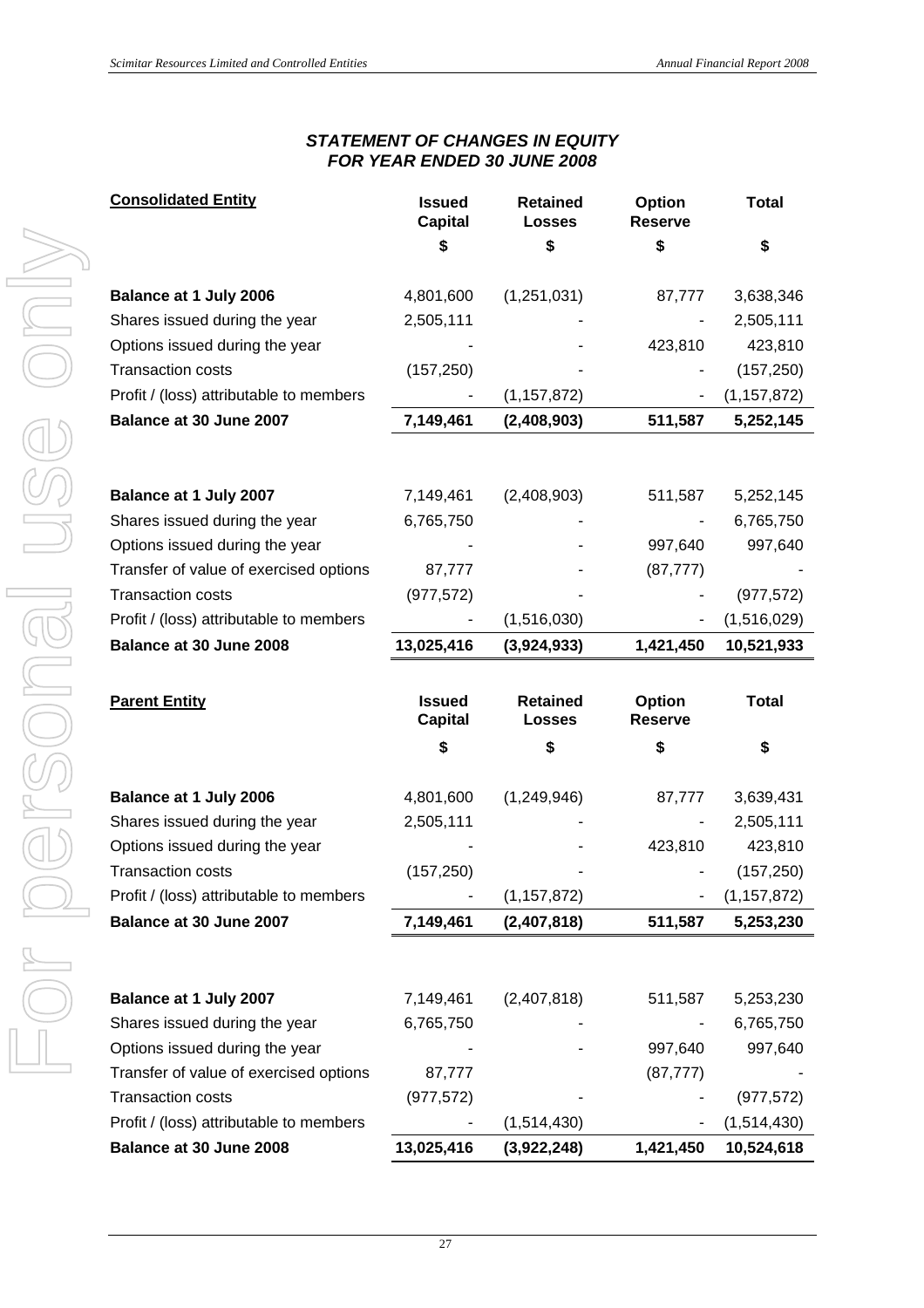# *NOTES TO THE FINANCIAL STATEMENTS FOR THE YEAR ENDED 30 JUNE 2008*

# *CONTENTS*

| 1.                 |                                                                                                                                                                                                                                      |    |
|--------------------|--------------------------------------------------------------------------------------------------------------------------------------------------------------------------------------------------------------------------------------|----|
| 2.                 |                                                                                                                                                                                                                                      |    |
| 3.                 |                                                                                                                                                                                                                                      |    |
| $\boldsymbol{4}$ . |                                                                                                                                                                                                                                      |    |
| 5.                 | Trade And Other Receivables 44                                                                                                                                                                                                       |    |
| 6.                 |                                                                                                                                                                                                                                      |    |
| 7.                 |                                                                                                                                                                                                                                      |    |
| 8.                 |                                                                                                                                                                                                                                      |    |
| 9.                 |                                                                                                                                                                                                                                      |    |
| 10.                |                                                                                                                                                                                                                                      |    |
| 11.                |                                                                                                                                                                                                                                      |    |
| 12.                |                                                                                                                                                                                                                                      |    |
| 13.                |                                                                                                                                                                                                                                      |    |
| 14.                |                                                                                                                                                                                                                                      |    |
| 15.                |                                                                                                                                                                                                                                      |    |
| 16.                |                                                                                                                                                                                                                                      | 49 |
| 17.                |                                                                                                                                                                                                                                      |    |
| 18.                |                                                                                                                                                                                                                                      |    |
| 19.                |                                                                                                                                                                                                                                      |    |
| 20.                | Share Based Payments                                                                                                                                                                                                                 |    |
| 21.                |                                                                                                                                                                                                                                      |    |
| 22.                |                                                                                                                                                                                                                                      |    |
| 23.                |                                                                                                                                                                                                                                      |    |
| 24.                | Events Subsequent To Reporting Date <b>Exercise Contract Contract Contract Contract Contract Contract Contract Contract Contract Contract Contract Contract Contract Contract Contract Contract Contract Contract Contract Contr</b> | 60 |
|                    |                                                                                                                                                                                                                                      |    |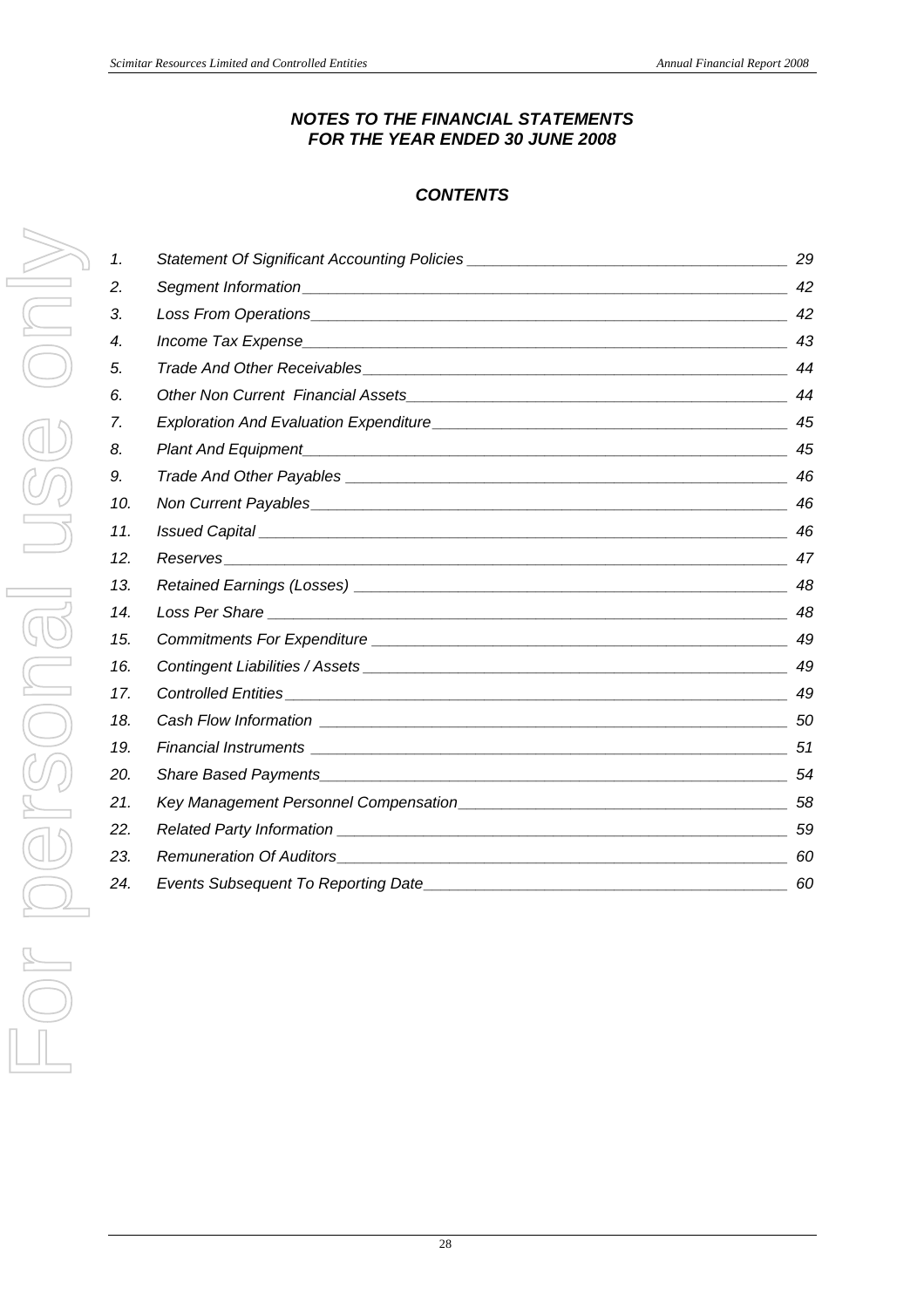## **1. STATEMENT OF SIGNIFICANT ACCOUNTING POLICIES**

The financial report is a general purpose financial report that has been prepared in accordance with Australian Accounting Standards, including Australian Accounting Interpretations, other authoritative pronouncements of the Australian Accounting Standards Board and the Corporations Act 2001.

The financial report covers the Consolidated Entity of Scimitar Resources Limited and controlled entities, and Scimitar Resources Limited as an individual Parent Entity. Scimitar Resources Limited is a listed public company, incorporated and domiciled in Australia.

Australian Accounting Standards set out accounting policies that the AASB has concluded would result in a financial report containing relevant and reliable information about transactions, events and conditions to which they apply. Compliance with Australian Accounting Standards ensures that the financial statements and notes also comply with International Financial Reporting Standards.

The following is a summary of the material accounting policies adopted by the Consolidated Entity in the preparation of the financial report. The accounting policies have been consistently applied, unless otherwise stated.

The financial statements were authorised for issue by the directors on 26 September 2008.

#### **Basis of Preparation**

The financial report has been prepared on the basis of historical cost, except for the revaluation of certain non-current assets and financial instruments. Cost is based on the fair values of the consideration given in exchange for assets.

The financial report is presented in Australian dollars.

Accounting policies are selected and applied in a manner which ensures that the resulting financial information satisfies the concepts of relevance and reliability, thereby ensuring that the substance of the underlying transactions or other events is reported.

## **Adoption of New and Revised Accounting Standards**

In the current year, the Consolidated Entity has adopted all of the new and revised Standards and Interpretations issued by the Australian Accounting Standards Board (the AASB) that are relevant to its operations and effective for the current annual reporting period. Details of the impact of the adoption of these new accounting standards are set out in the individual accounting policy notes set out below. The Consolidated Entity has also adopted the following Standards as listed below which only impacted on the Consolidated Entity's financial statements with respect to disclosure.

- AASB 101 'Presentation of Financial Statements (revised October 2006)
- AASB 7 'Financial Instruments: Disclosures'

#### **a. Principles of Consolidation**

A controlled entity is any entity over which S Limited has the power to govern the financial and operating policies so as to obtain benefits from its activities. In assessing the power to govern, the existence and effect of holdings of actual and potential voting rights are considered. A list of controlled entities is contained in Note 17 to the financial statements.

As at reporting date, the assets and liabilities of all controlled entities have been incorporated into the consolidated financial statements as well as their results for the year then ended. Where controlled entities have entered the Consolidated Entity during the year, their operating results have been included from the date control was obtained.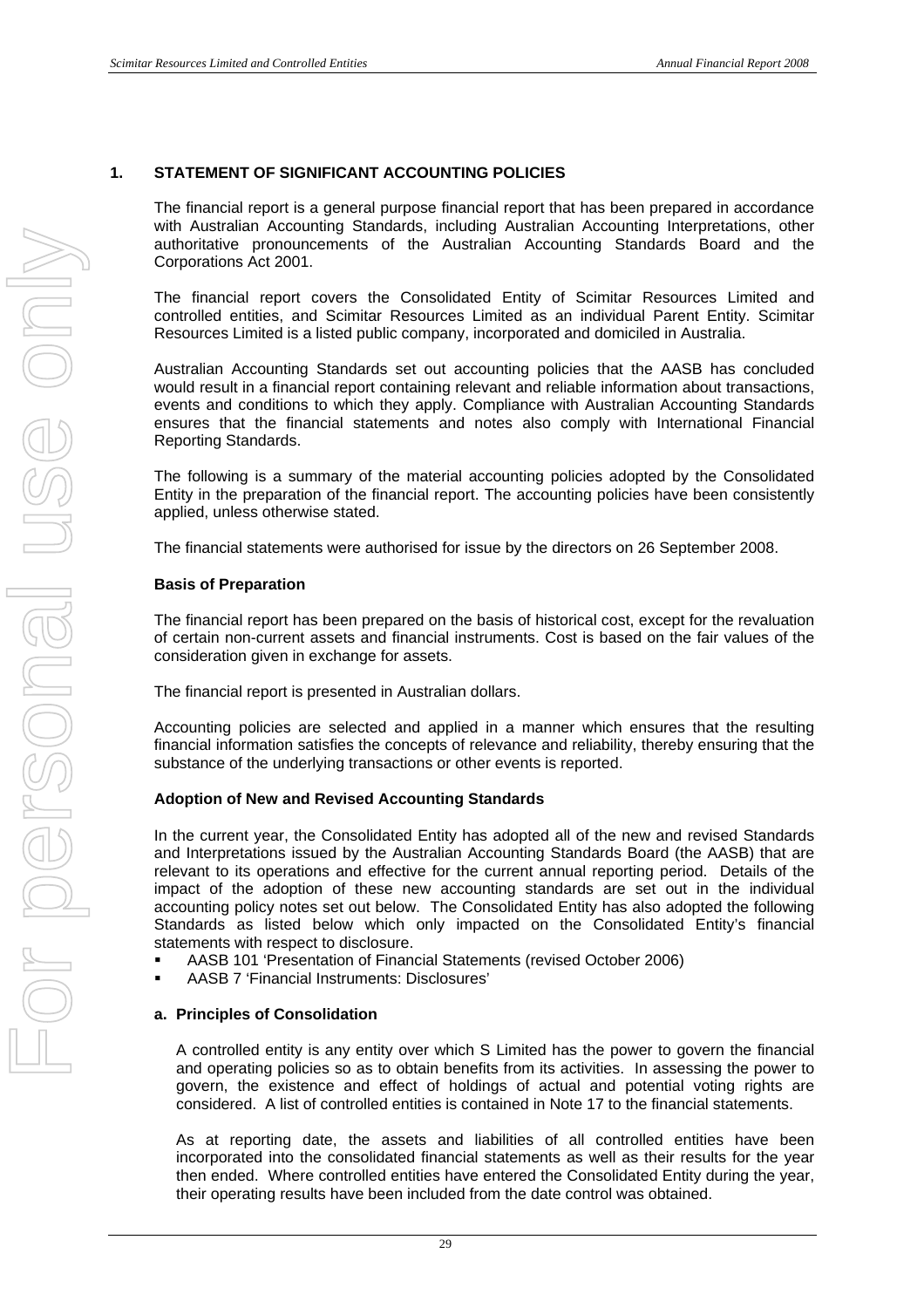All inter-group balances and transactions between entities in the Consolidated Entity, including any unrealised profits or losses, have been eliminated on consolidation. Accounting policies of subsidiaries have been changed where necessary to ensure consistency with those adopted by the Parent Entity.

Minority interests, being that portion of the profit or loss and net assets of subsidiaries attributable to equity interests held by persons outside the Consolidated Entity, are shown separately within the Equity section of the consolidated Balance Sheet and in the consolidated Income Statement.

## **b. Foreign Currency**

The individual financial statements of each Consolidated Entity are presented in its functional currency being the currency of the primary economic environment in which the entity operates. For the purpose of the consolidated financial statements, the results and financial position of each entity are expressed in Australian dollars, which is the functional currency of Scimitar Resources Limited and the presentation currency for the consolidated financial statements.

In preparing the financial statements of the individual entities, transaction in currencies other than the entity's functional currency are recorded at the rates of exchange prevailing on the dates of the transactions. At each balance sheet dates, monetary items denominated in foreign currencies are retranslated at the rates prevailing on the date when the fair value was determined. Non-monetary items that are measured in terms of historical cost in a foreign currency are not retranslated.

Exchange differences are recognised in profit and loss in the period in which they arise except for exchange differences on monetary items receivable from or payable to a foreign operation for which settlement is neither planned or likely to occur, which form part of the net investment in the foreign operation, and which are recognised in the foreign currency translation reserve and recognised in profit or loss on disposal of the net investment.

On consolidation, the assets and liabilities of the Consolidated Entity's foreign operations are translated into Australian dollars at exchange rates prevailing on the balance sheet date. Income and expense items are translated at the average exchange rates for the period, unless exchange rates fluctuated significantly during that period, in which case the exchange rates at the dates of the transaction are used. Exchange differences arising, if any, are classified as equity and transferred to the Consolidated Entity's foreign currency translation reserve. Such exchange differences are recognised in profit or loss in the period in which the foreign operation is disposed.

## **c. Goods and Services Tax**

Revenues, expenses and assets are recognised net of the amount of goods and services tax (GST), except:

- (i) where the amount of GST incurred is not recoverable from the taxation authority, it is recognised as part of the cost of acquisition of an asset or as part of an item of expense; or
- (ii) for receivables and payables which are recognised inclusive of GST.

The net amount of GST recoverable from, or payable to, the taxation authority is included as part of receivables or payables.

Cash flows are included in the cash flow statement on a gross basis. The GST component of cash flows arising from investing and financing activities which is recoverable from, or payable to, the taxation authority is classified as operating cash flows.

# **d. Share Based Payments**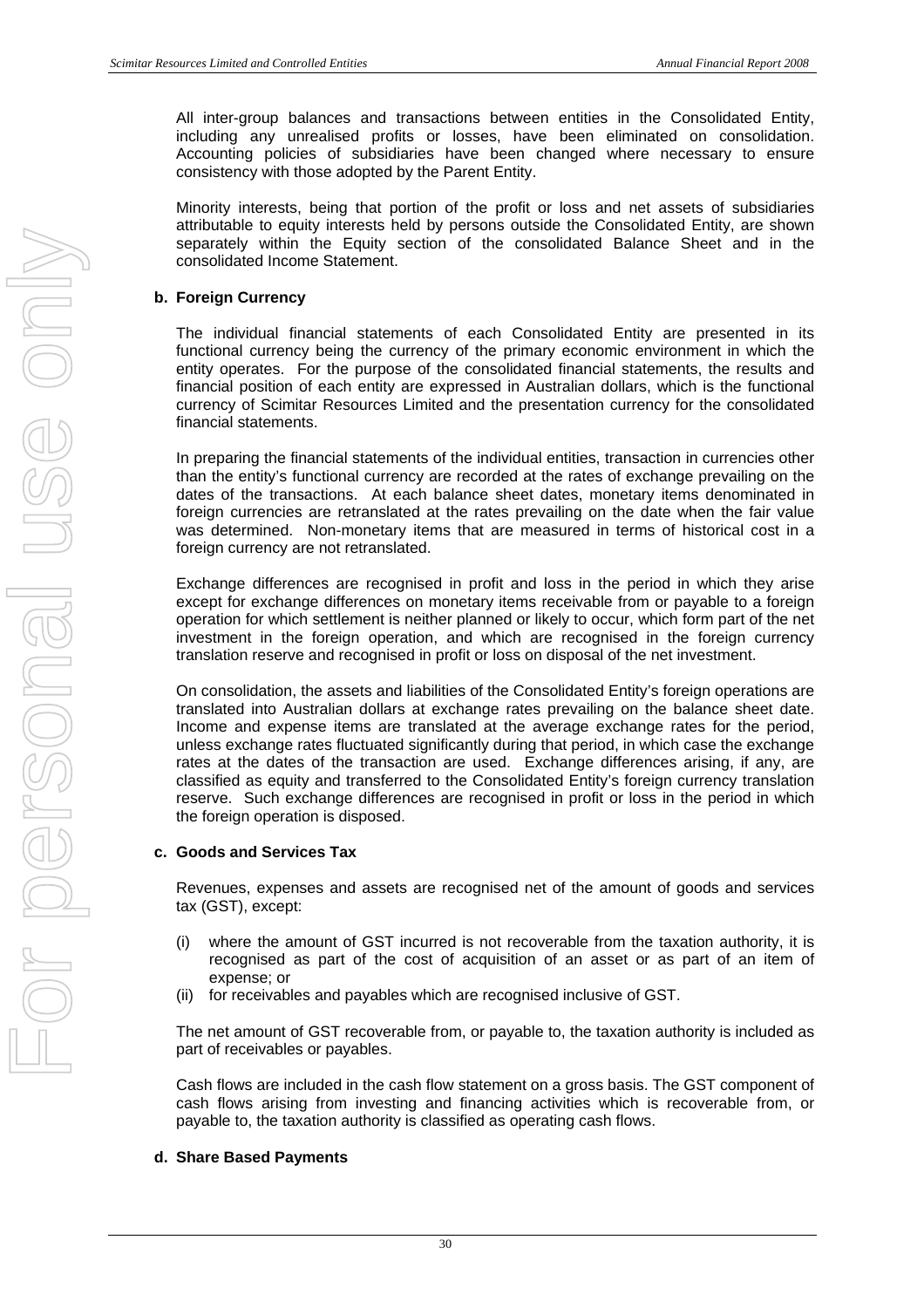The Parent Entity provides benefits to employees of the Parent Entity in the form of sharebased payments, whereby employees render services in exchange for shares or rights over shares (equity-settled transactions).

The cost of these equity-settled transactions with employees is measured by reference to the fair value of the equity instruments at the date at which they are granted. The fair value is determined using a Black-Scholes option pricing model, further details of which are given in note 20.

The fair value determined at the grant date of the equity-settled share-based payments is expensed on a straight-line basis over the vesting period, based on the Parent Entity's estimate of shares that will eventually vest. Vesting conditions are time conditions and are disclosed in Note 20.

For cash-settled share-based payments, a liability equal to the portion of the goods or services received is recognised at the current fair value determined at each reporting date.

In valuing equity-settled transactions, no account is taken of any performance conditions, other than conditions linked to the price of the shares of Scimitar Resources Limited.

The cost of equity-settled transactions is recognised, together with a corresponding increase in equity, over the period in which the performance and/or service conditions are fulfilled, ending on the date on which the relevant employees become fully entitled to the award (the vesting period).

The cumulative expense recognised for equity-settled transactions at each reporting date until vesting date reflects:-

- (i) the extent to which the vesting period has expired; and
- (ii) the Parent Entity's best estimate of the number of equity instruments that will ultimately vest.

No expense is recognised for awards that do not ultimately vest, except for awards where vesting is only conditional upon a market condition.

The dilutive effect, if any, of outstanding options is reflected as additional share dilution in the computation of earnings per share.

Equity-settled share-based payment transaction with other parties are measured at the fair value of the goods and services received, except where the fair value cannot be estimated reliably, in which case they are measured at the fair value of the equity instruments granted, measured at the dated the entity obtains the goods or the counterparty renders the service. For cash-settled share-based payments, a liability equal to the portion of the goods or services received is recognised at the current fair value determined at each reporting date.

#### **e. Income Tax**

#### Current Tax

Current tax is calculated by reference to the amount of income taxes payable or recoverable in respect of the taxable profit or tax loss for the period. It is calculated using tax rates and tax laws that have been enacted or substantively enacted by reporting date. Current tax for current and prior periods is recognised as a liability (or asset) to the extent that it is unpaid (or refundable).

#### Deferred Tax

Deferred tax is accounted for using the comprehensive balance sheet liability method in respect of temporary differences arising from differences between the carrying amount of assets and liabilities in the financial statements and the corresponding tax base of those items.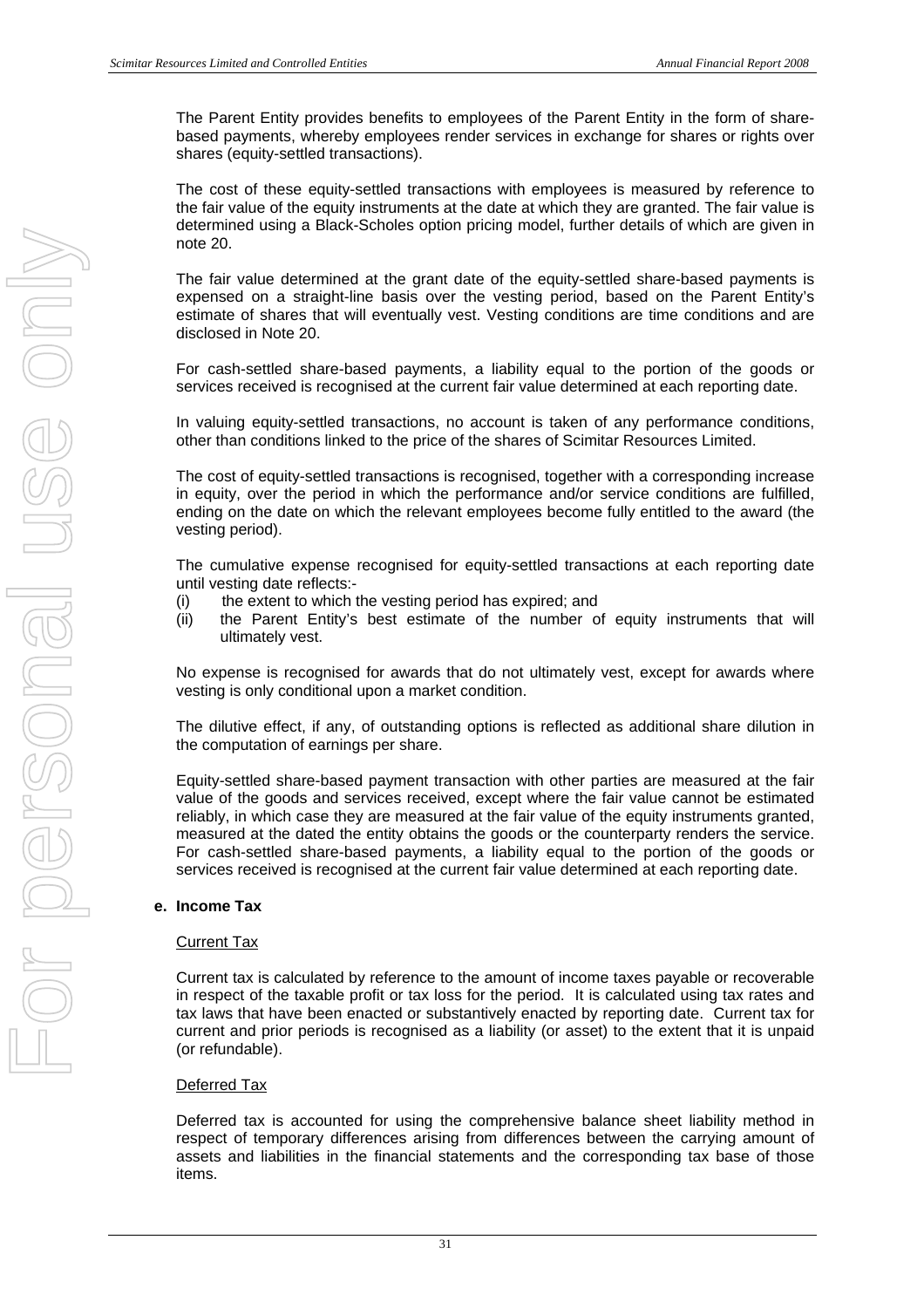In principle, deferred tax liabilities are recognised for all taxable temporary differences. Deferred tax assets are recognised to the extent that it is probable that sufficient taxable amounts will be available against which deductible temporary differences or unused tax losses and tax offsets can be utilised. However, deferred tax assets and liabilities are not recognised if the temporary differences giving rise to them arise from the initial recognition of assets and liabilities (other than as a result of a business combination) which affects neither taxable income nor accounting profit. Furthermore, a deferred tax liability is not recognised in relation to taxable temporary differences arising from goodwill.

Deferred tax liabilities are recognised for taxable temporary differences arising on investments in subsidiaries, branches, associates and joint ventures except where the Consolidated Entity is able to control the reversal of the temporary differences and it is probable that the temporary differences will not reverse in the foreseeable future. Deferred tax assets arising from deductible temporary differences associated with these investments and interests are only recognised to the extent that it is probable that there will be sufficient taxable profits against which to utilise the benefits of the temporary differences and they are expected to reverse in the foreseeable future.

Deferred tax assets and liabilities are measured at the tax rates that are expected to apply to the period(s) when the asset and liability giving rise to them are realised or settled, based on tax rates (and tax laws) that have been enacted or substantively enacted by reporting date. The measurement of deferred tax liabilities and assets reflects the tax consequences that would follow from the manner in which the Consolidated Entity expects, at the reporting date, to recover or settle the carrying amount of its assets and liabilities.

Deferred tax assets and liabilities are offset when they relate to income taxes levied by the same taxation authority and the Parent Entity/Consolidated Entity intends to settle its current tax assets and liabilities on a net basis.

# Current and deferred tax for the period

Current and deferred tax is recognised as an expense or income in the income statement, except when it relates to items credited or debited directly to equity, in which case the deferred tax is also recognised directly in equity, or where it arises from the initial accounting for a business combination, in which case it is taken into account in the determination of goodwill or excess.

## Tax consolidation

The Parent Entity and all its wholly-owned Australian resident entities are part of a tax-Consolidated Entity under Australian taxation law. Scimitar Resources Limited is the head entity in the tax-consolidated group. Tax expense/income, deferred tax liabilities and deferred tax assets arising from temporary differences of the members of the taxconsolidated group are recognised in the separate financial statements of the members of the tax-consolidated group using the 'separate taxpayer within Consolidated Entity' approach. Current tax liabilities and assets and deferred tax assets arising from unused tax losses and tax credits of the members of the tax-consolidated group are recognised by the Parent Entity (as head entity in the tax-consolidated group).

Due to the existence of a tax funding arrangement between the entities in the taxconsolidated group, amounts are recognised as payable to or receivable by the Parent Entity and each member of the Consolidated Entity in relation to the tax contribution amounts paid or payable between the Parent Entity and the other members of the tax-consolidated group in accordance with the arrangement. Further information about the tax funding arrangement is detailed in note 4 to the financial statements. Where the tax contribution amount recognised by each member of the tax-consolidated group for a particular period is different to the aggregate of the current tax liability or asset and any deferred tax asset arising from unused tax losses and tax credits in respect of that period, the difference is recognised as a contribution from (or distribution to) equity participants.

# **f. Cash and Cash Equivalents**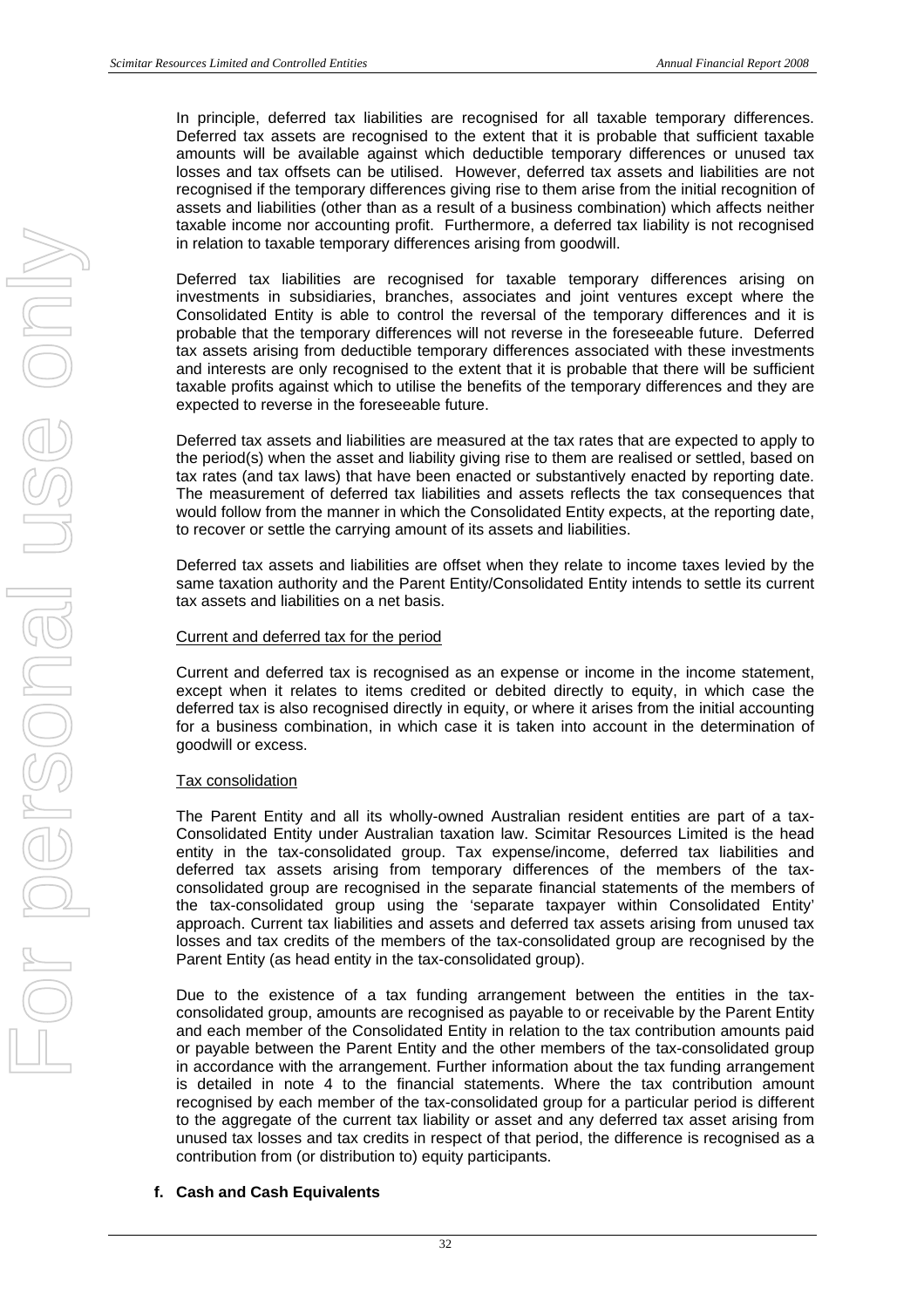Cash and cash equivalents comprise cash on hand, cash in banks and investments in money market instruments. Cash equivalents are short-term, highly liquid investments that are readily convertible to known amounts of cash, which are subject to an insignificant risk of changes in value and have a maturity of three months or less at the date of acquisition.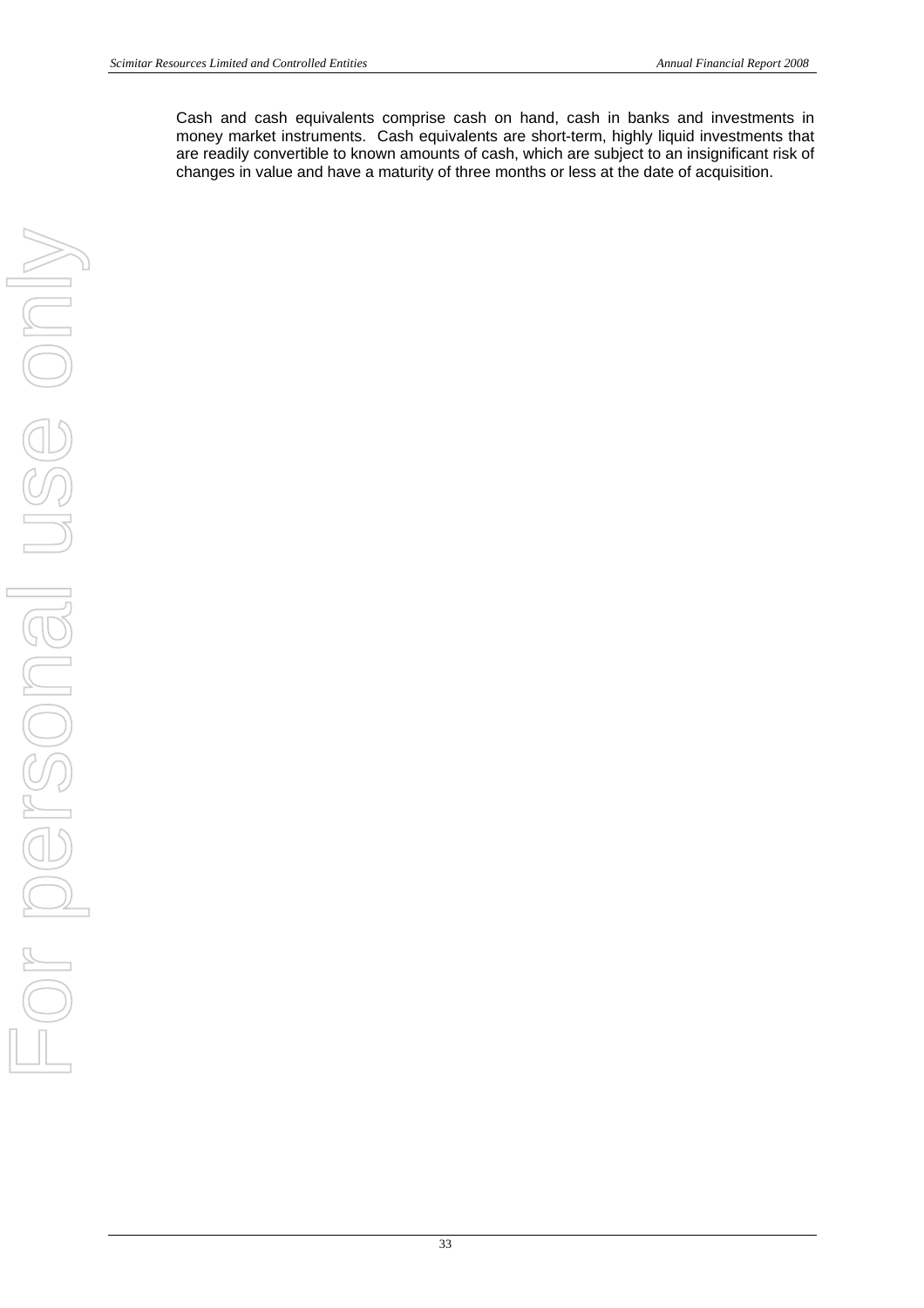## **g. Financial Instruments**

Investments are recognised and derecognised on trade date where purchase or sale of an investment is under a contract whose terms require delivery of the investment within the timeframe established by the market concerned, and are initially measured at fair value, net of transaction costs except for those financial assets classified as at fair value through profit or loss which are initially measured at fair value.

Subsequent to initial recognition, investments in subsidiaries are measured at cost in the Parent Entity financial statements. Further information regarding equity accounted investments is detailed in note 6.

Other financial assets are classified into the following specified categories: financial assets 'at fair value through profit or loss', 'held-to-maturity' investments, 'available-for-sale' financial assets, and 'loans and receivables'. The classification depends on the nature and purpose of the financial assets and is determined at the time of initial recognition.

#### Financial Assets at Fair Value through Profit or Loss

The Consolidated Entity has classified certain shares and options as financial assets at fair value through profit or loss. Financial assets held for trading purposes are classified as current assets and are stated at fair value, with any resultant gain or loss recognised in profit or loss. The fair value of investments that are actively traded in organised financial markets is determined by reference to quoted market bid prices at the close of business on the balance sheet date. For investments with no active market, fair value is determined using valuation techniques. Such techniques include using recent arm's length market transactions; reference to the current market value of another instrument that is substantially the same; discounted cash flow analysis and option pricing models.

#### Held-to-Maturity Investments

Bills of exchange and debentures are recorded at amortised cost using the effective interest method less impairment, with revenue recognised on an effective yield basis. The effective interest method is a method of calculating the amortised cost of a financial asset and of allocating interest income over the relevant period. The effective interest rate is the rate that exactly discounts estimated future cash receipts through the expected life of the financial asset, or, where appropriate, a shorter period.

#### Available-for-Sale Financial Assets

Certain shares and convertible notes held by the Consolidated Entity are classified as being available-for-sale and are stated at fair value less impairment. The fair value of investments that are actively traded in organised financial markets is determined by reference to quoted market bid prices at the close of business on the balance sheet date. For investments with no active market, fair value is determined using valuation techniques. Such techniques include using recent arm's length market transactions; reference to the current market value of another instrument that is substantially the same; discounted cash flow analysis and option pricing models. Gains and losses arising from changes in fair value are recognised directly in the available-for-sale revaluation reserve, until the investment is disposed of or is determined to be impaired, at which time the cumulative gain or loss previously recognised in the available-for-sale revaluation reserve is included in profit or loss for the period.

## Loans and Receivables

Trade receivables, loans, and other receivables are recorded at amortised cost less impairment. Impairment is determined by review of the nature and recoverability of the loan or receivable with reference to its terms of repayments and capacity of the debtor entity to repay the debt. If the recoverable amount of a receivable is estimated to be less than its carrying amount, the carrying amount of receivable is reduced to its recoverable amount. An impairment loss is recognised in profit or loss immediately.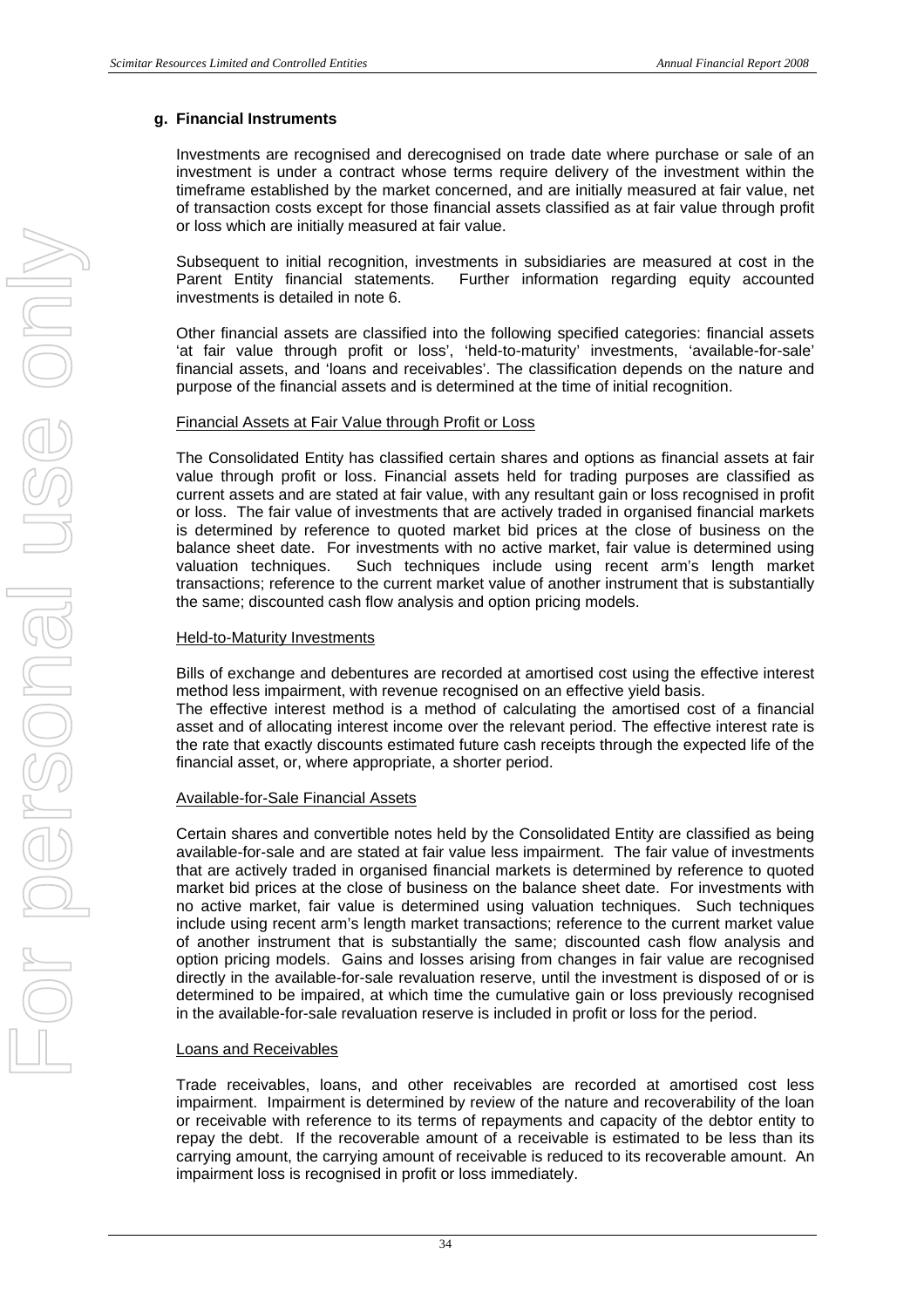## Impairment of Financials Assets

Financial assets, other than those at fair value through profit of loss, are assessed for indicators of impairment at each balance sheet date. Financial assets are impaired where there is objective evidence that as a result of one or more events that occurred after the initial recognition of the financial asset the estimated future cash flows of the investment have been impacted.

For financial assets carried at amortised cost, the amount of the impairment is the difference between the asset's carrying amount and the present value of estimated future cash flows, discounted at the original effective interest rate.

The carrying amount of financial assets is reduced by the impairment loss through the use of an allowance account. Subsequent recoveries of amounts previously written off are credited against the allowance account. Changes in the carrying amount of the allowance account are recognised in profit or loss. With the exception of available-for-sale equity instruments, if, in a subsequent period the amount of the impairment loss decreases and the decrease can be related objectively to an event occurring after the impairment was recognised , the previously recognised impairment loss is reversed through profit or loss to the extent the carrying amount of the investment at the date the impairment is reversed does not exceed what the amortised cost would have been had the impairment not been recognised.

In respect of available-for-sale equity instruments, any subsequent increase in fair value after an impairment loss is recognised directly in equity.

#### Derecognition of financial assets

The Consolidated Entity derecognises a financial asset only when the contractual rights to the cash flows from the asset expire, or it transfers the financial asset and substantially all the risks and rewards of ownership of the asset to another entity. If the Consolidated Entity neither transfers nor retains substantially all the risks or rewards of ownership and continues to control the transferred asset, the Consolidated Entity recognises its retained interest in the asset and an associated liability for amounts it may have to pay. If the Consolidated Entity retains substantially all the risk and rewards to ownership of a transferred financial asset, the Consolidated Entity continues to recognise the financial asset and also recognises a collateralised borrowing for the proceeds received.

## **h. Investment in Subsidiaries**

Subsequent to initial recognition, investments in subsidiaries are measured at cost. Subsequent to initial recognition, investments in associates are accounted for under the equity method in the consolidated financial statements and the cost method in the Parent Entity financial statements.

#### **i. Borrowings**

Borrowings are recorded initially at fair value, net of transaction costs. Subsequent to initial recognition, borrowings are measured at amortised cost with any difference between the initial recognised amount and the redemption value being recognised in profit and loss over the period of the borrowing using the effective interest rate method.

## **j. Property, Plant and Equipment**

Plant and equipment are stated at cost less accumulated depreciation and impairment. Cost includes expenditure that is directly attributable to the acquisition of the item. In the event that settlement of all or part of the purchase consideration is deferred, cost is determined by discounting the amounts payable in the future to their present value as at the date of acquisition.

Depreciation is provided on plant and equipment. Depreciation is calculated on a diminishing value basis so as to write off the net cost or other revalued amount of each asset over its expected useful life to its estimated residual value. The estimated useful lives,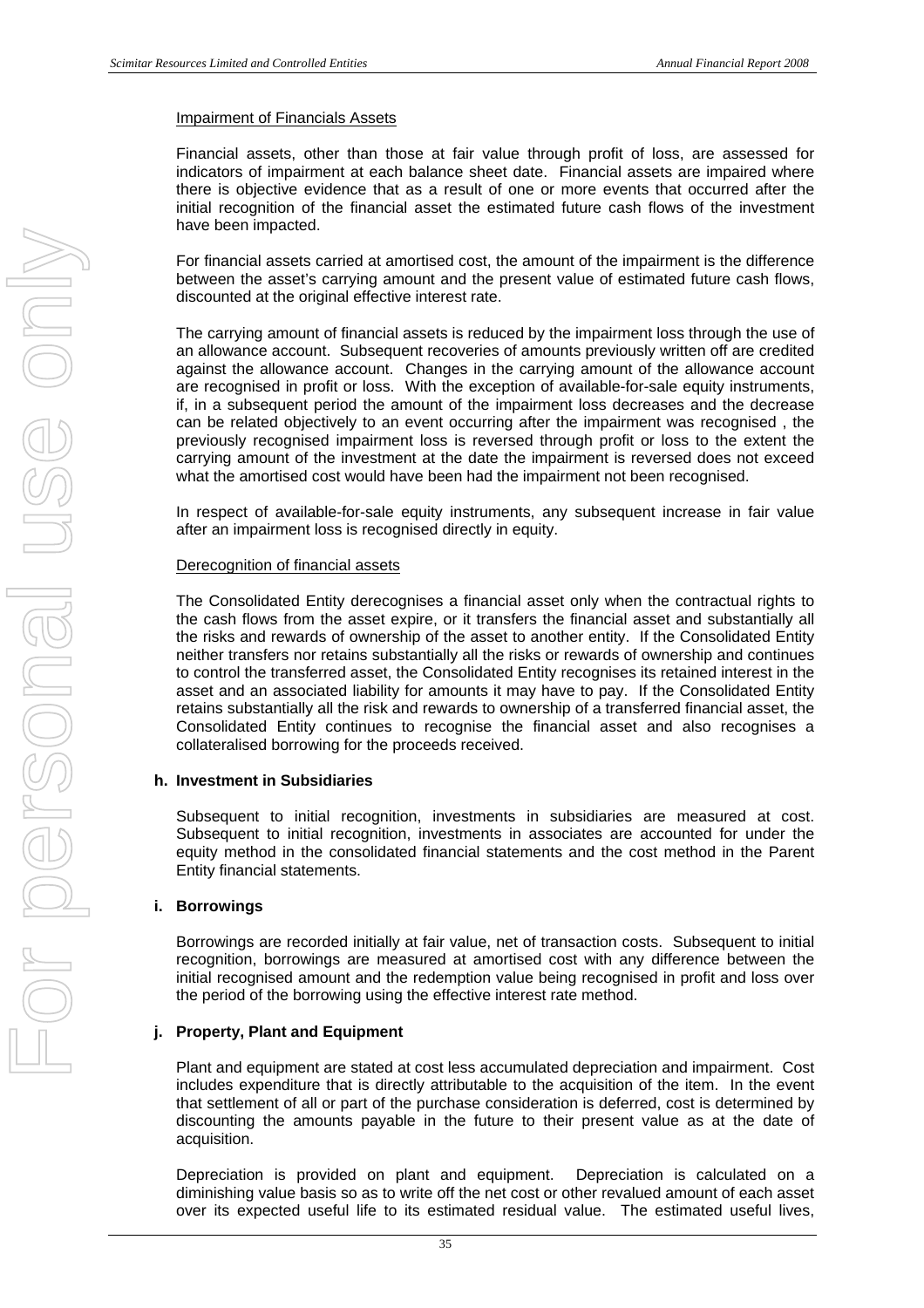residual values and depreciation method are reviewed at the end of each annual reporting period.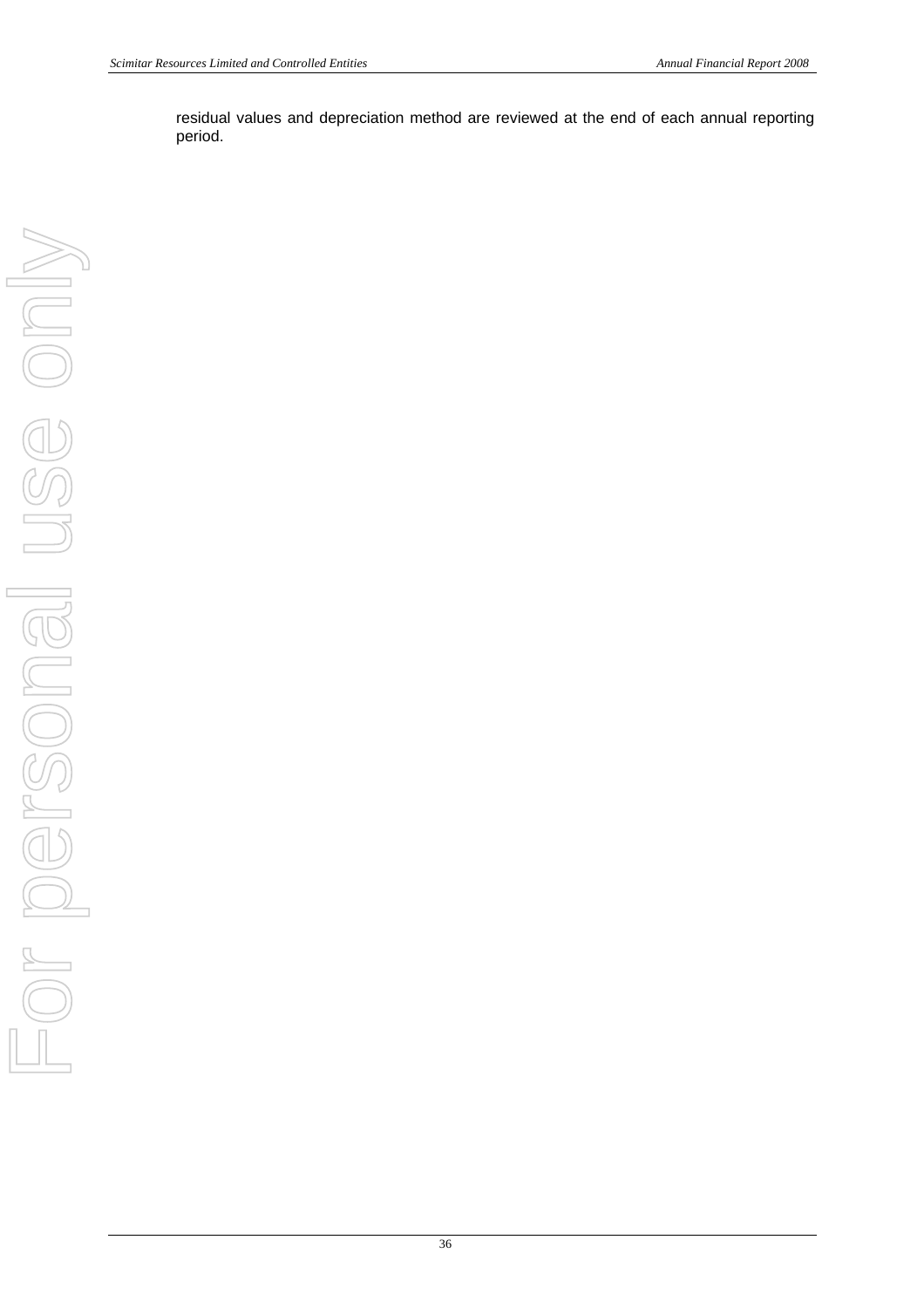The depreciation rates used for each class of depreciable assets are:

| Class of Fixed Asset           | <b>Depreciation Rate</b> |       |  |  |  |
|--------------------------------|--------------------------|-------|--|--|--|
|                                | 2008                     | 2007  |  |  |  |
| Plant and equipment            | 40.0%                    | 40.0% |  |  |  |
| Office furniture and equipment | 40.0%                    | 40.0% |  |  |  |
| Motor vehicle                  | 40.0%                    | 40.0% |  |  |  |

Gains and losses on disposals are determined by comparing proceeds with the carrying amount.

#### **k. Exploration, Evaluation and Development Expenditure**

Exploration and evaluation expenditures in relation to each separate area of interest are recognised as an exploration and evaluation asset in the year in which they are incurred where the following conditions are satisfied:

- i) the rights to the tenure of the area of interest are current; and
- ii) at least one of the following conditions is also met:
	- a) the exploration and evaluation expenditures are expected to be recouped through successful development and exploration of the area of interest, or alternatively, by its sale; or
	- b) exploration and evaluation activities in the area of interest have not, at the reporting date, reached a stage which permits a reasonable assessment of the existence or otherwise of economically recoverable reserves, and active and significant operations in, or in relation to, the area of interest are continuing.

Exploration and evaluation assets are initially measured at cost and include acquisition of rights to explore, studies, exploratory drilling, trenching and sampling and associated activities and an allocation of depreciation and amortisation of assets used in exploration and evaluation activities. General and administrative costs are only included in the measurement of exploration and evaluation costs where they are related directly to operational activities in a particular area of interest.

Exploration and evaluation assets are assessed for impairment when facts and circumstances suggest that the carrying amount of an exploration and evaluation asset may exceed its recoverable amount. The recoverable amount of the exploration and evaluation asset (or the cash-generating unit(s) to which it has been allocated, being no larger than the relevant area of interest) is estimated to determine the extent of the impairment loss (if any). Where an impairment loss subsequently reverses, the carrying amount of the asset is increased to the revised estimated of its recoverable amount, but only to the extent that the increased carrying amount does not exceed the carrying amount that would have been determined had no impairment loss been recognised for the asset in previous years.

Where a decision is made to proceed with development in respect of a particular area of interest, the relevant exploration and evaluation asset is tested for impairment and the balance is then reclassified to development.

#### **l. Intangible Assets**

#### Intangible assets acquired in a business combination

All potential intangible assets acquired in a business combination are identified and recognised separately from goodwill where they satisfy the definition of an intangible asset and their fair value can be measured reliably.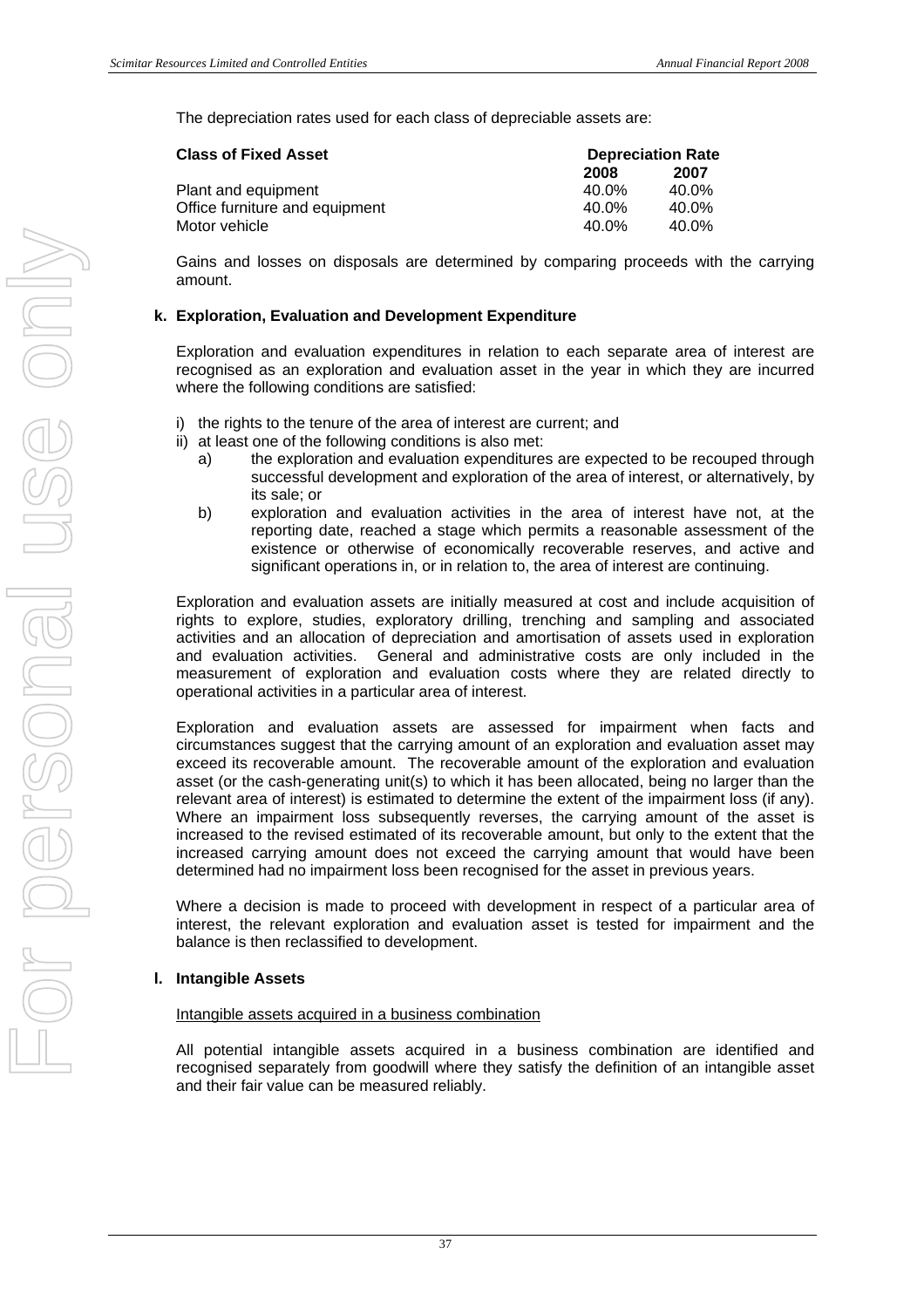#### **m. Impairment of assets**

At each reporting date, the Consolidated Entity reviews the carrying amounts of its tangible and intangible assets to determine whether there is any indication that those assets have suffered an impairment loss. If any such indication exists, the recoverable amount of the asset is estimated in order to determine the extent of the impairment loss (if any). Where the asset does not generate cash flows that are independent from other assets, the Consolidated Entity estimates the recoverable amount of the cash-generating unit to which the asset belongs.

Goodwill, intangible assets with indefinite useful lives and intangible assets not yet available for use are tested for impairment annually and whenever there is an indication that the asset may be impaired. An impairment of goodwill is not subsequently reversed.

Recoverable amount is the higher of fair value less costs to sell and value in use. In assessing value in use, the estimated future cash flows are discounted to their present value using a pre-tax discount rate that reflects current market assessments of the time value of money and the risks specific to the asset for which the estimates of future cash flows have not been adjusted.

If the recoverable amount of an asset (or cash-generating unit) is estimated to be less than its carrying amount, the carrying amount of the asset (cash-generating unit) is reduced to its recoverable amount. An impairment loss is recognised in profit or loss immediately, unless the relevant asset is carried at fair value, in which case the impairment loss is treated as a revaluation decrease.

Where an impairment loss subsequently reverses, the carrying amount of the asset (cashgenerating unit) is increased to the revised estimate of its recoverable amount, but only to the extent that the increased carrying amount does not exceed the carrying amount that would have been determined had no impairment loss been recognised for the asset (cashgenerating unit) in prior years. A reversal of an impairment loss is recognised in profit or loss immediately, unless the relevant asset is carried at fair value, in which case the reversal of the impairment loss is treated as a revaluation increase.

#### **n. Payables**

Trade payables and other accounts payable are recognised when the Consolidated Entity becomes obliged to make future payments resulting from the purchase of goods and services.

#### **o. Revenue Recognition**

#### Sale of Goods

Revenue from the sale of goods is recognised when the Consolidated Entity has transferred to the buyer the significant risks and rewards of ownership of the goods.

#### **Royalties**

Royalty revenue is recognised on an accrual basis in accordance with the substance of the relevant agreement.

#### Interest Revenue

Interest revenue is recognised on a time proportionate basis that takes into account the effective yield on the financial asset.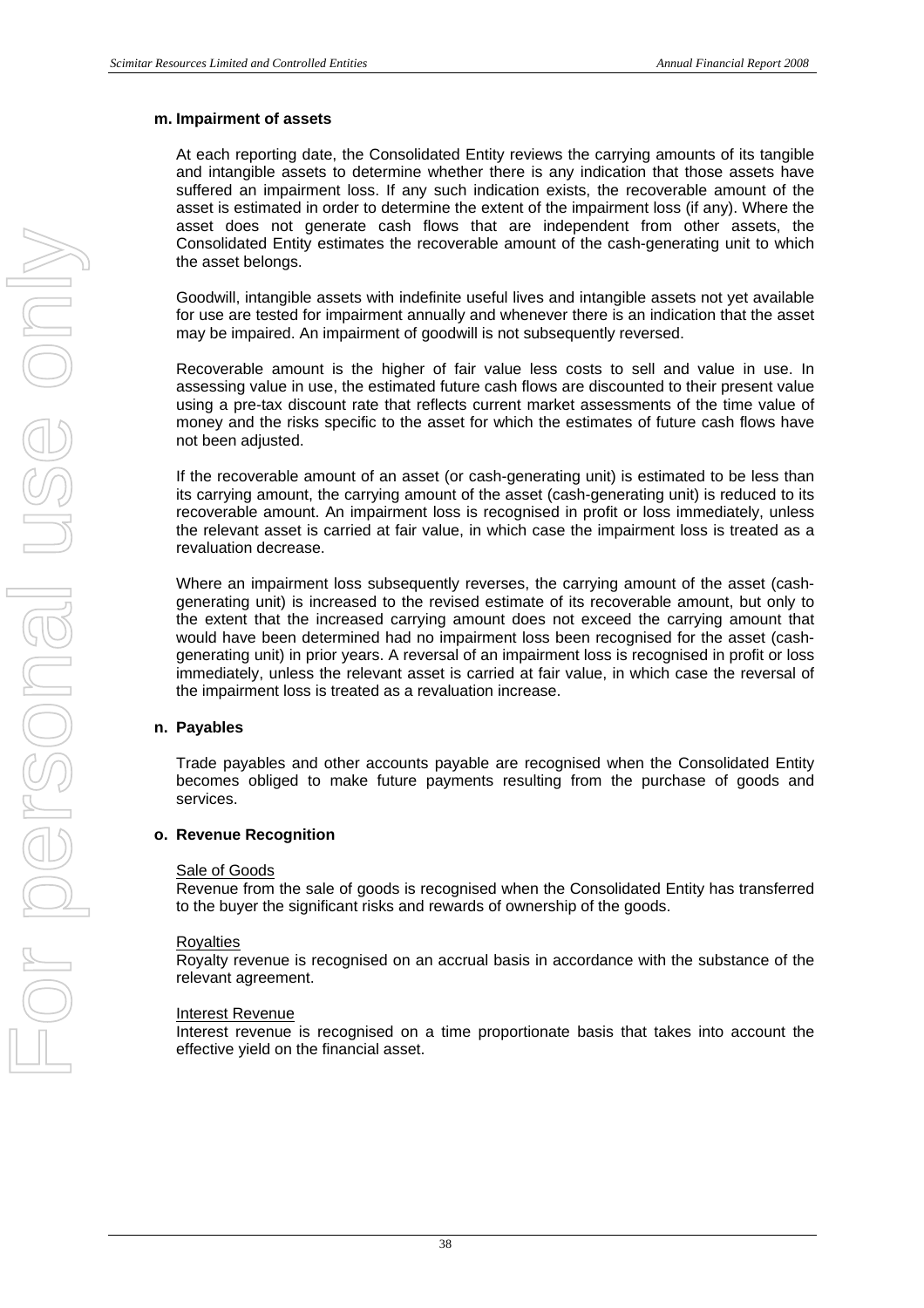## **p. Employee Benefits**

Provisions made in respect of employee benefits expected to be settled within 12 months, are measured at their nominal values using the remuneration rate expected to apply at the time of settlement.

Provisions made in respect of employee benefits which are not expected to be settled within 12 months are measured as the present value of the estimated future cash outflows to be made by the Consolidated Entity in respect of services provided by employees up to reporting date.

## **Equity-settled compensation**

The Consolidated Entity operates equity-settled share-based payment employee share and option schemes. The fair value of the equity to which employees become entitled is measured at grant date and recognised as an expense over the vesting period, with a corresponding increase to an equity account. The fair value of shares is ascertained as the market bid price. The fair value of options is ascertained using a Black-Scholes option pricing model which incorporates all market vesting conditions. The number of shares and options expected to vest is reviewed and adjusted at each reporting date such that the amount recognised for services received as consideration for the equity instruments granted shall be based on the number of equity instruments that eventually vest.

## **q. Provisions**

Provisions are recognised when the Consolidated Entity has a legal or constructive obligation, as a result of past events, for which it is probable that an outflow of economic benefits will result and that outflow can be reliably measured.

#### Provision for restoration and rehabilitation

A provision for restoration and rehabilitation is recognised when there is a present obligation as a result of exploration activities undertaken, it is probable that an outflow of economic benefits will be required to settle the obligation, and the amount of the provision can be measured reliably. The estimated future obligation includes the costs of removing facilities, abandoning sites and restoring the affected areas.

## **r. Financial instruments issued by the Consolidated Entity**

## Debt and equity instruments

Debt and equity instruments are classified as either liabilities or as equity in accordance with the substance of the contractual arrangement.

## Transaction costs on the issue of equity instruments

Transaction costs arising on the issue of equity instruments are recognised directly in equity as a reduction of the proceeds of the equity instruments to which the costs relate. Transaction costs are the costs that are incurred directly in connection with the issue of those equity instruments and which would not have been incurred had those instruments not been issued.

## Interest and dividends

Interest and dividends are classified as expenses or as distributions of profit consistent with the balance sheet classification of the related debt or equity instruments or component parts of compound instruments.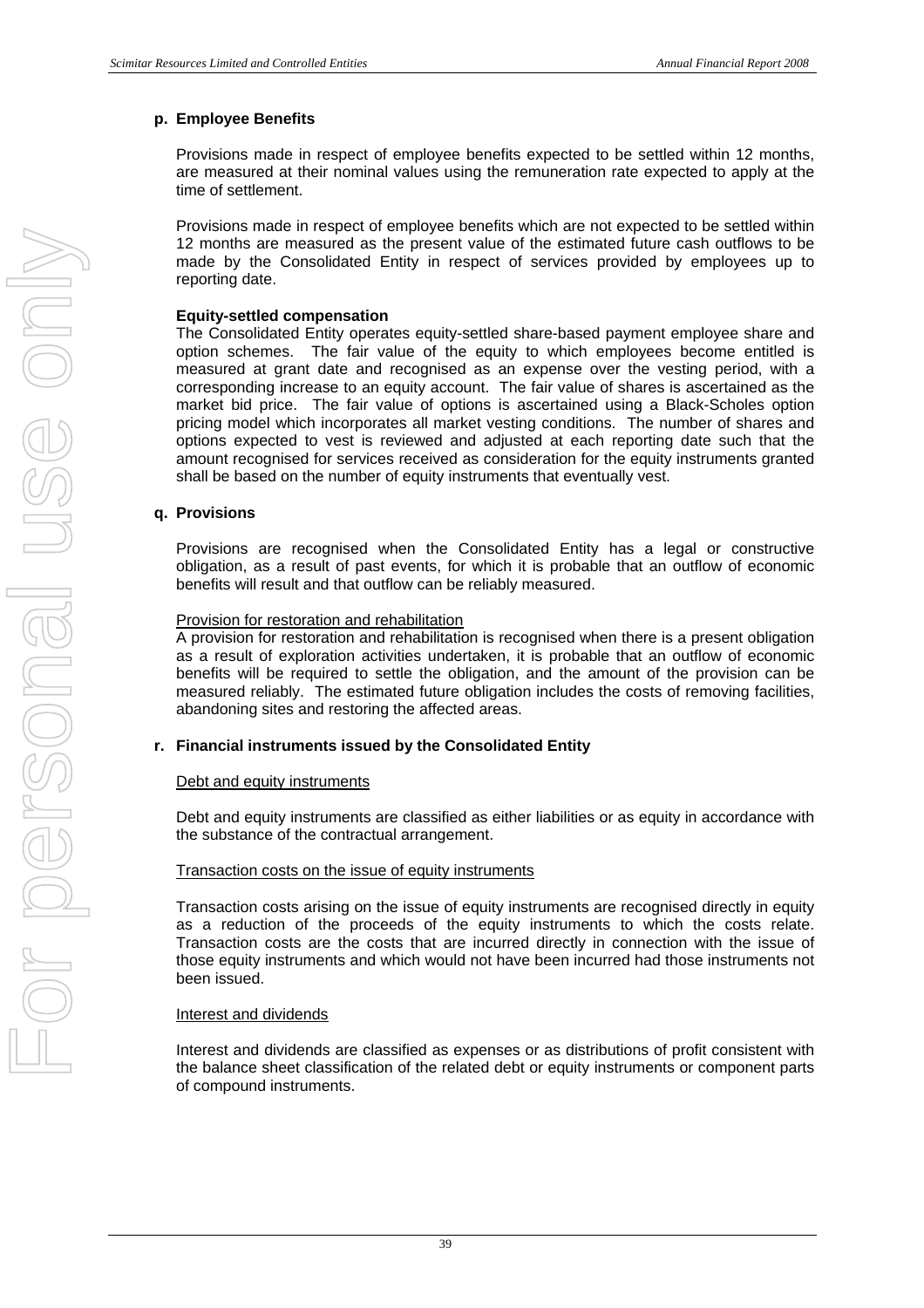#### **s. Standards and interpretations issued not yet effective**

Certain new accounting standards and interpretations have been published that are not mandatory for 30June 2008 reporting periods. The Group's and the parent entity's assessment of the impact of these new standards and interpretations is set out below:

- AASB 8 *Operating Segments* and AASB 2007-3 *Amendments to Australian Accounting Standards arising from AASB 8 -* AASB 8 and AASB 2007-3 are effective for annual reporting periods commencing on or after 1 January2009. AASB 8 will result in a significant change in the approach to segment reporting, as it requires adoption of a 'management approach' to reporting on financial performance. The information being reported will be based on what the key decision makers use internally for evaluating segment performance and deciding how to allocate resources to operating segments. The Group has not yet decided when to adopt AASB 8. Application of AASB 8 may result in different segments, segment results and different types of information being reported in the segment note of the financial report. However, at this stage, it is not expected to affect any of the amounts recognised in the financial statements.
- Revised AASB 123 *Borrowing Costs* and AASB 2007-6 *Amendments to Australian Accounting Standards arising from AASB 123* [AASB 1, AASB 101, AASB 107, AASB 111, AASB 116 & AASB 138 and Interpretations 1 & 12] - The revised AASB 123 is applicable to annual reporting periods commencing on or after 1 January 2009. It has removed the option to expense all borrowing costs and - when adopted - will require the capitalisation of all borrowing costs directly attributable to the acquisition, construction or production of a qualifying asset. There will be no impact on the financial report of the Consolidated Entity, as the Consolidated Entity already capitalises borrowing costs relating to qualifying assets.
- Revised AASB 101 *Presentation of Financial Statements* and AASB 2007-8 *Amendments to Australian Accounting Standards arising from AASB 101 -* A revised AASB 101 was issued in September 2007 and is applicable for annual reporting periods beginning on or after 1 January 2009. It requires the presentation of a statement of comprehensive income and makes changes to the statement of changes in equity, but will not affect any of the amounts recognised in the financial statements. If an entity has made a prior period adjustment or has reclassified items in the financial statements, it will need to disclose a third balance sheet (statement of financial position), this one being as at the beginning of the comparative period. The Consolidated Entity intends to apply the revised standard from 1 July 2009.
- *AASB 127 Consolidated and Separate Financial Statements* is applicable for annual reporting periods beginning on or after 1 January 2009. The revisions alter the accounting treatment to be used for business combinations entered into after the standard is first applied, including the measurement of fair value, identification of acquired assets and recognition of goodwill attributable to minority interest. The Consolidated Entity is currently assessing the impact and expected timing of adoption of this standard on the Consolidated Entity's results and financial position.
- *AASB 2008 1 Amendments to Australian Accounting Standard Share-based Payments: Vesting Conditions and Cancellations* is applicable for annual reporting periods beginning on or after 1 January 2009. These amendments clarify that vesting conditions comprise service conditions and performance conditions only and that other features of a share-based payment transaction are not vesting conditions. They also specify that all cancellations, whether by the entity or by other parties, should receive the same accounting treatment . The Consolidated Entity is currently assessing the impact and expected timing of adoption of this standard on the Consolidated Entity's results and financial position.
- *AASB 3 Business Combinations* is applicable for annual reporting periods beginning on or after 1 January 2009. The revisions alter the accounting treatment to be used for business combinations entered into after the standard is first applied, including the measurement of fair value, identification of acquired assets and recognition of goodwill attributable to minority interest. The Consolidated Entity is currently assessing the impact and expected timing of adoption of this standard on the Consolidated Entity's results and financial position.
- *AASB 2008 3 Amendments to Australian Accounting Standards arising from AASB 3 and AASB 127* is applicable for annual reporting periods beginning on or after 1 January 2009. The revisions alter the accounting treatment to be used for business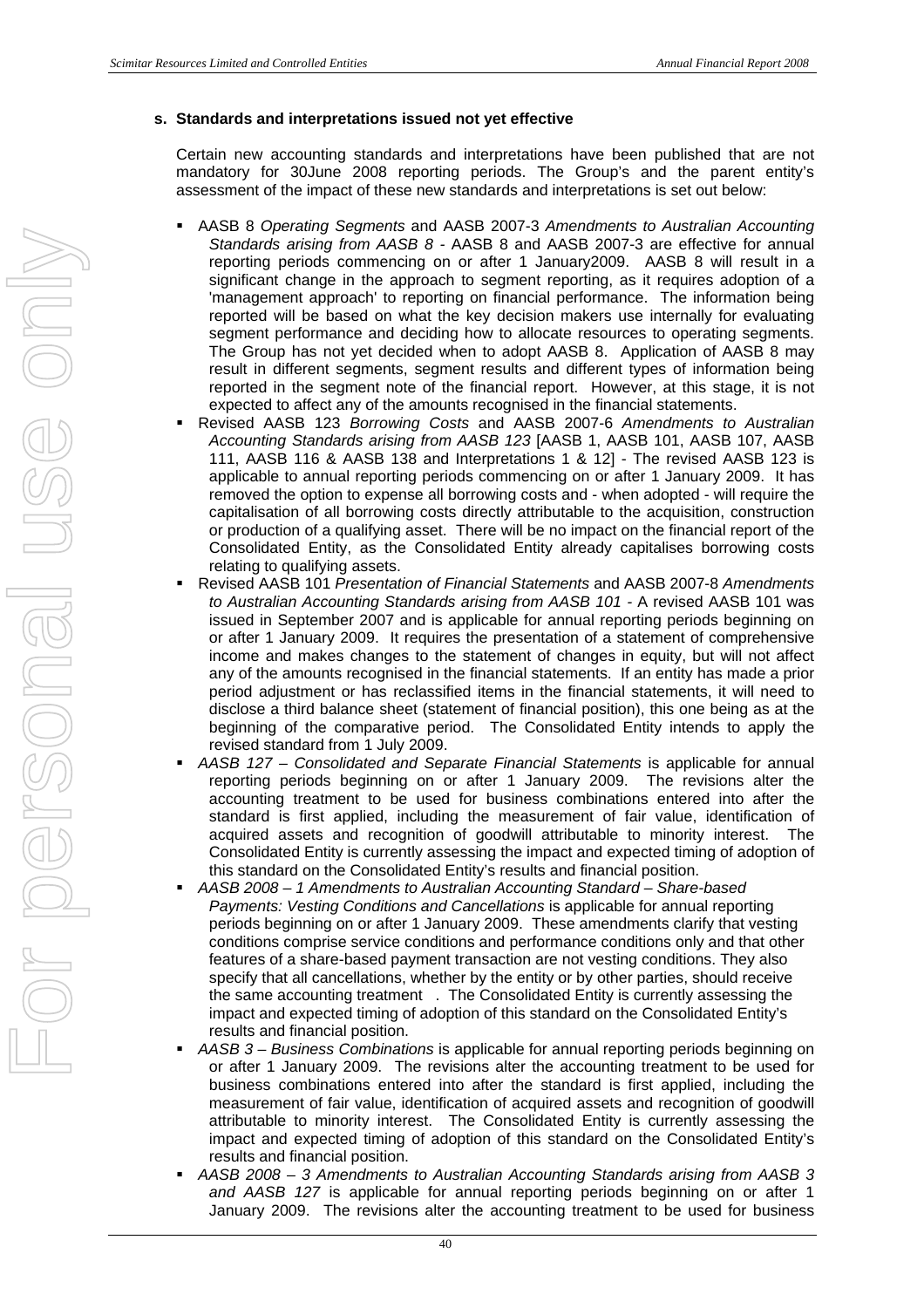combinations entered into after the standard is first applied, including the measurement of fair value, identification of acquired assets and recognition of goodwill attributable to minority interest. The Consolidated Entity is currently assessing the impact and expected timing of adoption of this standard on the Consolidated Entity's results and financial position.

 *AASB 2008 – 5 Amendments to Australian Accounting Standards arising from the Annual Improvements Project* is applicable for annual reporting periods beginning on or after 1 January 2009. The amendments to some Standards result in accounting changes for presentation, recognition or measurement purposes, while some amendments that relate to terminology and editorial changes are expected to have no or minimal effect on accounting.

## **t. Critical accounting judgements, estimates and assumptions**

The carrying amounts of certain assets and liabilities are often determined based on estimates and assumptions of future events. The key estimates and assumptions that have a significant risk of causing a material adjustment to the carrying amounts of certain assets and liabilities within the next annual reporting period are:

#### **Share based payment transactions**

The Group measures the cost of equity-settled transactions with employees by reference to the fair value of the equity instruments at the date at which they are granted. The fair value is determined by an internal valuation using Black-Scholes option pricing model.

#### **Exploration and evaluation costs**

Exploration and evaluation expenditure incurred is accumulated in respect of each identifiable area of interest. These costs are carried forward in respect of an area that has not at balance sheet date reached a stage which permits a reasonable assessment of the existence or otherwise of economically recoverable reserves, and active and significant operations in or relating to, the area of interest are continuing.

#### **u. Comparative Figures**

When required by Accounting Standards, comparative figures have been adjusted to conform to changes in presentation for the current financial year.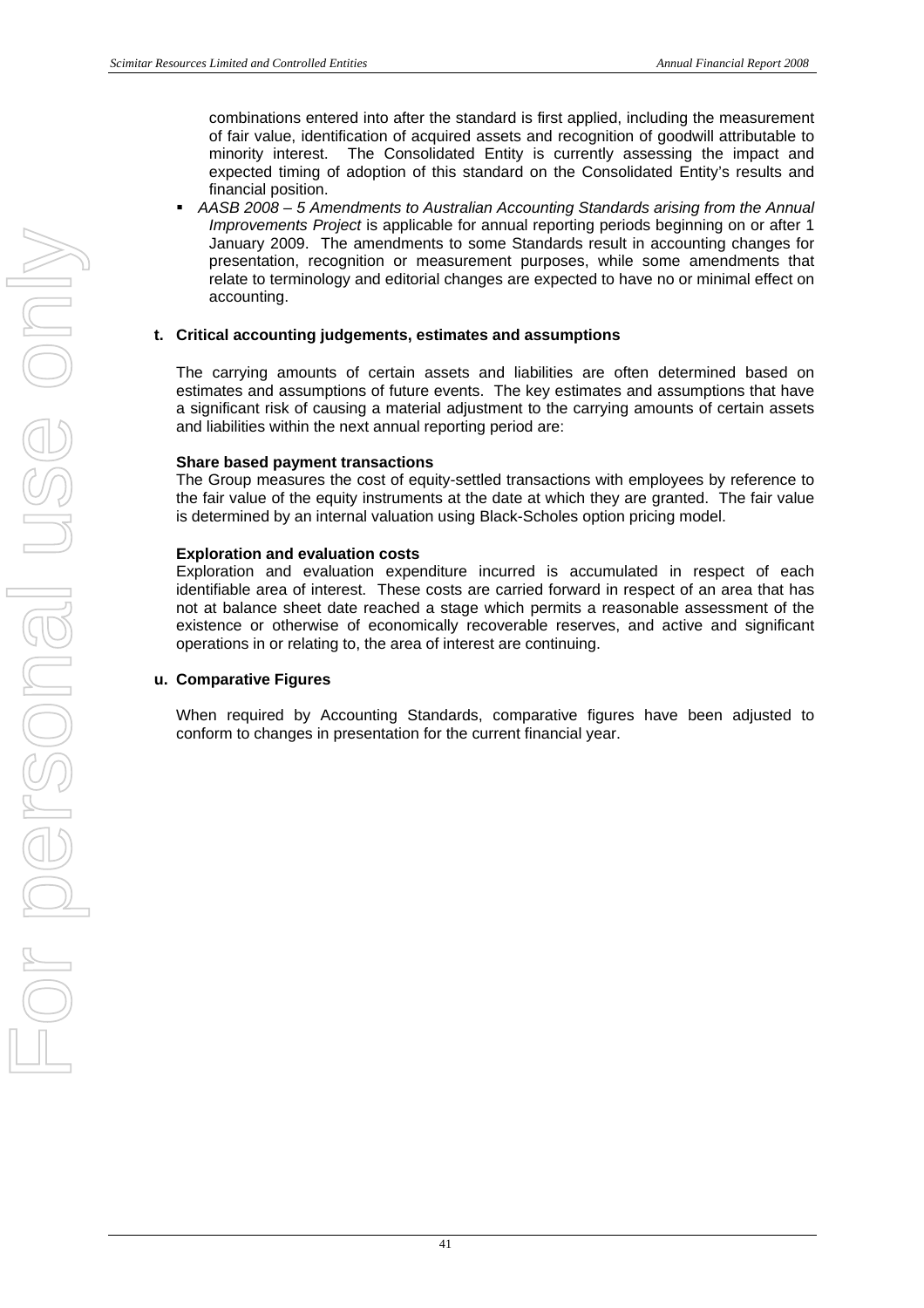## **2. SEGMENT INFORMATION**

The Consolidated Entity operates predominantly in one business segment being mineral exploration and one geographical segment being Australia.

# **3. LOSS FROM OPERATIONS**

|                                                  | <b>Consolidated Entity</b> |         | <b>Parent Entity</b> |         |  |
|--------------------------------------------------|----------------------------|---------|----------------------|---------|--|
|                                                  | 2008                       | 2007    | 2008                 | 2007    |  |
|                                                  | \$                         | \$      | \$                   | \$      |  |
| (a) Revenue and other income                     |                            |         |                      |         |  |
| Operating activities                             |                            |         |                      |         |  |
| - interest received                              | 266,734                    | 94,192  | 266,734              | 94,192  |  |
| - interest received on loan to other<br>entities | 1.445                      | 14.453  | 1.445                | 14.453  |  |
| - profit on sale of shares                       | 13,650                     | 272,337 | 13,650               | 272,337 |  |
| - Other                                          | 9.181                      |         | 9.181                |         |  |
| <b>Total Revenue</b>                             | 291,010                    | 380.982 | 291,010              | 380,982 |  |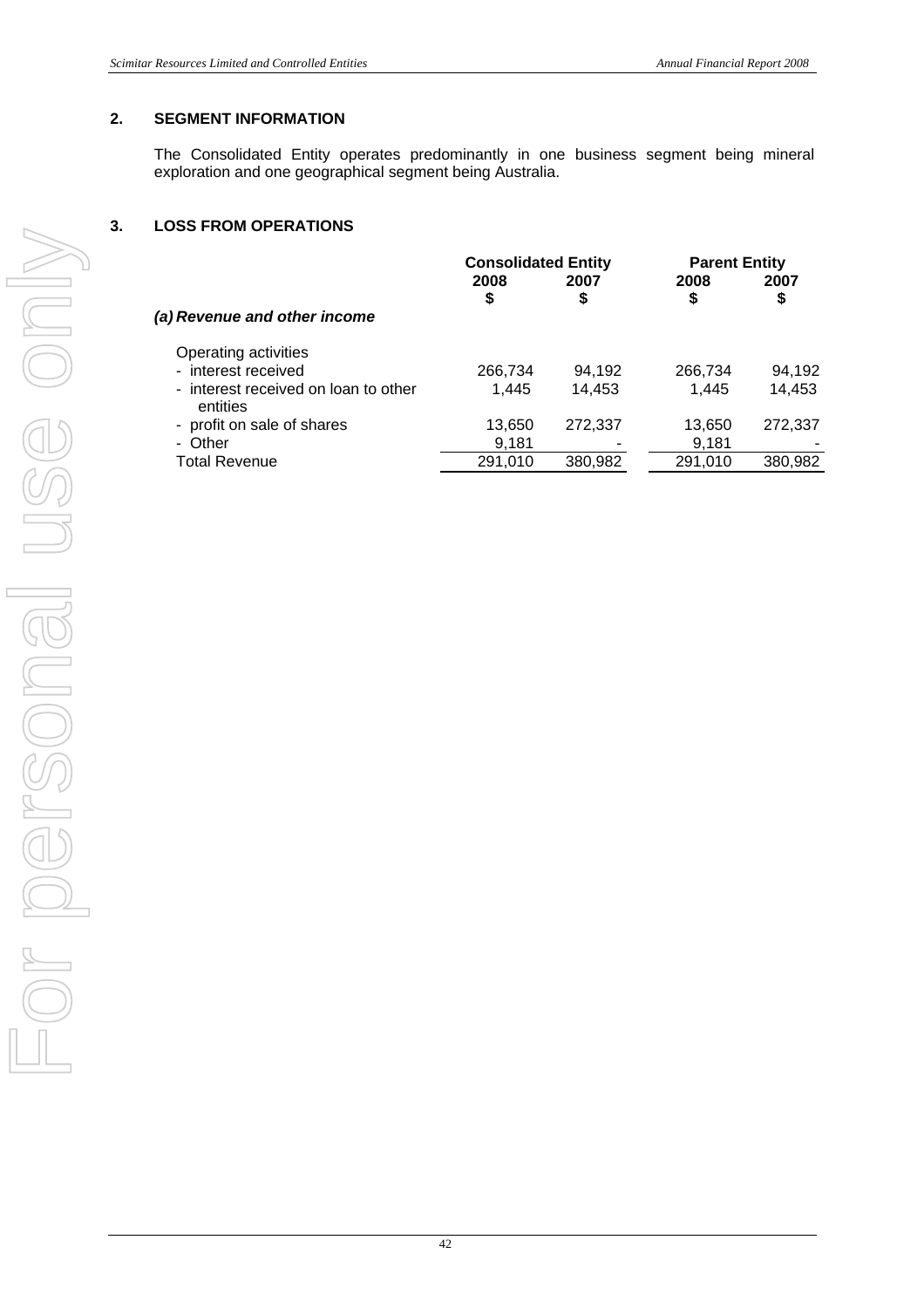|    |                                                                                                                                   | <b>Consolidated</b> |           | <b>Parent Entity</b> |           |  |
|----|-----------------------------------------------------------------------------------------------------------------------------------|---------------------|-----------|----------------------|-----------|--|
| 4. | <b>INCOME TAX EXPENSE</b>                                                                                                         | 2008                | 2007      | 2008                 | 2007      |  |
|    | (a) The components of tax expense<br>comprise                                                                                     |                     |           |                      |           |  |
|    | <b>Current tax</b><br>Deferred tax                                                                                                |                     |           |                      |           |  |
|    | <b>Total income tax</b><br>expense/(income) attributable to<br>entity                                                             |                     |           |                      |           |  |
|    | (b) The prima facie tax benefit on loss from ordinary activities before income tax is reconciled<br>to the income tax as follows: |                     |           |                      |           |  |
|    | Prima facie tax (benefit) on loss<br>from ordinary activities before<br>income tax at 30% (2007: 30%):                            | (454, 808)          | (336,059) | (454, 328)           | (336,059) |  |
|    | Add:<br>Tax effect of:<br>Other non-allowable items<br>Tax benefit of current year revenue                                        | 124,204             | 117,762   | 124,204              | 117,762   |  |
|    | losses not recognised<br>Effect of deferred tax assets not<br>recognised                                                          | 377,684             | 266,137   | 377,204              | 266,137   |  |
|    | Less:<br>Tax effect of<br>Tax benefit of equity raising costs<br>not recognised<br>Under/Over to prior year                       | (46, 997)           |           | (46, 997)            |           |  |
|    | unrecognised deferred tax<br>balances                                                                                             | (83)                | (665)     | (83)                 | (665)     |  |
|    | Tax effect of temporary difference<br>not brought to account                                                                      |                     | (47, 175) |                      | (47, 175) |  |
|    | <b>Total income tax</b><br>expense/(income) attributable to<br>entity                                                             |                     |           |                      |           |  |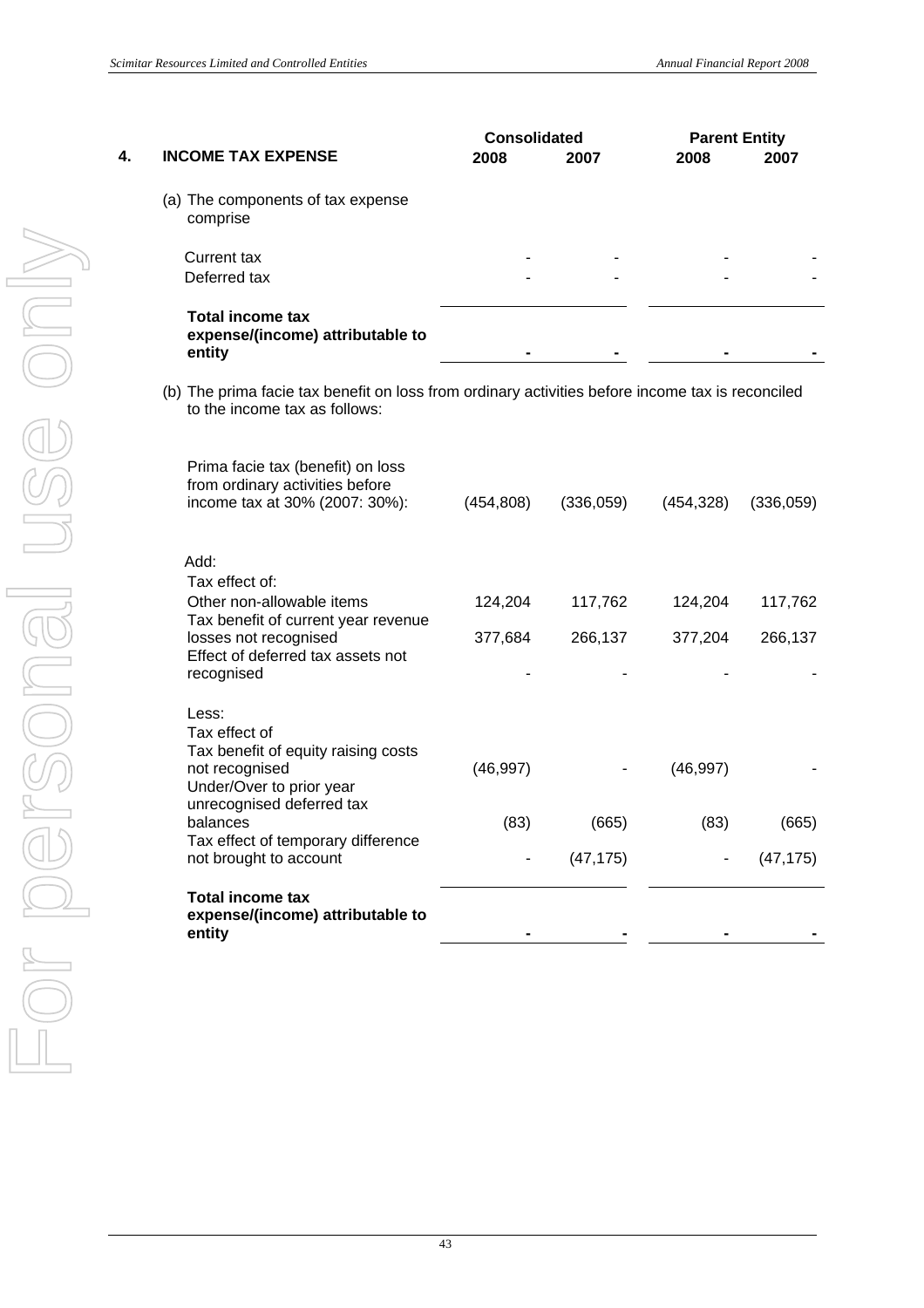## (c) Deferred tax balances have not been recognised in respect of the following:

|                              | <b>Consolidated</b> |           |           | <b>Parent Entity</b> |  |
|------------------------------|---------------------|-----------|-----------|----------------------|--|
| Deferred tax assets          | 2008                | 2007      | 2008      | 2007                 |  |
| Carry forward revenue losses | 2.194.334           | 1,078,191 | 2.194.334 | 1,078,190            |  |
| Capital raising costs        | 123,681             | 80,486    | 123,681   | 80,486               |  |
| Provisions & accruals        | 22,060              | 18,650    | 22,060    | 18,650               |  |
| Other                        |                     | 12,987    |           | 12,987               |  |
|                              | 2,340,075           | 1,190,313 | 2,340,075 | 1,190,313            |  |
| Deferred tax liabilities     |                     |           |           |                      |  |
| Exploration                  | 2.310.854           | 1.188.965 | 2.310.854 | 1,188,965            |  |
| Other                        | 29,221              | 1,349     | 29,221    | 1,349                |  |
|                              | 2,340,075           | 1,190,314 | 2,340,075 | 1,190,314            |  |

The above Deferred Tax Liabilities have not been recognised as they have given rise to the carry forward revenue losses for which the Deferred Tax Asset has not been recognised.

| 5. | <b>TRADE AND OTHER RECEIVABLES</b>        | <b>Consolidated Entity</b><br>2008<br>\$ | 2007<br>S | <b>Parent Entity</b><br>2008<br>\$ | 2007<br>\$    |
|----|-------------------------------------------|------------------------------------------|-----------|------------------------------------|---------------|
|    | <b>Current</b>                            |                                          |           |                                    |               |
|    | Trade receivables                         | 147,894                                  | 100,536   | 147,894                            | 100,536       |
|    | Amounts receivable from other parties     | 9,820                                    | 124,453   | 9,820                              | 124,453       |
|    | Prepayments                               |                                          |           |                                    |               |
|    |                                           | 157,714                                  | 224,989   | 157,714                            | 224,989       |
|    | <b>Non-Current</b>                        |                                          |           |                                    |               |
|    | Loan to subsidiary                        |                                          |           | 7,680                              | 1,080         |
|    | <b>Environmental Bonds</b>                | 120,000                                  | 27,000    | 120,000                            | 27,000        |
|    |                                           | 120,000                                  | 27,000    | 127,680                            | 28,080        |
|    |                                           |                                          |           |                                    |               |
|    |                                           | <b>Consolidated Entity</b>               |           | <b>Parent Entity</b>               |               |
|    |                                           | 2008                                     | 2007      | 2008                               | 2007          |
|    |                                           | \$                                       | \$        | \$                                 | S             |
| 6. | <b>FINANCIAL ASSETS</b>                   |                                          |           |                                    |               |
|    | <b>Current</b>                            |                                          |           |                                    |               |
|    | Listed shares at fair value               | 666,633                                  | 229,430   | 661,633                            | 229,430       |
|    |                                           | 666,633                                  | 229,430   | 661,633                            | 229,430       |
|    | <b>Non-Current</b>                        |                                          |           |                                    |               |
|    | Shares in controlled entities at cost (i) |                                          |           | 5                                  | $\frac{5}{5}$ |
|    |                                           |                                          |           | 5                                  |               |

(i) Further details on controlled entities disclosed in Note 17.

(ii) Current financial assets comprise investments in the ordinary issued capital of various entities. There are no fixed returns or fixed maturity date attached to these investments.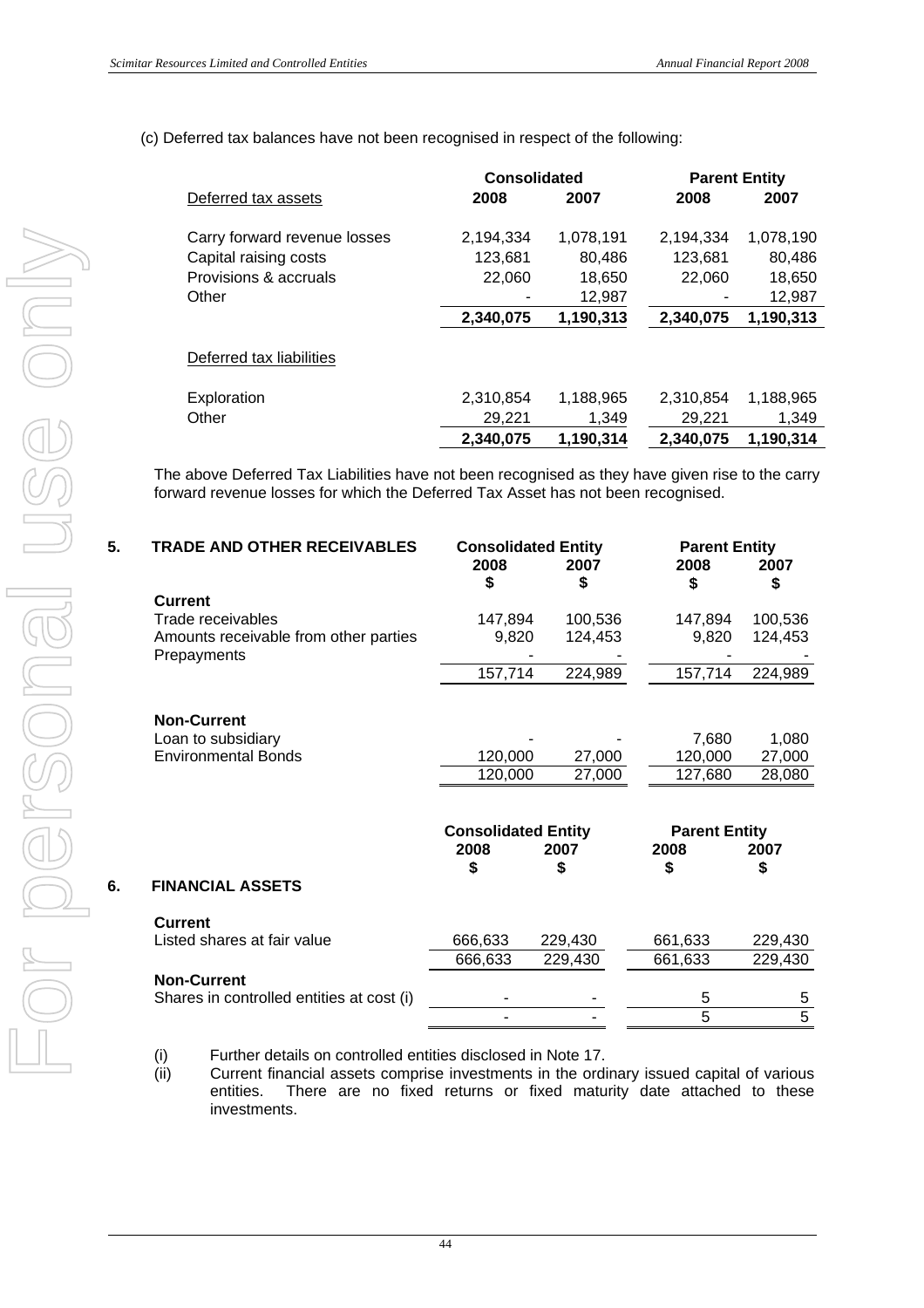## *7.* **EXPLORATION AND EVALUATION EXPENDITURE**

## **Non-Current**

| 2.100.291  |
|------------|
|            |
| 2.078.348  |
| (215, 425) |
| 3,963,214  |
|            |

The value of the Consolidated Entity's interest in exploration expenditure is dependent upon:

- the continuance of the Consolidated Entity's rights to tenure of the areas of interest;
- the results of future exploration; and
- the recoupment of costs through successful development and exploitation of the areas of interest, or alternatively, by their sale.

The Consolidated Entity's exploration properties may be subjected to claim(s) under native title, or contain sacred sites, or sites of significance to Aboriginal people. As a result, exploration properties or areas within the tenements may be subject to exploration restrictions, mining restrictions and/or claims for compensation. At this time, it is not possible to quantify whether such claims exist, or the quantum of such claims.

|    |                                | <b>Consolidated Entity</b> |            | <b>Parent Entity</b> |            |  |
|----|--------------------------------|----------------------------|------------|----------------------|------------|--|
| 8. | <b>PLANT AND EQUIPMENT</b>     | 2008<br>\$                 | 2007<br>\$ | 2008<br>\$           | 2007<br>\$ |  |
|    | Plant and equipment - office   |                            |            |                      |            |  |
|    | At cost                        | 79,155                     | 59,282     | 79,155               | 59,282     |  |
|    | Accumulated depreciation       | (44, 999)                  | (25,232)   | (44,999)             | (25, 232)  |  |
|    |                                | 34,156                     | 34,050     | 34,156               | 34,050     |  |
|    | Office furniture and equipment |                            |            |                      |            |  |
|    | At cost                        | 4,738                      | 4,738      | 4.738                | 4,738      |  |
|    | Accumulated depreciation       | (3,803)                    | (3, 180)   | (3,803)              | (3, 180)   |  |
|    |                                | 935                        | 1,558      | 935                  | 1,558      |  |
|    | Plant and equipment - field    |                            |            |                      |            |  |
|    | At cost                        | 15,169                     | 15,169     | 15,169               | 15,169     |  |
|    | Accumulated depreciation       | (10,067)                   | (3,999)    | (10,067)             | (3,999)    |  |
|    |                                | 5,102                      | 11,170     | 5,102                | 11,170     |  |
|    | Total plant and equipment      | 40,193                     | 46,778     | 40,193               | 46,778     |  |
|    |                                |                            |            |                      |            |  |

## **Movements in Carrying Amounts**

Movement in the carrying amounts for each class of property, plant and equipment between the beginning and the end of the current financial year:

| 2008                             | Plant &<br><b>Equipment</b><br><b>Office</b><br>S | <b>Office</b><br><b>Furniture</b><br>& Equip | Plant &<br><b>Equipment -</b><br><b>Field</b> | <b>Total</b><br>S |
|----------------------------------|---------------------------------------------------|----------------------------------------------|-----------------------------------------------|-------------------|
| Balance at beginning of the year | 34,050                                            | 1.558                                        | 11.170                                        | 46,778            |
| Additions                        | 19,873                                            |                                              |                                               | 19,873            |
| Depreciation expense             | (19,767)                                          | (623)                                        | (6,068)                                       | (26,458)          |
| Carrying amount at 30 June 2008  | 34,156                                            | 935                                          | 5,102                                         | 40,193            |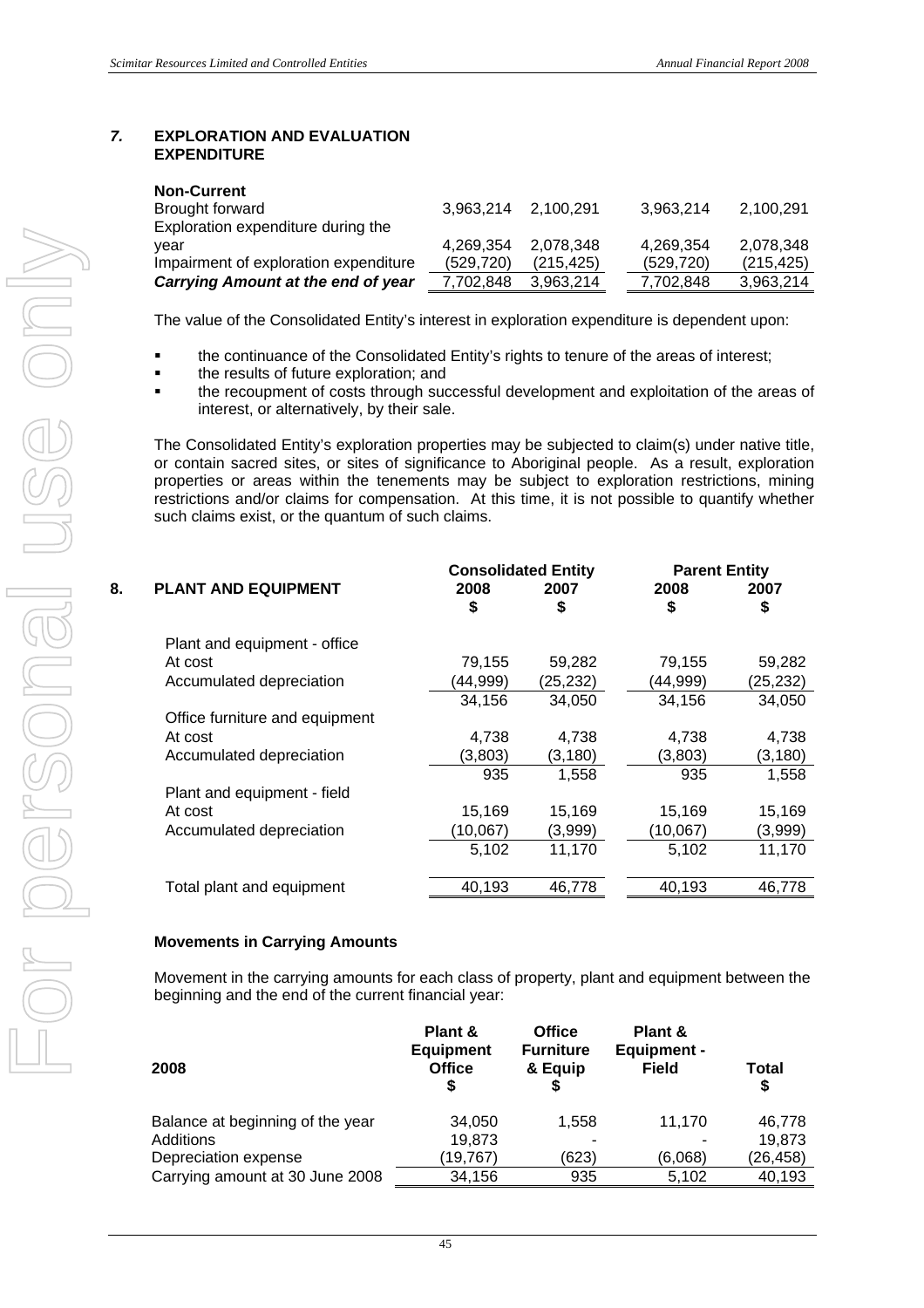| 2007                             | Plant &<br><b>Equipment</b><br><b>Office</b><br>S | <b>Office</b><br><b>Furniture</b><br>& Equip | Plant &<br><b>Equipment -</b><br><b>Field</b> | Total<br>\$ |
|----------------------------------|---------------------------------------------------|----------------------------------------------|-----------------------------------------------|-------------|
| Balance at beginning of the year | 43,882                                            | 2,592                                        | 6,662                                         | 53,136      |
| Additions                        | 9,548                                             |                                              | 7.669                                         | 17.217      |
| Depreciation expense             | (19,380)                                          | (1.034)                                      | (3,161)                                       | (23,575)    |
| Carrying amount at 30 June 2007  | 34,050                                            | 1,558                                        | 11.170                                        | 46,778      |

## **9. TRADE AND OTHER PAYABLES**

| <b>Current</b>                  |         |         |         |         |
|---------------------------------|---------|---------|---------|---------|
| Trade payables                  | 509.302 | 297.858 | 509.302 | 297.858 |
| Other payables and accruals     | 229.987 | 208,518 | 229.987 | 208.518 |
| Provision for employee benefits | 31.487  | 37.345  | 31.487  | 37,345  |
|                                 |         |         |         |         |
|                                 | 770.776 | 543,721 | 770.776 | 543,721 |

Trade payables are non interest bearing and are normally settled on 28 day terms. Other payables are non interest bearing and have an average term of 60 days.

The net of GST payable and GST receivable is remitted to the appropriate tax body on a quarterly basis.

#### **10. NON CURRENT PAYABLES**

| <b>Financial liabilities</b> | 5.394 | 12.008<br>12 | 5.394<br>$\ddot{\phantom{1}}$ | 2.008 |
|------------------------------|-------|--------------|-------------------------------|-------|
|                              |       |              |                               |       |

#### **11. ISSUED CAPITAL**

|                                            | <b>Consolidated Entity &amp;</b><br><b>Parent Entity</b> |            | <b>Consolidated Entity &amp;</b><br><b>Parent Entity</b> |           |
|--------------------------------------------|----------------------------------------------------------|------------|----------------------------------------------------------|-----------|
|                                            | 2008                                                     | 2007       | 2008                                                     | 2007      |
|                                            | <b>No</b>                                                | <b>No</b>  | \$                                                       | \$        |
| <b>ISSUED AND FULLY</b>                    |                                                          |            |                                                          |           |
| <b>PAID UP CAPITAL</b>                     |                                                          |            |                                                          |           |
| <b>Ordinary Shares</b>                     |                                                          |            |                                                          |           |
| Opening balance                            | 39,016,113                                               | 34,003,336 | 7,149,461                                                | 4,801,600 |
| Shares issued during the year              |                                                          |            |                                                          |           |
| - Placement 6 Dec 2006                     |                                                          | 5,000,000  |                                                          | 2,500,000 |
| - Placement 27 Jul 2007 (i)                | 6,000,882                                                |            | 5,100,750                                                |           |
| - Consultant shares 1 Aug 2007 (ii)        | 100,000                                                  |            | 85,000                                                   |           |
| Exercise of options (iii)                  | 4,995,001                                                | 12,777     | 1,580,000                                                | 5,111     |
| Transfer of value of exercised options     |                                                          |            |                                                          |           |
| from option reserve                        |                                                          |            | 87,777                                                   |           |
| Transaction costs relating to share issues |                                                          |            | (977,572)                                                | (157,250) |
| <b>Closing balance</b>                     | 50.111.996                                               | 39.016.113 | 13,025,416                                               | 7,149,461 |

- (i) On 27 July 2007 the Parent Entity issued 6,000,882 ordinary shares at \$0.85 each to raise working capital for the primary purpose of ongoing exploration of the Yanrey Uranium Project in Western Australia and the Lake Frome Project in South Australia.
- (ii) On 1 August 2007 the Parent Entity issued 100,000 ordinary shares at \$0.85 each in lieu of consulting fees.
- (iii) On 1 August 2007 the Parent Entity issued 3,500,000 ordinary shares as a result of the exercise of the \$0.30 options expiring 30 July 2007.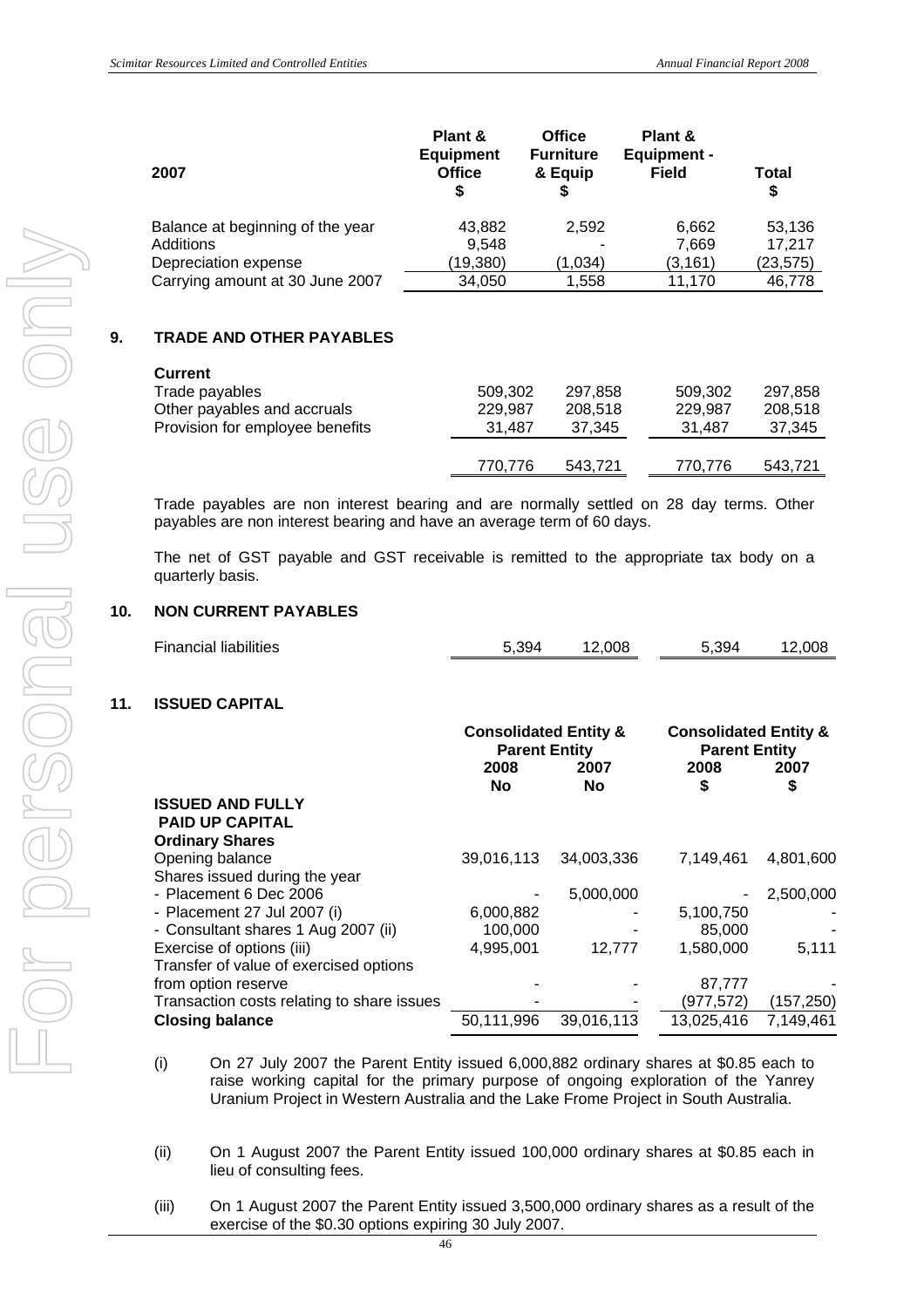On 31 March 2008 the Parent Entity issued 1,095,001 ordinary shares as a result of the exercise of \$0.40 options.

On 26 April 2008 the Parent Entity issued 400,000 ordinary shares as a result of the exercise of \$0.23 options.

#### *Terms and Conditions*

Holders of ordinary shares are entitled to dividends as declared from time to time and are entitled to one vote per share at shareholder meetings. In the event of winding up of the Consolidated Entity, ordinary shareholders rank after all other shareholders and creditors and are fully entitled to any proceeds of liquidation.

#### *Capital risk management*

The Group's objectives when managing capital are to safeguard their ability to continue as a going concern, so that it may continue to provide returns for shareholders and benefits for other stakeholders.

 Due to the nature of the Group's activities, being mineral exploration, it does not have ready access to credit facilities, with the primary source of funding being equity raisings. Accordingly, the objective of the Group's capital risk management is to balance the current working capital position against the requirements of the Group to meet exploration programmes and corporate overheads. This is achieved by maintaining appropriate liquidity to meet anticipated operating requirements, with a view to initiating appropriate capital raisings as required.

|     |                                                                   | <b>Consolidated Entity &amp;</b><br><b>Parent Entity</b> |           |  |  |
|-----|-------------------------------------------------------------------|----------------------------------------------------------|-----------|--|--|
| 12. | <b>RESERVES</b>                                                   | 2008<br>S                                                | 2008<br>⊕ |  |  |
|     | Share-based payment reserve                                       |                                                          |           |  |  |
|     | Reserve at the beginning of the reporting year                    | 511,587                                                  | 87,777    |  |  |
|     | Director incentive options issued during the year (i)             | 404,880                                                  | 182,100   |  |  |
|     | Employee incentive options issued during the year                 |                                                          | 241,710   |  |  |
|     | Consultant options issued during the year (ii)                    | 592,760                                                  |           |  |  |
|     | Transfer of value of exercised options to issued capital<br>(iii) | (87, 777)                                                |           |  |  |
|     | Reserves at the end of the reporting year                         | 1,421,450                                                | 511,587   |  |  |
|     |                                                                   |                                                          |           |  |  |

- (i) On 21 December 2007 the Parent Entity issued 2,000,000 director options with an exercisable price of \$0.80, exercisable on or before 30 November 2010, as approved at the Annual General Meeting of Shareholders held 27 November 2007.
- (ii) On 1 August 2007 the Parent Entity issued 1,000,000 options with an exercisable price of \$0.75, exercisable on or before 30 November 2008, to participating brokers as remuneration for the December 2006 Placement.

On 21 December 2007 the Parent Entity issued 2,000,000 options with an exercisable price of \$0.80, exercisable on or before 30 November 2010, to participating brokers as remuneration for the July 2007 Placement.

(iii) On 1 August 2007 the Parent Entity issued 3,500,000 ordinary shares as a result of the exercise of the \$0.30 options expiring 30 July 2007.

The equity based payments reserve arises on the grant of share options to employees and consultants. Amounts are transferred out of the reserve and into retained earnings when options are exercised. Refer note 20 for further details.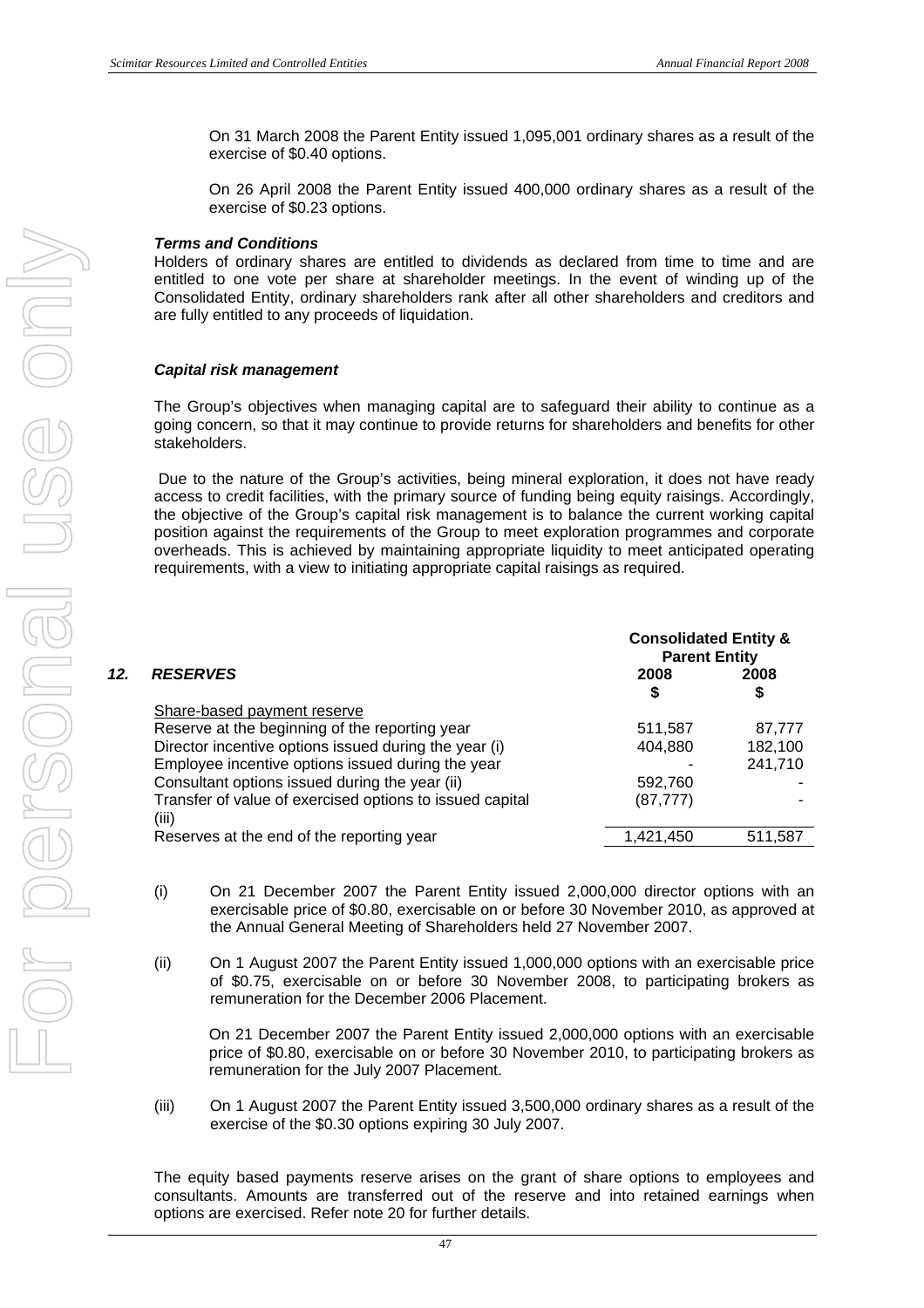| <b>Movement in the number of Options</b> |  |  |  |  |  |
|------------------------------------------|--|--|--|--|--|
|------------------------------------------|--|--|--|--|--|

| <b>Grant Date</b> | <b>Expiry</b><br><b>Date</b> | <b>Exercise</b><br><b>Price</b> | $N^{\circ}$ of<br><b>Options</b><br>at<br><b>Beginning</b><br>of Period | <b>Options</b><br><b>Granted</b><br>period | <b>Number</b><br><b>Exercised</b><br>During the During the<br>period | <b>Number</b><br>Lapsed/<br><b>Cancelled</b><br>During the<br>period | $N^{\circ}$<br><b>Options at</b><br>End of<br>Year on<br><b>Issue</b> | N° Vested<br><b>Options</b><br>at end of<br>period |
|-------------------|------------------------------|---------------------------------|-------------------------------------------------------------------------|--------------------------------------------|----------------------------------------------------------------------|----------------------------------------------------------------------|-----------------------------------------------------------------------|----------------------------------------------------|
| 5 May 2005        | 26 Apr 2008                  | \$0.23                          | 400,000                                                                 |                                            | 400,000                                                              |                                                                      |                                                                       |                                                    |
| 22 Dec 2005       | 22 Dec 2010                  | \$0.305                         | 300,000                                                                 |                                            |                                                                      |                                                                      | 300,000                                                               | 300,000                                            |
| 23 Mar 2006       | 21 Nov 2008                  | \$0.40                          | 1,098,334                                                               |                                            | 1,095,001                                                            | 3,333                                                                |                                                                       |                                                    |
| 25 Jan 2005       | 30 Jul 2007                  | \$0.30                          | 3,500,000                                                               | $\overline{\phantom{a}}$                   | 3,500,000                                                            |                                                                      |                                                                       |                                                    |
| 8 Nov 2006        | 31 Oct 2011                  | \$0.61                          | 900,000                                                                 |                                            |                                                                      |                                                                      | 900,000                                                               | 900,000                                            |
| 11 Dec 2006       | 20 Nov 2008                  | \$0.75                          | 3,000,000                                                               |                                            |                                                                      | $\overline{\phantom{a}}$                                             | 3,000,000                                                             | 3,000,000                                          |
| 26 Mar 2007       | 26 Mar 2012                  | \$0.85                          |                                                                         | 100,000                                    |                                                                      | -                                                                    | 100,000                                                               | 100,000                                            |
| 1 Aug 2007        | 20 Nov 2008                  | \$0.75                          |                                                                         | 1,000,000                                  |                                                                      | $\overline{\phantom{0}}$                                             | 1,000,000                                                             | 1,000,000                                          |
| 12 Dec 2007       | 30 Nov 2010                  | \$0.80                          |                                                                         | 2,000,000                                  |                                                                      | ۰                                                                    | 2,000,000                                                             | 2,000,000                                          |
| 12 Dec/2007       | 30 Nov 2010                  | \$0.80                          |                                                                         | 2,000,000                                  |                                                                      | $\overline{\phantom{a}}$                                             | 2,000,000                                                             | 2,000,000                                          |
|                   |                              |                                 | 9,198,334                                                               | 5,100,000                                  | 4,995,001                                                            | 3,333                                                                | 9,300,000                                                             | 9,300,000                                          |

|     |     | <b>Consolidated Entity</b>                                 |            | <b>Parent Entity</b> |            |                     |
|-----|-----|------------------------------------------------------------|------------|----------------------|------------|---------------------|
|     |     |                                                            | 2008       | 2007                 | 2008       | 2007                |
|     |     |                                                            | \$         | \$                   | \$         | \$                  |
| 13. |     | <b>RETAINED EARNINGS (LOSSES)</b>                          |            |                      |            |                     |
|     |     |                                                            |            |                      |            |                     |
|     |     | Retained losses at the beginning of                        |            |                      |            |                     |
|     |     | the financial year                                         | 2,408,903  | 1,251,031            | 2,407,818  | 1,249,946           |
|     |     | Loss for the year                                          | 1,516,030  | 1,157,872            | 1,514,430  | 1,157,872           |
|     |     | Retained losses at the end of the                          |            |                      |            |                     |
|     |     | financial year                                             | 3,924,933  | 2,408,903            | 3,922,248  | 2,407,818           |
|     |     |                                                            |            |                      |            |                     |
| 14. |     | <b>LOSS PER SHARE</b>                                      |            |                      |            |                     |
|     |     |                                                            |            |                      |            |                     |
|     | (a) | Loss used in the calculation of                            |            |                      |            |                     |
|     |     | basic loss per share                                       | 1,516,030  | 1,157,872            | 1,514,430  | 1,157,872           |
|     |     |                                                            | Number of  | Number of            | Number of  |                     |
|     |     |                                                            | shares     | shares               | shares     | Number of<br>shares |
|     |     | (b) Weighted average number of                             |            |                      |            |                     |
|     |     | ordinary shares outstanding                                |            |                      |            |                     |
|     |     | during the year used in the                                |            |                      |            |                     |
|     |     | calculation of basic loss per                              |            |                      |            |                     |
|     |     | share:                                                     | 48,044,026 | 36,815,021           | 48,044,026 | 36,815,021          |
|     |     |                                                            |            |                      |            |                     |
|     |     | (c) Weighted average number of                             |            |                      |            |                     |
|     |     | ordinary shares outstanding<br>during the year used in the |            |                      |            |                     |
|     |     |                                                            |            |                      |            |                     |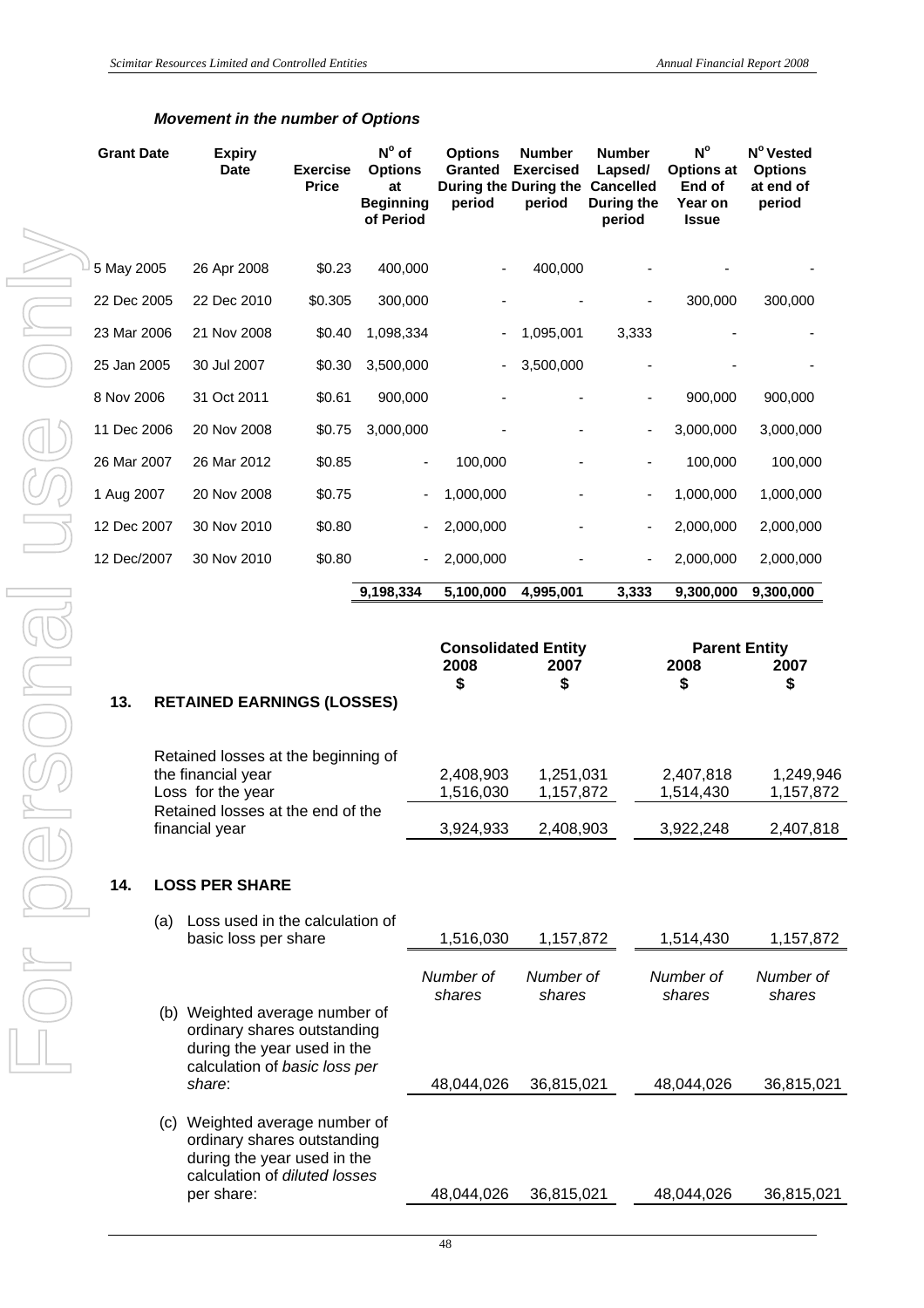## **15. COMMITMENTS FOR EXPENDITURE**

#### Exploration Expenditure Commitments

In order to maintain rights of tenure to mining tenements subject to these agreements, the Parent Entity would have the following discretionary exploration expenditure requirements up until expiry of leases. These obligations, which are subject to renegotiation upon expiry of the leases, are not provided for in the financial statements and are payable:

|                                                      | 2008      | 2007      |
|------------------------------------------------------|-----------|-----------|
|                                                      |           |           |
| Not longer than one year                             | 2.296.780 | 2,667,360 |
| Longer than one year, but not longer than five years | 3.420.540 | 4,390,600 |
| Longer than five years                               | 38,000    | 67,000    |
|                                                      | 5,755,320 | 7,124,960 |

 If the Parent Entity decides to relinquish certain leases and/or does not meet these obligations, assets recognised in the balance sheet may require review to determine the appropriateness of carrying values. The sale, transfer or farm-out of exploration rights to third parties will reduce or extinguish these obligations.

# **16. CONTINGENT LIABILITIES / ASSETS**

The Consolidated Entity has no contingent liabilities or assets at the year end.

# **17. CONTROLLED ENTITIES**

Details of Scimitar Resources Limited's subsidiary is as follows:

| <b>Name</b>      | <b>Principal</b><br><b>Activities</b> | Date/Country<br>οf<br>Incorporation | Shares |           | Ownership<br><b>Interest</b> |           | Carry amount of<br>investment |
|------------------|---------------------------------------|-------------------------------------|--------|-----------|------------------------------|-----------|-------------------------------|
| Unlisted:        |                                       |                                     |        | 2008<br>% | 2007<br>%                    | 2008<br>S | 2007<br>\$                    |
| Ronin Energy Ltd | Mining<br>exploration                 | 24 April 2006<br>Australia          | Ord    | 100       | 100                          | 5         | 5                             |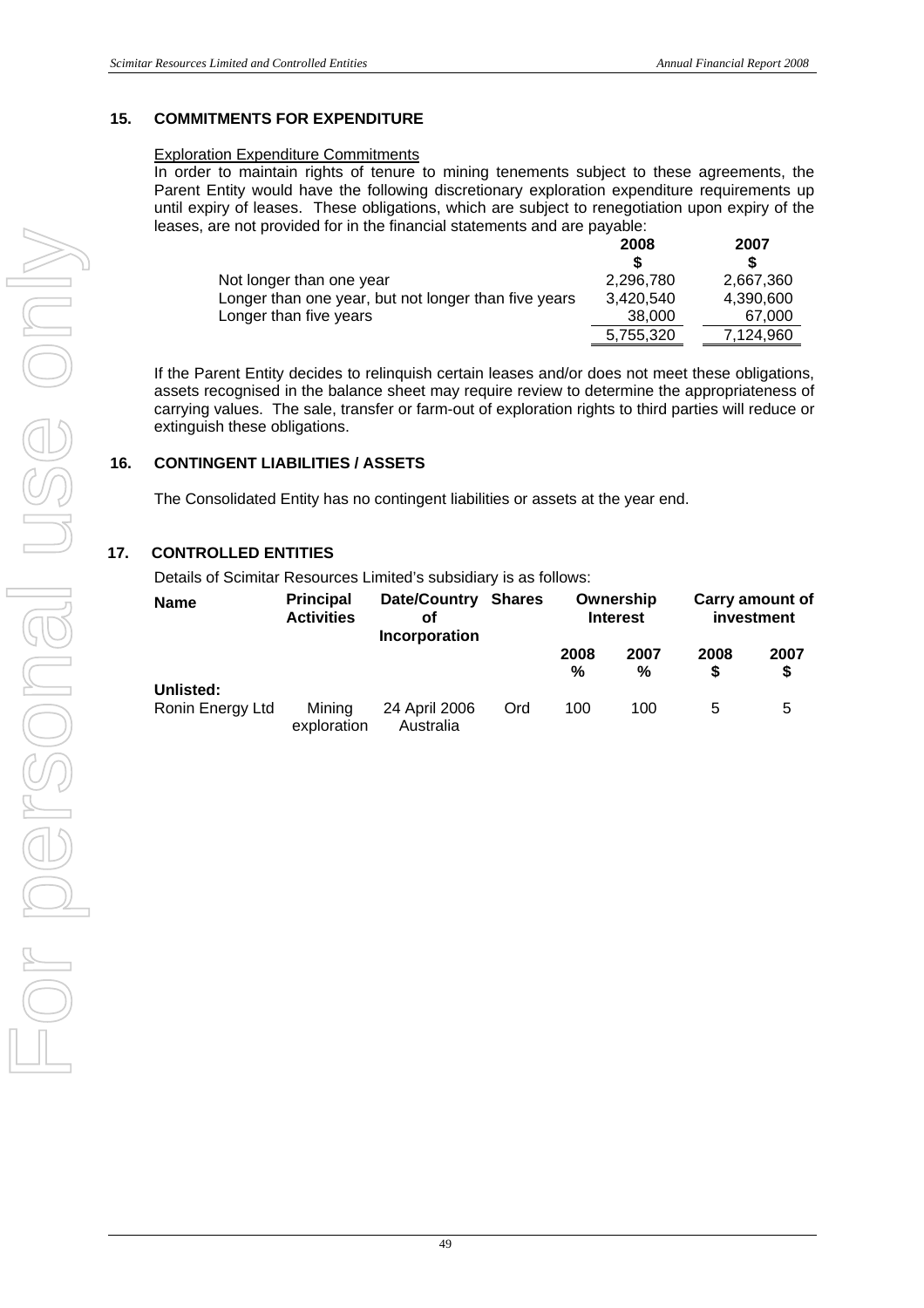| \$<br>\$<br>\$<br>\$<br><b>CASH FLOW INFORMATION</b><br><b>Reconciliation of cash flows from</b><br>operating activities with loss from<br>ordinary activities after income tax<br>- (Loss) from ordinary activities after<br>(1, 157, 872)<br>income tax<br>(1,516,030)<br>$(1,514,430)$ $(1,157,872)$<br>Non-cash flows in operating loss<br>26,458<br>23,575<br>- Depreciation<br>23,575<br>26,458<br>- Equity settled share based<br>404,880<br>423,810<br>404,880<br>423,810<br>payments<br>- Provision for diminution of<br>(138, 737)<br>29,631<br>(138, 737)<br>29,631<br>investment value<br>- Hire purchase interest on capital<br>1,469<br>1,479<br>1,469<br>1,479<br>equipment<br>- Profit on sale of investments<br>(13,650)<br>(272, 337)<br>(13,650)<br>(272, 337)<br>- Write-up of loan<br>(56, 342)<br>(56, 342)<br>- Interest charged on loan<br>(1, 445)<br>(1, 445)<br>Cash flows not in operating loss<br>- Payments for exploration and<br>evaluation<br>(3,739,637)<br>(1,862,923)<br>$(3,739,637)$ $(1,862,923)$<br>(9,091)<br>(9,091)<br>- Option fee<br>Changes in assets and liabilities<br>- Decrease/(Increase) in operating<br>(1, 417)<br>(1, 417)<br>receivables & prepayments<br>(4, 857)<br>(4, 857)<br>- Increase/(Decrease) in trade and<br>other creditors, and accruals. and<br>employee entitlements<br>214,089<br>232,785<br>214,089<br>232,785<br>- Increase/(Decrease) in provisions<br>and other employee entitlements<br>(5,858)<br>20,112<br>(5,858)<br>20,112<br>Net cash inflows (outflows) from |     |                             |             | <b>Consolidated Entity</b> | <b>Parent Entity</b> |             |  |
|-------------------------------------------------------------------------------------------------------------------------------------------------------------------------------------------------------------------------------------------------------------------------------------------------------------------------------------------------------------------------------------------------------------------------------------------------------------------------------------------------------------------------------------------------------------------------------------------------------------------------------------------------------------------------------------------------------------------------------------------------------------------------------------------------------------------------------------------------------------------------------------------------------------------------------------------------------------------------------------------------------------------------------------------------------------------------------------------------------------------------------------------------------------------------------------------------------------------------------------------------------------------------------------------------------------------------------------------------------------------------------------------------------------------------------------------------------------------------------------------------------------------------------------------------|-----|-----------------------------|-------------|----------------------------|----------------------|-------------|--|
|                                                                                                                                                                                                                                                                                                                                                                                                                                                                                                                                                                                                                                                                                                                                                                                                                                                                                                                                                                                                                                                                                                                                                                                                                                                                                                                                                                                                                                                                                                                                                 |     |                             | 2008        | 2007                       | 2008                 | 2007        |  |
|                                                                                                                                                                                                                                                                                                                                                                                                                                                                                                                                                                                                                                                                                                                                                                                                                                                                                                                                                                                                                                                                                                                                                                                                                                                                                                                                                                                                                                                                                                                                                 | 18. |                             |             |                            |                      |             |  |
|                                                                                                                                                                                                                                                                                                                                                                                                                                                                                                                                                                                                                                                                                                                                                                                                                                                                                                                                                                                                                                                                                                                                                                                                                                                                                                                                                                                                                                                                                                                                                 |     |                             |             |                            |                      |             |  |
|                                                                                                                                                                                                                                                                                                                                                                                                                                                                                                                                                                                                                                                                                                                                                                                                                                                                                                                                                                                                                                                                                                                                                                                                                                                                                                                                                                                                                                                                                                                                                 |     |                             |             |                            |                      |             |  |
|                                                                                                                                                                                                                                                                                                                                                                                                                                                                                                                                                                                                                                                                                                                                                                                                                                                                                                                                                                                                                                                                                                                                                                                                                                                                                                                                                                                                                                                                                                                                                 |     |                             |             |                            |                      |             |  |
|                                                                                                                                                                                                                                                                                                                                                                                                                                                                                                                                                                                                                                                                                                                                                                                                                                                                                                                                                                                                                                                                                                                                                                                                                                                                                                                                                                                                                                                                                                                                                 |     |                             |             |                            |                      |             |  |
|                                                                                                                                                                                                                                                                                                                                                                                                                                                                                                                                                                                                                                                                                                                                                                                                                                                                                                                                                                                                                                                                                                                                                                                                                                                                                                                                                                                                                                                                                                                                                 |     |                             |             |                            |                      |             |  |
|                                                                                                                                                                                                                                                                                                                                                                                                                                                                                                                                                                                                                                                                                                                                                                                                                                                                                                                                                                                                                                                                                                                                                                                                                                                                                                                                                                                                                                                                                                                                                 |     |                             |             |                            |                      |             |  |
|                                                                                                                                                                                                                                                                                                                                                                                                                                                                                                                                                                                                                                                                                                                                                                                                                                                                                                                                                                                                                                                                                                                                                                                                                                                                                                                                                                                                                                                                                                                                                 |     |                             |             |                            |                      |             |  |
|                                                                                                                                                                                                                                                                                                                                                                                                                                                                                                                                                                                                                                                                                                                                                                                                                                                                                                                                                                                                                                                                                                                                                                                                                                                                                                                                                                                                                                                                                                                                                 |     |                             |             |                            |                      |             |  |
|                                                                                                                                                                                                                                                                                                                                                                                                                                                                                                                                                                                                                                                                                                                                                                                                                                                                                                                                                                                                                                                                                                                                                                                                                                                                                                                                                                                                                                                                                                                                                 |     |                             |             |                            |                      |             |  |
|                                                                                                                                                                                                                                                                                                                                                                                                                                                                                                                                                                                                                                                                                                                                                                                                                                                                                                                                                                                                                                                                                                                                                                                                                                                                                                                                                                                                                                                                                                                                                 |     |                             |             |                            |                      |             |  |
|                                                                                                                                                                                                                                                                                                                                                                                                                                                                                                                                                                                                                                                                                                                                                                                                                                                                                                                                                                                                                                                                                                                                                                                                                                                                                                                                                                                                                                                                                                                                                 |     |                             |             |                            |                      |             |  |
|                                                                                                                                                                                                                                                                                                                                                                                                                                                                                                                                                                                                                                                                                                                                                                                                                                                                                                                                                                                                                                                                                                                                                                                                                                                                                                                                                                                                                                                                                                                                                 |     |                             |             |                            |                      |             |  |
|                                                                                                                                                                                                                                                                                                                                                                                                                                                                                                                                                                                                                                                                                                                                                                                                                                                                                                                                                                                                                                                                                                                                                                                                                                                                                                                                                                                                                                                                                                                                                 |     |                             |             |                            |                      |             |  |
|                                                                                                                                                                                                                                                                                                                                                                                                                                                                                                                                                                                                                                                                                                                                                                                                                                                                                                                                                                                                                                                                                                                                                                                                                                                                                                                                                                                                                                                                                                                                                 |     |                             |             |                            |                      |             |  |
|                                                                                                                                                                                                                                                                                                                                                                                                                                                                                                                                                                                                                                                                                                                                                                                                                                                                                                                                                                                                                                                                                                                                                                                                                                                                                                                                                                                                                                                                                                                                                 |     |                             |             |                            |                      |             |  |
|                                                                                                                                                                                                                                                                                                                                                                                                                                                                                                                                                                                                                                                                                                                                                                                                                                                                                                                                                                                                                                                                                                                                                                                                                                                                                                                                                                                                                                                                                                                                                 |     |                             |             |                            |                      |             |  |
|                                                                                                                                                                                                                                                                                                                                                                                                                                                                                                                                                                                                                                                                                                                                                                                                                                                                                                                                                                                                                                                                                                                                                                                                                                                                                                                                                                                                                                                                                                                                                 |     |                             |             |                            |                      |             |  |
|                                                                                                                                                                                                                                                                                                                                                                                                                                                                                                                                                                                                                                                                                                                                                                                                                                                                                                                                                                                                                                                                                                                                                                                                                                                                                                                                                                                                                                                                                                                                                 |     |                             |             |                            |                      |             |  |
|                                                                                                                                                                                                                                                                                                                                                                                                                                                                                                                                                                                                                                                                                                                                                                                                                                                                                                                                                                                                                                                                                                                                                                                                                                                                                                                                                                                                                                                                                                                                                 |     |                             |             |                            |                      |             |  |
|                                                                                                                                                                                                                                                                                                                                                                                                                                                                                                                                                                                                                                                                                                                                                                                                                                                                                                                                                                                                                                                                                                                                                                                                                                                                                                                                                                                                                                                                                                                                                 |     |                             |             |                            |                      |             |  |
|                                                                                                                                                                                                                                                                                                                                                                                                                                                                                                                                                                                                                                                                                                                                                                                                                                                                                                                                                                                                                                                                                                                                                                                                                                                                                                                                                                                                                                                                                                                                                 |     |                             |             |                            |                      |             |  |
|                                                                                                                                                                                                                                                                                                                                                                                                                                                                                                                                                                                                                                                                                                                                                                                                                                                                                                                                                                                                                                                                                                                                                                                                                                                                                                                                                                                                                                                                                                                                                 |     |                             |             |                            |                      |             |  |
|                                                                                                                                                                                                                                                                                                                                                                                                                                                                                                                                                                                                                                                                                                                                                                                                                                                                                                                                                                                                                                                                                                                                                                                                                                                                                                                                                                                                                                                                                                                                                 |     |                             |             |                            |                      |             |  |
|                                                                                                                                                                                                                                                                                                                                                                                                                                                                                                                                                                                                                                                                                                                                                                                                                                                                                                                                                                                                                                                                                                                                                                                                                                                                                                                                                                                                                                                                                                                                                 |     |                             |             |                            |                      |             |  |
|                                                                                                                                                                                                                                                                                                                                                                                                                                                                                                                                                                                                                                                                                                                                                                                                                                                                                                                                                                                                                                                                                                                                                                                                                                                                                                                                                                                                                                                                                                                                                 |     | <b>Operating Activities</b> | (4,782,409) | (2,619,499)                | (4,780,809)          | (2,619,499) |  |

#### **Reconciliation of cash and cash equivalents**

For the purposes of the cash flow statement, cash and cash equivalents includes cash on hand and in banks and investments in money market instruments, net of outstanding bank overdrafts. Cash and cash equivalents at the end of the financial year as shown in the cash flow statement is reconciled to the related items in the balance sheet as follows:

|                           |           | <b>Consolidated Entity</b> | <b>Parent Entity</b> |           |
|---------------------------|-----------|----------------------------|----------------------|-----------|
|                           | 2008      | 2007                       | 2008                 | 2007      |
|                           | \$        | \$                         | \$                   | \$        |
| Cash at bank              | 2,610,715 | 262,385                    | 2,610,715            | 262,385   |
| Deposits at call          | ۰         | 1,094,378                  | ۰                    | 1,094,378 |
| Cash and cash equivalents | 2,610,715 | 1,356,763                  | 2,610,715            | 1,356,763 |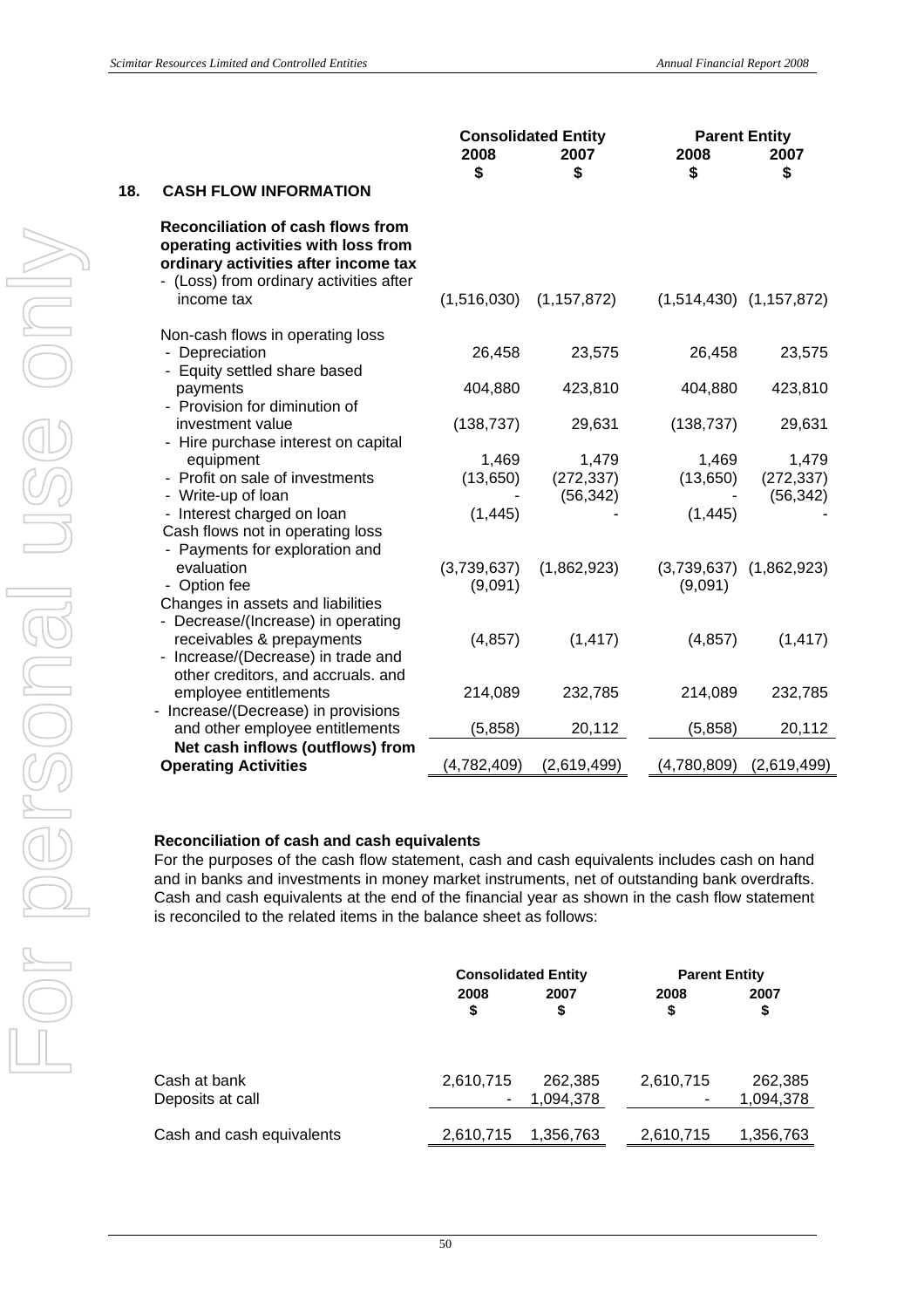#### **19. FINANCIAL INSTRUMENTS**

#### **Financial risk management**

 The Group's financial instruments consist mainly of deposits with banks, accounts receivable, accounts payable and shares in listed companies.

The Group does not speculate in the trading of derivative instruments.

The Consolidated Entity's activities expose it to a variety of financial risks: market risk (including interest rate risk), credit rate risk and liquidity risk.

 The Consolidated Entity's overall risk management program focuses on the unpredictability of financial markets and seeks to minimise potential adverse effects on the financial performance of the Consolidated Entity. The Consolidated Entity uses different methods to measure different types of risk to which it is exposed. These methods include sensitivity analysis in the case of interest rate, foreign exchange and other price risks and aging analysis for credit risk. Risk management is carried out by the Board and they provide written principles for overall risk management.

#### **Financial risk exposures and management**

The main risks arising from the Group's financial instruments are interest rate risk, credit risk and market risk.

#### **(a) Market Risk**

#### **(i) Foreign Currency Risk**

The Consolidated Entity undertakes certain transactions denominated in foreign currencies, hence exposures to exchange rate fluctuations arise. Given the few transactions the Board does not consider there to be a need for policies to hedge against foreign currency risk. The Consolidated Entity's has no exposure to foreign currency risk as at the reporting date.

#### **(ii) Cash Flow Interest Rate Risk**

The Consolidated Entity's main interest rate risk arises from cash and cash equivalents. Cash and cash equivalents on deposit at variable rates expose the Consolidated Entity to cash flow interest rate risk. The Consolidated Entity is exposed to movements in market interest rates on short term deposits. The policy is to monitor the interest rate yield curve out to 120 days to ensure a balance is maintained between the liquidity of cash assets and the interest rate return. The Consolidated Entity does not have short or long term debt, and therefore this risk is minimal.

The effect on loss and equity as a result of changes in the interest rate.

| <b>CHANGE IN LOSS</b>           |        | <b>Consolidated 2008</b> |           | <b>Consolidated 2007</b> |  |  |
|---------------------------------|--------|--------------------------|-----------|--------------------------|--|--|
|                                 | Change | \$                       | Change    | S                        |  |  |
| Increase in interest rate by 2% |        | $+52,214$ (1,463,815)    | $+27,135$ | (1,329,628)              |  |  |
|                                 |        |                          |           |                          |  |  |
| Decrease in interest rate by 2% |        | $-52,214$ (1,568,244)    | $-27,135$ | (1,383,898)              |  |  |
|                                 |        |                          |           |                          |  |  |
| <b>CHANGE IN EQUITY</b>         |        | <b>Consolidated 2008</b> |           | <b>Consolidated 2007</b> |  |  |
|                                 | Change | \$                       | Change    | S                        |  |  |
| Increase in interest rate by 2% |        | +52,214 10,574,147       | $+27,135$ | 5,279,280                |  |  |
| Decrease in interest rate by 2% |        | - 52,214 10,469,718      | $-27,135$ | 5,225,628                |  |  |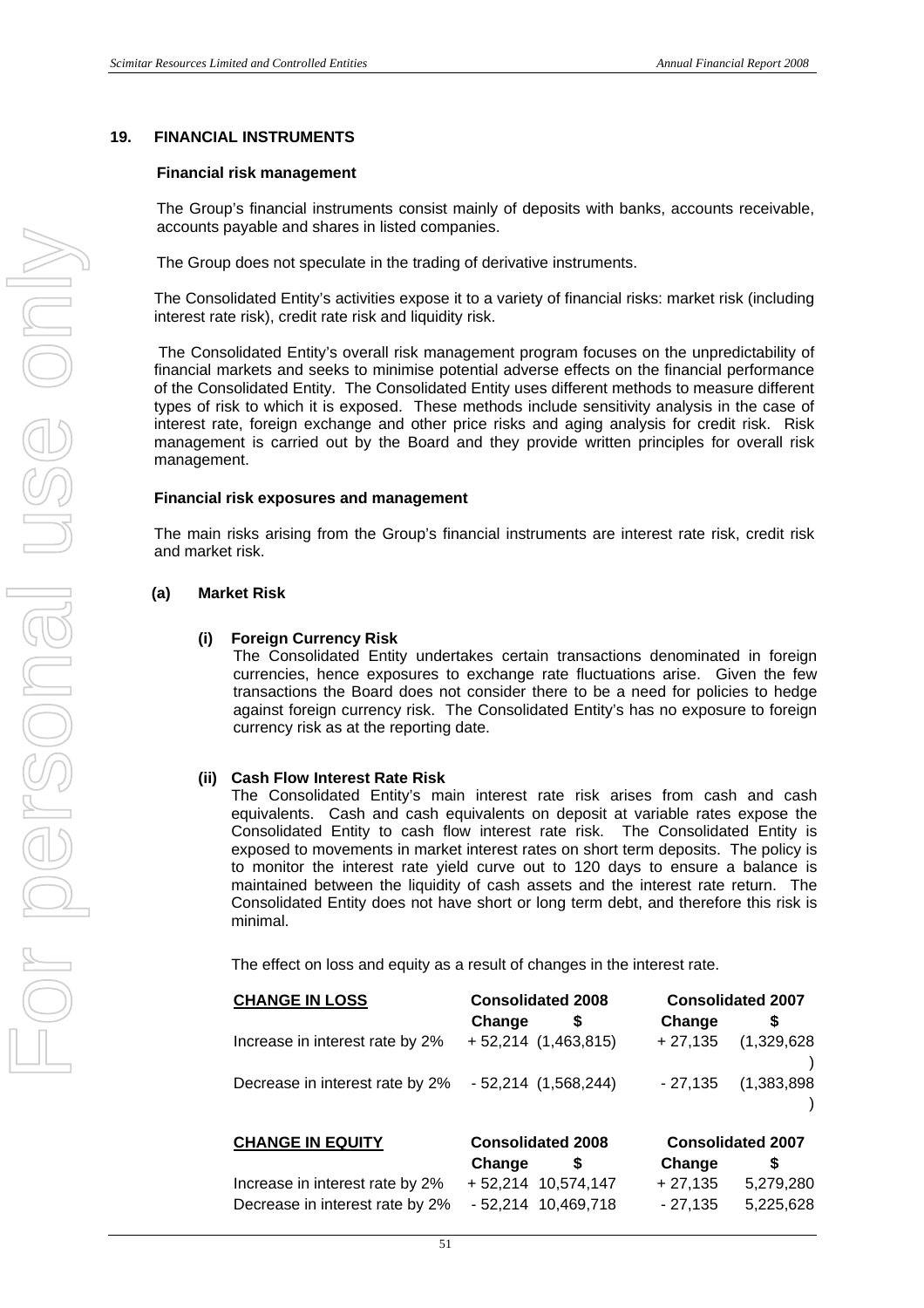The above interest rate sensitivity analysis has been performed on the assumption that all other variables remain unchanged.

#### **(iii) Price Risk**

The Consolidated Entity and Parent Entity are exposed to equity securities price risk. This arises from investments held by the Consolidated Entity and classified on the balance sheet either as available-for-sale or at fair value through profit or loss. Neither the Consolidated Entity nor the Parent Entity are exposed to commodity price risk.

To manage its price risk arising from investments in equity securities, the Consolidated Entity diversifies its portfolio which is done in accordance with the limits set by the consolidated entity.

The majority of the Consolidated Entity's and Parent Entity's equity investments are publicly traded and are included on the ASX 200 Index.

The table below summarises the impact of increases/decreases of the index on the Consolidated Entity and Parent Entity's post tax profit for the year and on equity. The analysis is based on the assumption that the equity indexes had increased/decreased by 10% (2007 – 10%) with all other variables held constant and all the Consolidated Entity's equity instruments moved according to the historical correlation with the index.

|                |        | <b>Impact on Post-Tax</b><br>Profit/(Loss) |        |           |  |  |
|----------------|--------|--------------------------------------------|--------|-----------|--|--|
| <b>Index</b>   | 2008   | 2007                                       | 2008   | 2007<br>S |  |  |
| <b>ASX 200</b> | 63.664 | 22.998                                     | 63.664 | 22.998    |  |  |

#### **(b) Credit Risk**

Credit risk is managed on a consolidated basis. Credit risk arises from cash and cash equivalents and credit exposures to wholesale and retail customers and suppliers. The Consolidated Entity has adopted the policy of only dealing with credit worthy counterparties and obtaining sufficient collateral or other security where appropriate, as a means of mitigating the risk of financial loss from defaults. The credit risk on financial assets, excluding investments, of the Parent Entity, which have been recognised on the balance sheet, is the carrying amount, net of any provision for doubtful debts. The Parent Entity is not materially exposed to any individual overseas country or individual customer.

The credit quality of financial assets that are neither past due nor impaired can be assessed by reference to external credit ratings:

|                                                       | <b>Consolidated Entity</b> |           | <b>Parent Entity</b> |           |  |
|-------------------------------------------------------|----------------------------|-----------|----------------------|-----------|--|
|                                                       | 2008                       | 2007      | 2008                 | 2007      |  |
| <b>Financial assets:</b><br>Cash and cash equivalents | S                          | S         | \$                   | \$        |  |
| AAA                                                   | 2.610.715                  | 1,356,763 | 2,610,715            | 1.356.763 |  |

**(c) Liquidity Risk**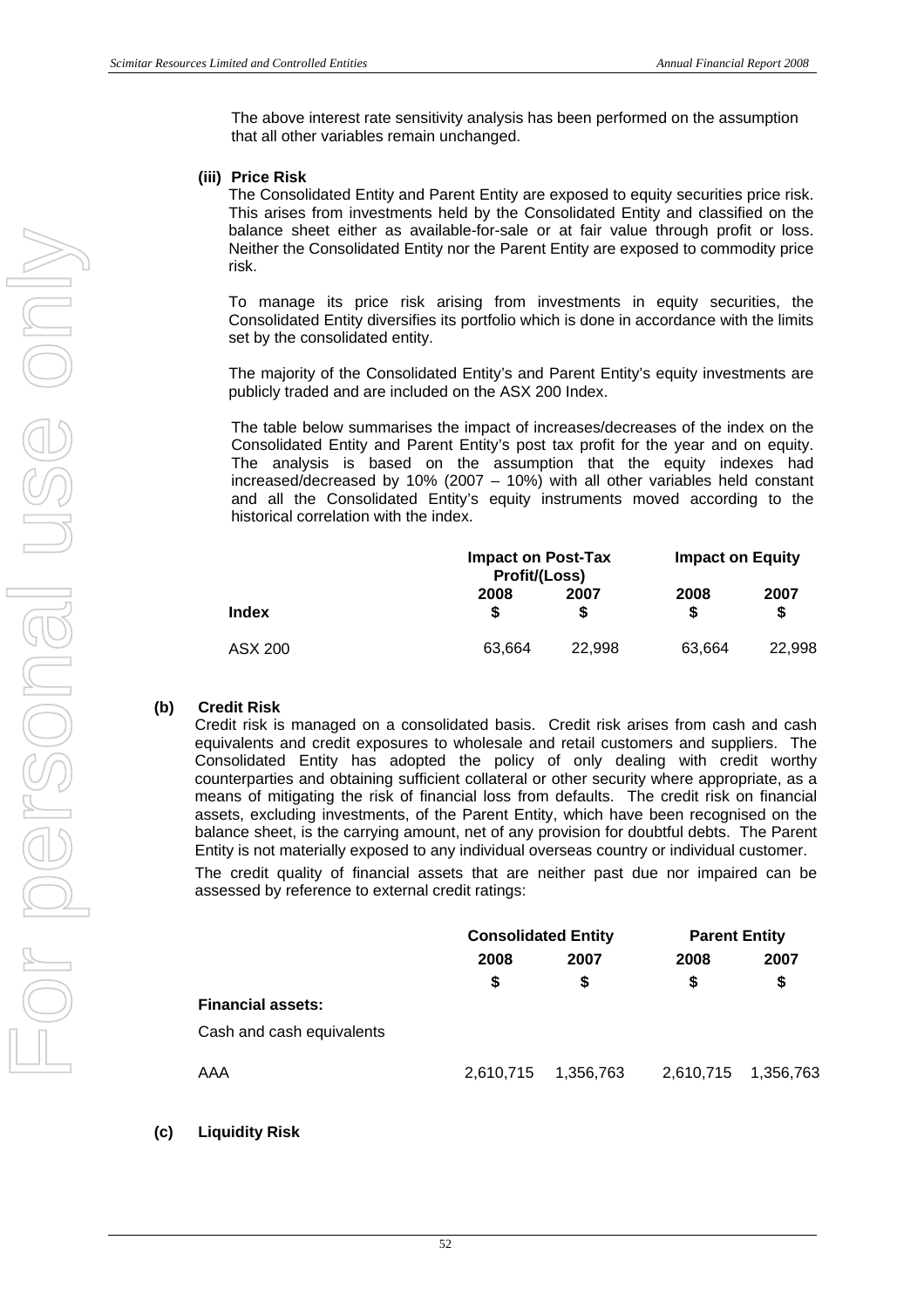The Consolidated Entity manages liquidity risk by maintaining adequate reserves, banking facilities and reserve borrowing facilities by continuously monitoring forecast and actual cash flows and matching the maturity profiles of financial assets and liabilities.

At the reporting date, there are no financing arrangements in place.

#### **Financial instrument composition and maturity analysis**

The table below reflects the undiscounted contractual settlement terms for financial instruments of a fixed period of maturity, as well as management's expectations of the settlement period for all other financial instruments. As such, the amounts might not reconcile to the balance sheet.

| 2008                              | <b>Floating</b><br><b>Interest</b><br>Rate | <b>Fixed</b><br><b>Interest</b><br>maturing<br>in 1 year<br>or less | <b>Fixed</b><br><b>Interest</b><br>maturing<br>over 1 to<br>5 years | Non-<br>interest<br>bearing | 2008<br>total |
|-----------------------------------|--------------------------------------------|---------------------------------------------------------------------|---------------------------------------------------------------------|-----------------------------|---------------|
|                                   | \$                                         | S                                                                   | S                                                                   | \$                          | \$            |
| Financial assets                  |                                            |                                                                     |                                                                     |                             |               |
| Cash                              |                                            | 2,610,715                                                           |                                                                     |                             | 2,610,715     |
| <b>Receivables</b>                |                                            |                                                                     |                                                                     | 666,633                     | 666,633       |
| <b>Financial assets</b>           |                                            |                                                                     | 120,000                                                             | 157,714                     | 277,714       |
|                                   |                                            | 2,610,715                                                           | 120,000                                                             | 824,347                     | 3,555,062     |
| Weighted average<br>Interest rate |                                            | 4.65%                                                               | 1.57%                                                               |                             |               |
| <b>Financial Liabilities</b>      |                                            |                                                                     |                                                                     |                             |               |
| Trade Payables and                |                                            |                                                                     |                                                                     | 765,921                     | 765,921       |
| accruals                          |                                            |                                                                     |                                                                     |                             |               |
| Other                             |                                            | 10,249                                                              |                                                                     |                             | 10,249        |
|                                   |                                            | 10,249                                                              |                                                                     | 765,921                     | 776,170       |
| Weighted average interest         |                                            | 10.57%                                                              |                                                                     |                             |               |

| Weighted av |  |
|-------------|--|
| rate        |  |

| 2007                              | <b>Floating</b><br><b>Interest</b><br>Rate | <b>Fixed</b><br><b>Interest</b><br>maturing<br>in 1 year<br>or less | <b>Fixed</b><br><b>Interest</b><br>maturing<br>over 1 to<br>5 years | Non-<br>interest<br>bearing | 2007<br>total |
|-----------------------------------|--------------------------------------------|---------------------------------------------------------------------|---------------------------------------------------------------------|-----------------------------|---------------|
|                                   | \$                                         | \$                                                                  | S                                                                   | \$                          | \$            |
| <b>Financial assets</b>           |                                            |                                                                     |                                                                     |                             |               |
| Cash                              |                                            | 1,094,378                                                           |                                                                     | 262,385                     | 1,356,763     |
| <b>Receivables</b>                |                                            |                                                                     |                                                                     | 251,989                     | 251,989       |
| <b>Financial assets</b>           |                                            |                                                                     |                                                                     | 229,430                     | 229,430       |
|                                   |                                            | 1,094,378                                                           |                                                                     | 743,804                     | 1,838,182     |
| Weighted average<br>Interest rate |                                            | 6.25%                                                               |                                                                     |                             |               |
| <b>Financial Liabilities</b>      |                                            |                                                                     |                                                                     |                             |               |
| Payables                          |                                            |                                                                     |                                                                     | 543,721                     | 543,721       |
| Other                             |                                            | 14,964                                                              |                                                                     |                             | 14,964        |
|                                   |                                            | 14,964                                                              |                                                                     | 543,721                     | 558,685       |
| Weighted average interest<br>rate |                                            | 10.57%                                                              |                                                                     |                             |               |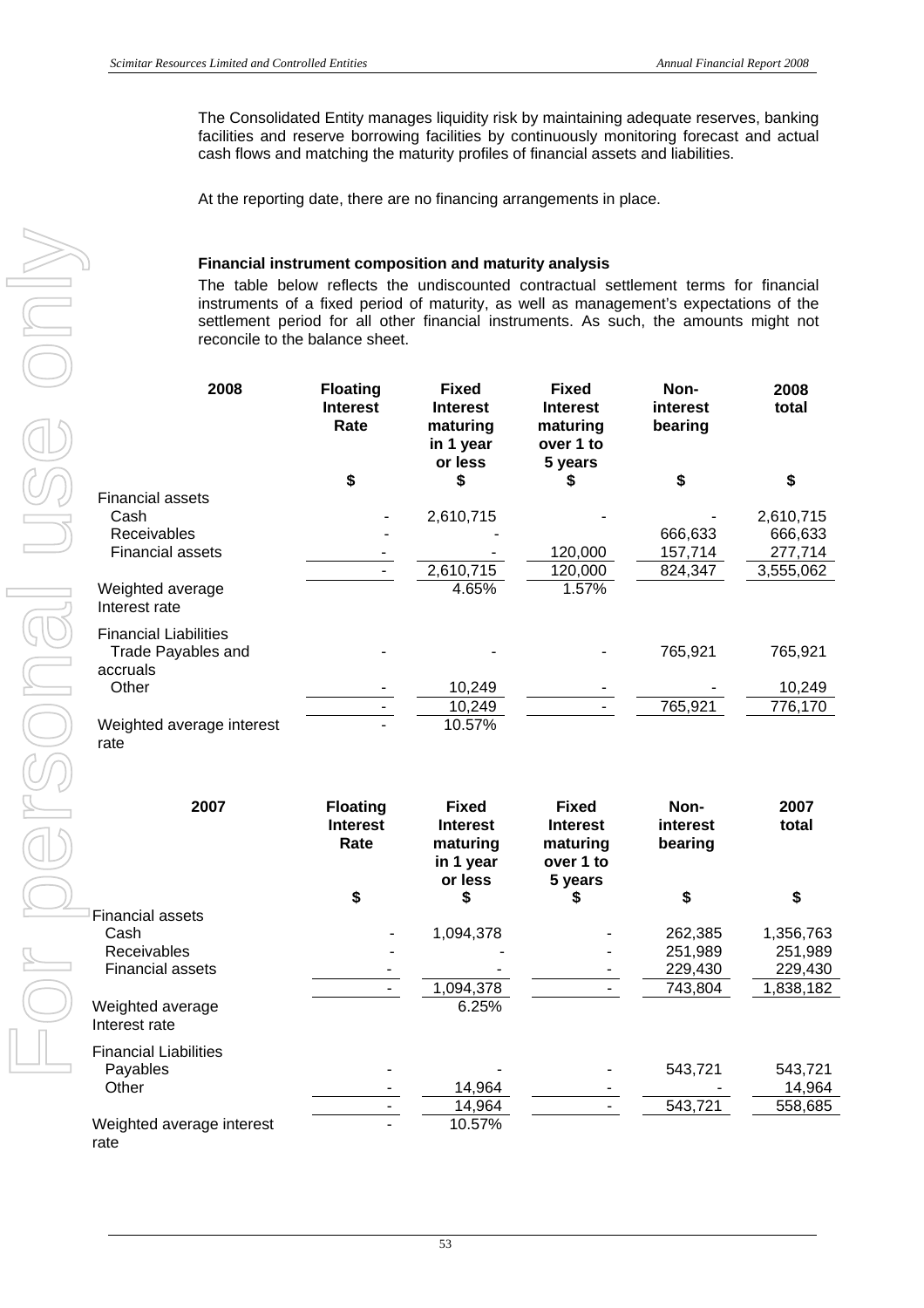#### **(d) Fair Value Estimation**

The fair value of financial assets and liabilities must be estimated for recognition and measurement or for disclosure purposes. The Directors consider that the carrying amount of financial assets and financial liabilities recorded in the financial statements approximates their fair values as the carrying value less impairment provision of trade receivables and payables are assumed to approximate their fair values due to their shortterm nature.

# **20. SHARE BASED PAYMENTS**

#### **a) Employee Share Incentive Scheme**

The Employee Incentive Scheme ("EIS") was approved by shareholders at 30 November 2006.

 The purpose of the Scheme is to give employees, directors, executive officers and consultants of the Parent Entity an opportunity, in the form of options, to subscribe for ordinary shares in the Parent Entity. The Directors consider the Scheme will enable the Parent Entity to retain and attract skilled and experienced employees, board members and executive officers and provide them with the motivation to make the Parent Entity more successful. During the financial year there were no issues of options under this scheme.

#### **Terms of Options**

There is no issue price for the options. The exercise price for the options will be:

125% of the market value of the Parent Entity's shares on the date on which the options are issued or 20 cents; or any greater price determined by the Board, whichever is the greatest.

Shares issued on exercise of options will rank equally with other ordinary shares of the Parent Entity.

Options may not be transferred without the approval of the Board. Quotation of options on the Australian Stock Exchange ("ASX") will not be sought. However, in the event that the Parent Entity is listed on ASX, it will apply to ASX for official quotation of shares issued on the exercise of options.

A summary of the movements of options granted under this scheme is as follows:

| <b>Grant Date</b>         | <b>Expiry</b><br><b>Date</b> | <b>Exercise</b><br><b>Price</b> | $N^{\circ}$ of<br><b>Options</b><br>at<br><b>Beginning</b><br>of Period | <b>Number</b><br><b>Options</b><br><b>Exercised</b><br><b>Granted</b><br>During the During the Cancelled<br>period<br>period | <b>Number</b><br>Lapsed/<br>During the<br>period | $N^{\circ}$<br><b>Options at</b><br>End of<br>Year on<br><b>Issue</b> | N° Vested<br><b>Options</b><br>at end of<br>period |
|---------------------------|------------------------------|---------------------------------|-------------------------------------------------------------------------|------------------------------------------------------------------------------------------------------------------------------|--------------------------------------------------|-----------------------------------------------------------------------|----------------------------------------------------|
| 5 May 2005<br>22 Dec 2005 | 26 Apr 2008<br>22 Dec 2010   | \$0.23<br>\$0.305               | 400.000<br>300,000                                                      | 400.000<br>$\overline{\phantom{a}}$<br>٠                                                                                     | $\overline{\phantom{a}}$<br>$\blacksquare$       | $\overline{\phantom{0}}$<br>300,000                                   | 300,000                                            |
| 8 Nov 2006                | 31 Oct 2011                  | \$0.61                          | 900.000                                                                 | $\overline{\phantom{a}}$<br>-                                                                                                | $\blacksquare$                                   | 900.000                                                               | 900,000                                            |
| 26 Mar 2007               | 26 Mar 2012                  | \$0.85                          | 100.000                                                                 | $\overline{\phantom{0}}$                                                                                                     | $\blacksquare$                                   | 100.000                                                               | 100,000                                            |
|                           |                              |                                 | 1,700,000                                                               | 400,000<br>$\blacksquare$                                                                                                    |                                                  | 1.300.000                                                             | 1.300.000                                          |

#### *b) Director share-based payments*

Options are issued to directors and executives as part of their remuneration. The options are not issued based on performance criteria, but are issued to all directors of Scimitar Resources Limited and its subsidiaries to increase goal congruence between executives, directors and shareholders.

During and since the financial year ended 30 June 2008, the Parent Entity granted 2,000,000 options to Directors as disclosed below:-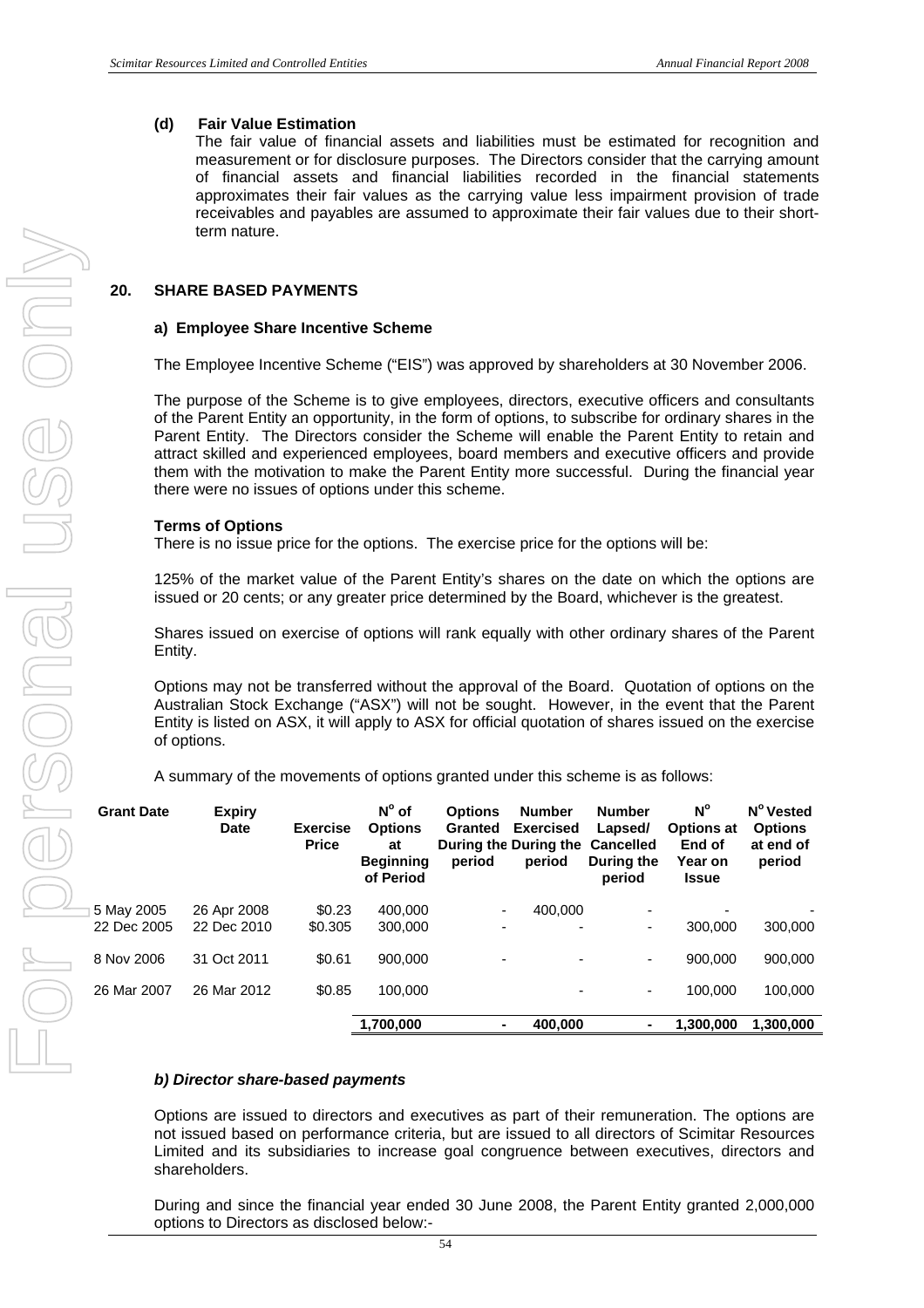The options were issued free of charge, and were valued at grant date using the Black-Scholes option pricing model. The calculation of all option valuations included the share price on 21 December 2007 of \$0.70, a volatility factor of approximately 60% and an annual risk-free rate of 6.75%. These options vested immediately upon issue.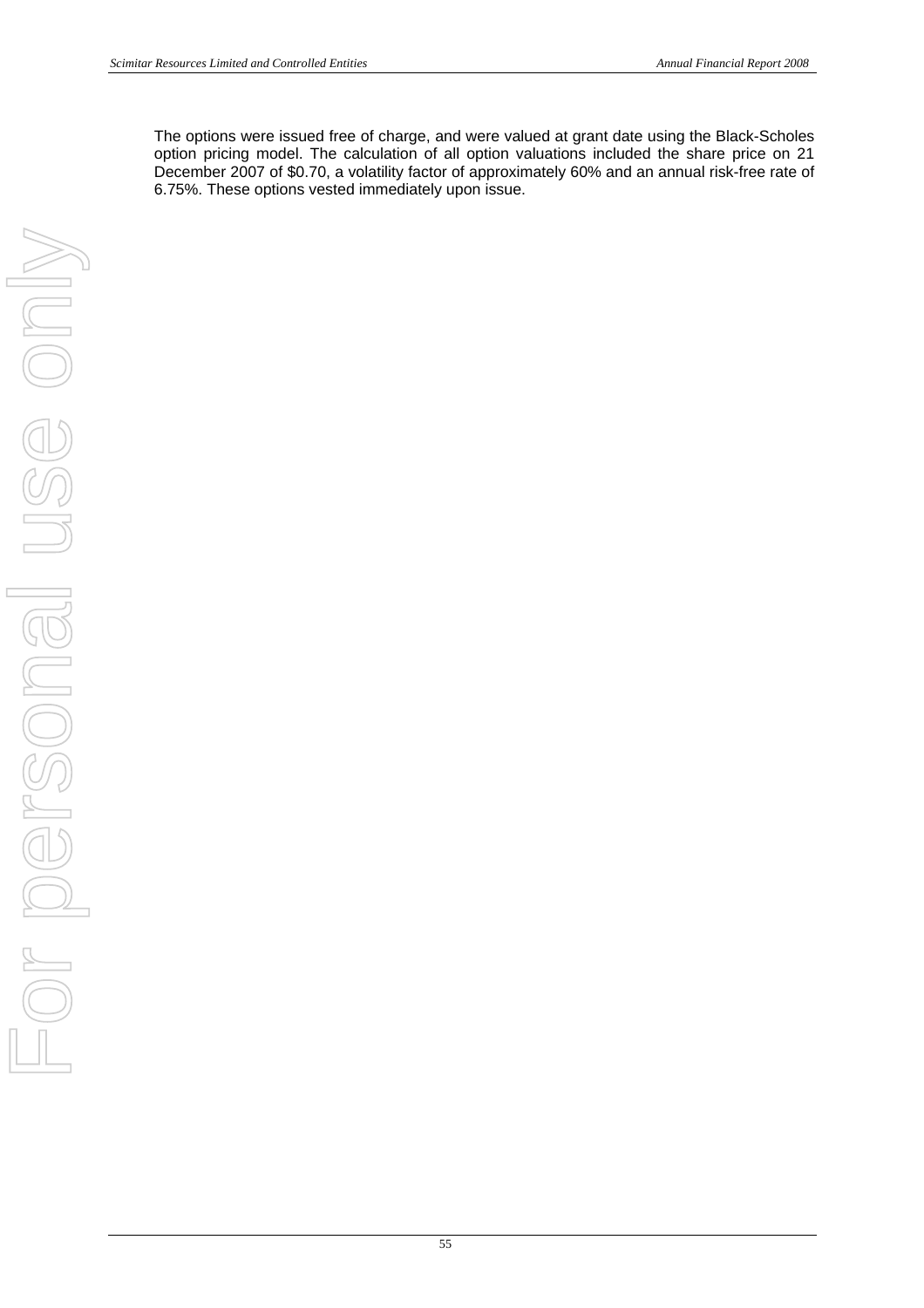A summary of options granted to directors is as follows:

| <b>Grant Date</b> | <b>Expiry</b><br><b>Date</b> | <b>Exercise</b><br><b>Price</b> | $N^{\circ}$ of<br><b>Options</b><br>at<br><b>Beginning</b><br>of Period | <b>Options</b><br><b>Granted</b><br>period | <b>Number</b><br><b>Exercised</b><br>During the During the Cancelled<br>period | <b>Number</b><br>Lapsed/<br>During the<br>period | $N^{\circ}$<br><b>Options at</b><br>End of<br>Year on<br><b>Issue</b> | N° Vested<br><b>Options</b><br>at end of<br>period | <b>Fair value</b><br>at the end<br>of the<br>year (per<br>share) |
|-------------------|------------------------------|---------------------------------|-------------------------------------------------------------------------|--------------------------------------------|--------------------------------------------------------------------------------|--------------------------------------------------|-----------------------------------------------------------------------|----------------------------------------------------|------------------------------------------------------------------|
| 25 Jan 2005       | 30 Jul 2007                  | \$0.30                          | 3.500.000                                                               |                                            | 3.500.000<br>$\sim$ 100 $\mu$                                                  |                                                  |                                                                       |                                                    |                                                                  |
| 11 Dec 2006       | 20 Nov 2008                  | \$0.75                          | 3.000.000                                                               |                                            |                                                                                | $\blacksquare$                                   | 3.000.000                                                             | 3.000.000                                          | \$0.061                                                          |
| 42 Dec/2007       | 30 Nov 2010                  | \$0.80                          |                                                                         | 2,000,000                                  |                                                                                | ٠                                                | 2.000.000                                                             | 2.000.000                                          | \$0.202                                                          |
|                   |                              |                                 | 6,500,000                                                               | 2.000.000                                  | 3,500,000                                                                      |                                                  | 5,000,000                                                             | 5,000,000                                          | N/A                                                              |

#### *c) Consultant Options*

During and since the financial year ended 30 June 2008, the Parent Entity granted 3,000,000 options to Consultants:

1,000,000 options exercisable at \$0.75 on or before 30 November 2008

2,000,000 options exercisable at \$0.80 on or before 30 November 2010

A summary of options granted to consultants is as follows:

| <b>Grant Date</b> | <b>Expiry</b><br><b>Date</b> | <b>Exercise</b><br><b>Price</b> | $N^{\circ}$ of<br><b>Options</b><br>at<br><b>Beginning</b><br>of Period | <b>Options</b><br>Granted<br>period | <b>Number</b><br><b>Exercised</b><br>During the During the Cancelled<br>period | <b>Number</b><br>Lapsed/<br>During the<br>period | $N^{\circ}$<br><b>Options at</b><br>End of<br>Year on<br><b>Issue</b> | N° Vested<br><b>Options</b><br>at end of<br>period | <b>Fair value</b><br>at the end<br>of the<br>year (per<br>share) |
|-------------------|------------------------------|---------------------------------|-------------------------------------------------------------------------|-------------------------------------|--------------------------------------------------------------------------------|--------------------------------------------------|-----------------------------------------------------------------------|----------------------------------------------------|------------------------------------------------------------------|
| 23 Mar 2006       | 21 Nov 2008                  | \$0.40                          | 1.098.334                                                               | $\overline{\phantom{0}}$            | 1,095,001                                                                      | 3,333                                            |                                                                       |                                                    |                                                                  |
| 1 Aug 2007 (i)    | 20 Nov 2008                  | \$0.75                          | $\blacksquare$                                                          | 1.000.000                           |                                                                                | ۰.                                               | 1.000.000                                                             | 1.000.000                                          | \$0.169                                                          |
| 12/Dec 2007 (ii)  | 30 Nov 2010                  | \$0.80                          | $\sim$                                                                  | 2,000,000                           |                                                                                | $\sim$                                           | 2.000.000                                                             | 2.000.000                                          | \$0.212                                                          |
|                   |                              |                                 | 1,098,334                                                               | 3.000.000                           | 1,095,001                                                                      | 3,333                                            | 3.000.000                                                             | 3,000,000                                          | N/A                                                              |

The option prices were calculated by using a Black-Scholes option pricing model applying the following inputs:

|                                                    | (ii)     | (iii)       |
|----------------------------------------------------|----------|-------------|
| Weighted average exercise price                    | \$0.75   | \$0.85      |
| Weighted average life of the option                | 487 days | $1066$ days |
| Underlying share price at 1 August 2007<br>(i)     | \$0.77   |             |
| (ii)<br>Underlying share price at 12 December 2007 |          | \$0.72      |
| Expected share price volatility                    | 60%      | 60%         |
| Risk free interest rate                            | 6.75%    | 6.75%       |

Historical volatility has been the basis for determining expected share price volatility as it is assumed that this is indicative of future tender, which may not eventuate.

The life of the options is based on the historical exercise patterns, which may not eventuate in the future.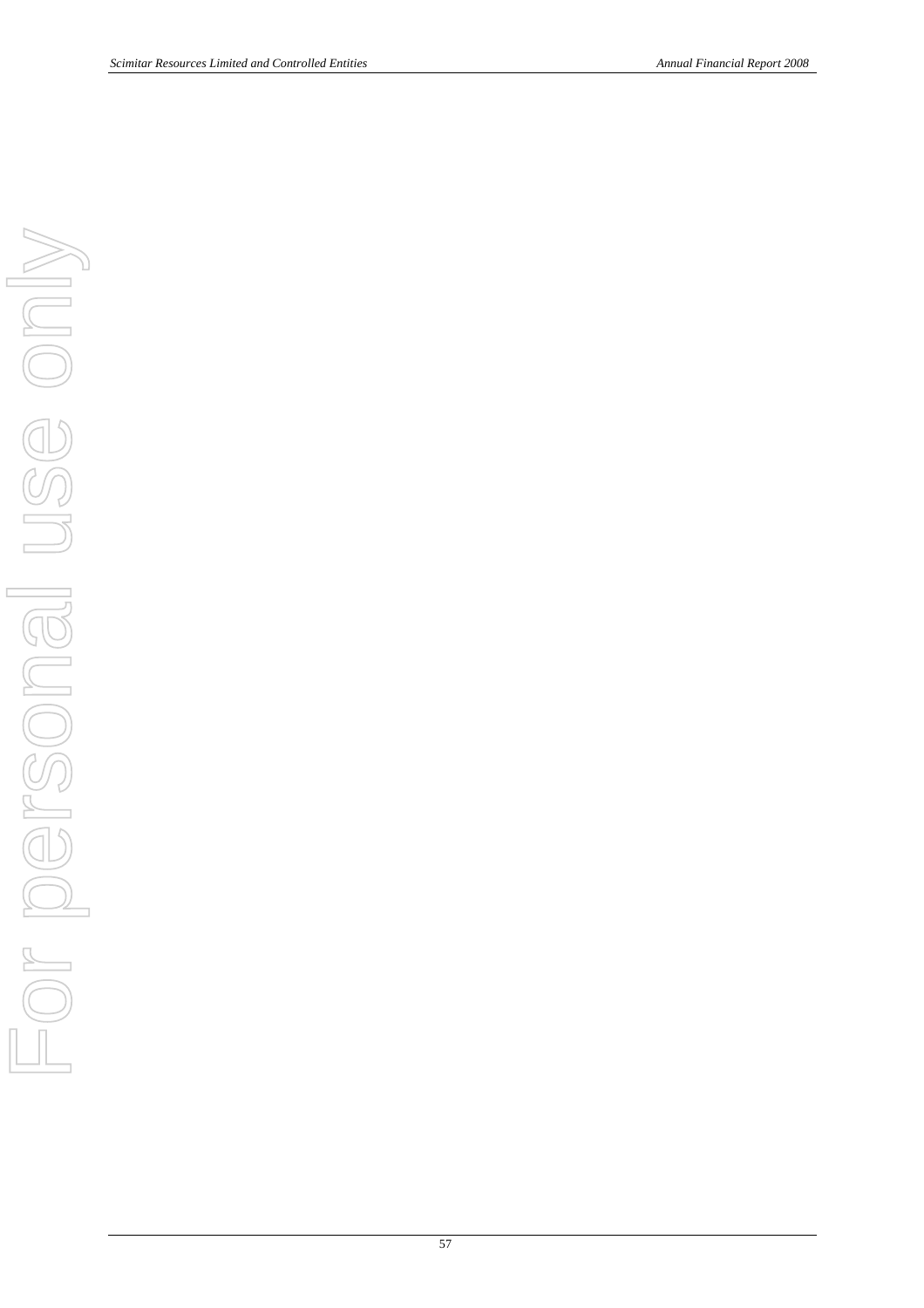# **21. KEY MANAGEMENT PERSONNEL COMPENSATION**

a) Names and positions held of economic and Parent Entity key management personnel in office at any time during the financial year are:

Mr Terence Topping Managing Director

Mr Kent Hunter Non-Executive Director Mr Andrew McBain Non-Executive Director

Mr Nadaisan Logaraj Non-Executive Director Appointed 13 December 2007

b) Name and Details of the nature and amount of emoluments of each director are as follows:

|                                     | <b>SHORT-TERM BENEFITS</b>                |        | <b>POST</b><br><b>EMPLOYMENT</b> |                     | <b>SHARE-BASED</b><br><b>PAYMENTS</b> |                | <b>TOTAL</b> |         |
|-------------------------------------|-------------------------------------------|--------|----------------------------------|---------------------|---------------------------------------|----------------|--------------|---------|
|                                     | Salary, Fees &<br>Superannuation          | Other  | Non-<br>Monetary                 | Super-<br>annuation | Retire<br>ment<br>Benefi<br>ts        | Equity         | Options      | \$      |
| <b>Directors</b>                    |                                           |        |                                  |                     |                                       |                |              |         |
|                                     | Terence Topping – Managing Director (i)   |        |                                  |                     |                                       |                |              |         |
| 2008                                | 214,038                                   |        |                                  | ۰                   |                                       | $\blacksquare$ | 202,440      | 416,478 |
| 2007                                | 170,000                                   |        |                                  |                     |                                       |                | 91,050       | 261,050 |
|                                     | Kent Hunter - Non Executive Director (ii) |        |                                  |                     |                                       |                |              |         |
| 2008                                | 60,000                                    | 48.000 |                                  | 5,400               |                                       | $\blacksquare$ | 101,220      | 214,620 |
| 2007                                | 50,000                                    | 48,000 |                                  | 4,500               | ٠                                     |                | 45,525       | 148,025 |
|                                     | Andrew McBain - Non Executive Director    |        |                                  |                     |                                       |                |              |         |
| 2008                                | 52,000                                    |        |                                  | 4.500               |                                       | $\blacksquare$ | 101,220      | 157,720 |
| 2007                                | 40,000                                    |        |                                  | 3,600               |                                       |                | 45,525       | 89,125  |
|                                     | Mathew Gauci - Non Executive Director     |        |                                  |                     |                                       |                |              |         |
| 2008                                |                                           |        |                                  |                     |                                       |                |              |         |
| 2007                                | 2,500                                     |        |                                  | 225                 |                                       |                |              | 2,725   |
|                                     | Nadaisan Logaraj - Non-Executive Director |        |                                  |                     |                                       |                |              |         |
| 2008                                | 29,167                                    |        |                                  | 2,625               |                                       |                |              | 31,792  |
| <b>Total Remuneration Directors</b> |                                           |        |                                  |                     |                                       |                |              |         |
| 2008                                | 355,205                                   | 48.000 |                                  | 12,525              |                                       |                | 404.880      | 820,610 |
| 2007                                | 262,500                                   | 48,000 |                                  | 8,325               |                                       | ٠              | 182,100      | 500,925 |

i) An aggregate amount of \$214,038 (2007:\$ 170,000) was paid, or was due and payable to Kingswave Nominees Pty Ltd, a company controlled by Mr Terence Topping, for the provision of directorship and geological services to the Parent Entity.

ii) An aggregate amount of \$48,000 (2007:\$48,000) was paid, or was due and payable to Mining Corporate Pty Ltd, a company controlled by Mr Kent Hunter, for the provision of company secretarial services and corporate compliance to the Parent Entity.

The Parent Entity's policy for determining the nature and amount of emoluments of board members and senior executives of the Parent Entity is as follows:

The remuneration structure for executive officers, including executive directors, is based on a number of factors, including length of service, particular experience of the individual concerned, and overall performance of the Economic Entity. The contracts for service between the Economic Entity and specified directors and executives are on a continuing basis the terms of which are not expected to change in the immediate future. Upon retirement specified directors and executives are paid employee benefit entitlements accrued to date of retirement. The Economic Entity may terminate the contracts without cause by providing one to three months written notice or making payment in lieu of notice based on the individual's annual salary component at industry award redundancy rates.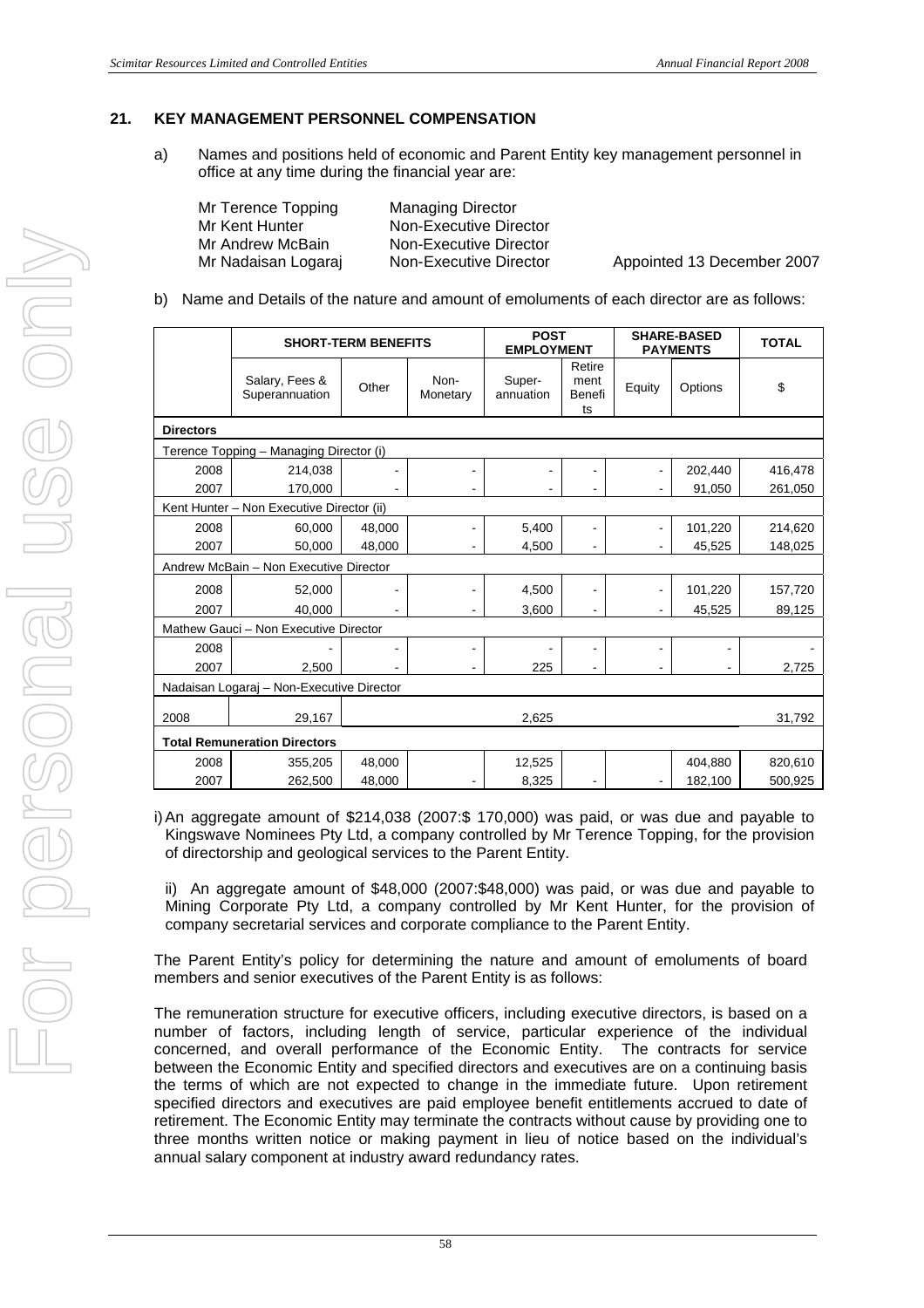# **22. RELATED PARTY INFORMATION**

## **Transactions with Directors, Director Related Entities and other Related Entities**

- *i) Payments to Director Related Entities* 
	- An aggregate amount of \$214,038 (2007:\$170,000) was paid, or was due and payable to Kingswave Nominees Pty Ltd, a company controlled by Mr Terence Topping, for the provision of directorship and geological services to the Parent Entity.
	- An aggregate amount of \$48,000 (2007:\$48,000) was paid, or was due and payable to Mining Corporate Pty Ltd, a company controlled by Mr Kent Hunter, for the provision of company secretarial services and corporate compliance to the Parent Entity.

# *ii) Loans to Controlled Entities*

 Loans are provided by the Parent Entity to its controlled entities for their respective operating activities. Amounts receivable from controlled entities are non-interest bearing with no fixed term of repayment. The eventual recovery of the loan will be dependent upon the successful commercial application of these projects or the sale to third parties.

- *iii) Equity interests in subsidiaries*  Details of percentage of ordinary shares held in subsidiaries are disclosed in note 17 to the financial statements.
- *iv) Key management personnel equity*

# **Options and Rights Holdings**

| <b>Number of Options Held by Key Management Personnel</b> |                |                   |                  |                   |                |           |                                  |
|-----------------------------------------------------------|----------------|-------------------|------------------|-------------------|----------------|-----------|----------------------------------|
|                                                           | <b>Balance</b> | <b>Granted as</b> | <b>Options</b>   | <b>Net Change</b> | <b>Balance</b> |           | <b>Exercisable Unexercisable</b> |
|                                                           | 1 July 07      | remuneration      | <b>Exercised</b> | - Other           | 30 June        | 30 June   | 30 June 2008                     |
|                                                           |                |                   |                  |                   | 2008           | 2008      |                                  |
| Terence Topping                                           | 3,000,000      | 1,000,000         | (1,500,000)      |                   | 2,500,000      | 2,500,000 |                                  |
| Kent Hunter                                               | 1,750,000      | 500,000           | (1,000,000)      |                   | 1,250,000      | 1,250,000 |                                  |
| Andrew McBain                                             | 1,750,000      | 500,000           |                  | (1,000,000)       | 1,250,000      | 1,250,000 |                                  |
| Nadaisan Logaraj                                          |                |                   |                  |                   |                |           |                                  |
|                                                           | 6,500,000      | 2,000,000         | (2,500,000)      | (1,000,000)       | 5,000,000      | 5,000,000 |                                  |

\*Net Change Other reflected above includes those options that have been forfeited by holders as well as options issued during the year under review.

# **Shareholdings**

| Number of Shares held by Key Management Personnel |                                    |                                   |                                |                              |                                     |  |  |  |
|---------------------------------------------------|------------------------------------|-----------------------------------|--------------------------------|------------------------------|-------------------------------------|--|--|--|
|                                                   | <b>Balance</b><br><b>1 July 07</b> | <b>Granted as</b><br>remuneration | <b>Received</b><br>on exercise | <b>Net Change</b><br>- Other | <b>Balance</b><br><b>30 June 08</b> |  |  |  |
| <b>Terence Topping</b>                            | 3,040,001                          | ۰                                 | 1,400,000                      | 79,364                       | 4,519,365                           |  |  |  |
| Kent Hunter                                       | 2,401,643                          | ۰                                 | 1,000,000                      | 581,718                      | 3,983,361                           |  |  |  |
| Andrew McBain                                     | 750,001                            |                                   |                                |                              | 750,001                             |  |  |  |
| Nadaisan Logaraj                                  |                                    | ۰                                 | ۰                              | 83,500                       | 83,500                              |  |  |  |
|                                                   | 6,191,645                          | $\blacksquare$                    | 2,400,000                      | 744,582                      | 9,336,227                           |  |  |  |

\* Net Change Other refers to shares purchased or sold during the financial year.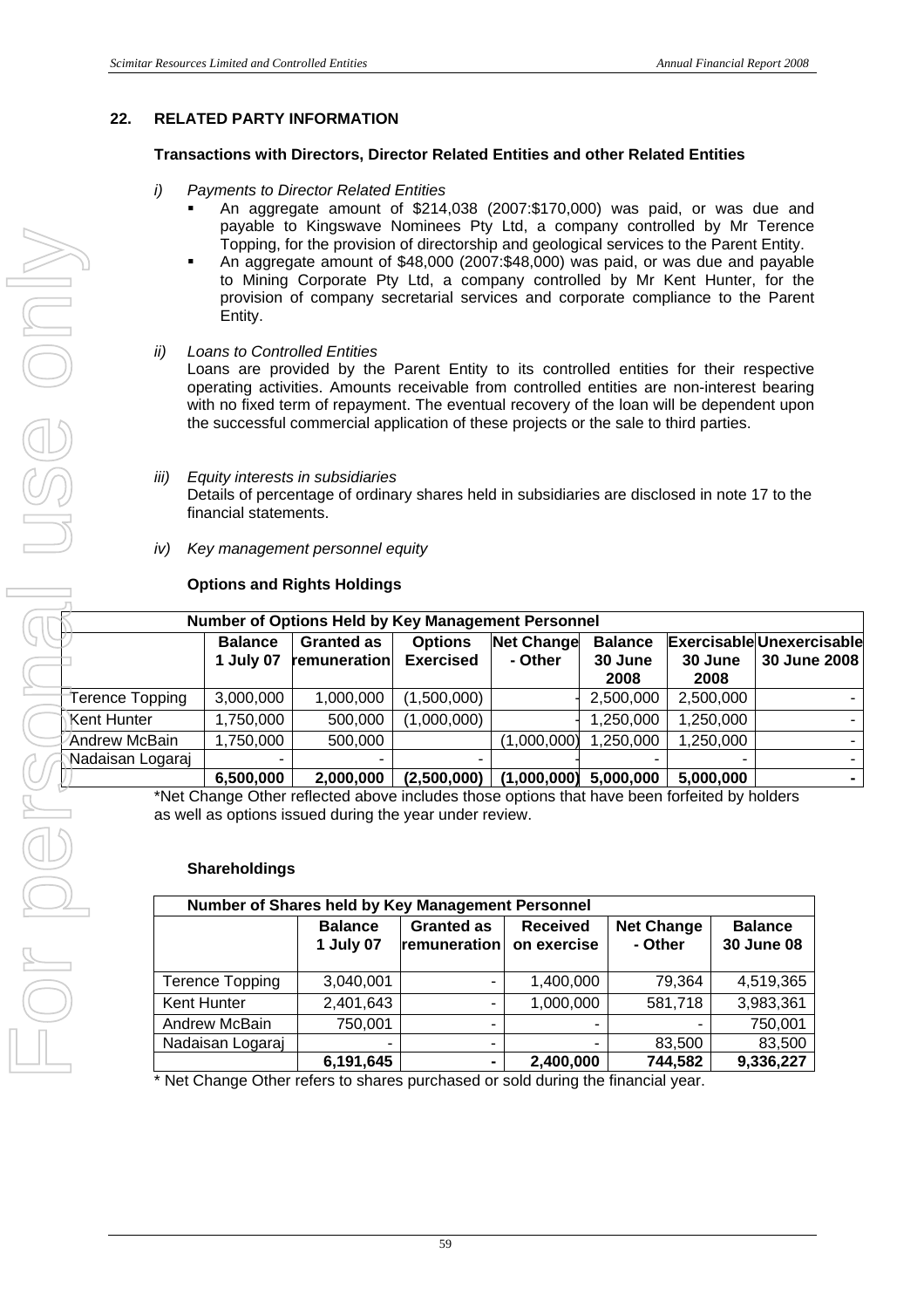|     |                                                                                                   | <b>Consolidated Entity</b> |            | <b>Parent Entity</b> |            |
|-----|---------------------------------------------------------------------------------------------------|----------------------------|------------|----------------------|------------|
|     |                                                                                                   | 2008<br>\$                 | 2007<br>\$ | 2008<br>\$           | 2007<br>\$ |
| 23. | <b>REMUNERATION OF AUDITORS</b>                                                                   |                            |            |                      |            |
|     | Remuneration of the auditor of the<br>Parent Entity for:<br>- Auditing or reviewing the financial |                            |            |                      |            |
|     | report                                                                                            | 21,170                     | 17,150     | 20,570               | 17,150     |
|     | Other services                                                                                    | 21.170                     | 17.150     | 20.570               | 17.150     |

# **24. EVENTS SUBSEQUENT TO REPORTING DATE**

Since the reporting date, the Australian stock market has been extremely volatile resulting in the Company's financial assets undergoing a significant change in value. Subsequently the fair value of Company's financial assets as at 19th September 2008 has reduced by approximately \$213,000.

Scimitar Resources Limited has entered into a Joint Venture Agreement with Atomic Resources Limited on 15 September 2008, to explore Atomic Resources Limited's Uaroo Uranium project. The agreement requires Scimitar to explore the project with a commitment to spend \$500,000 over three years to earn a 70% interest in the project. Scimitar is also required to spend a minimum of \$100,000 before it may withdraw from the joint venture agreement.

Apart from the above, no matters or circumstances have arisen since the end of the financial year which significantly affected or may significantly affect the operations of the Consolidated Entity, the results of those operations, or the state of affairs of the Consolidated Entity in future financial years.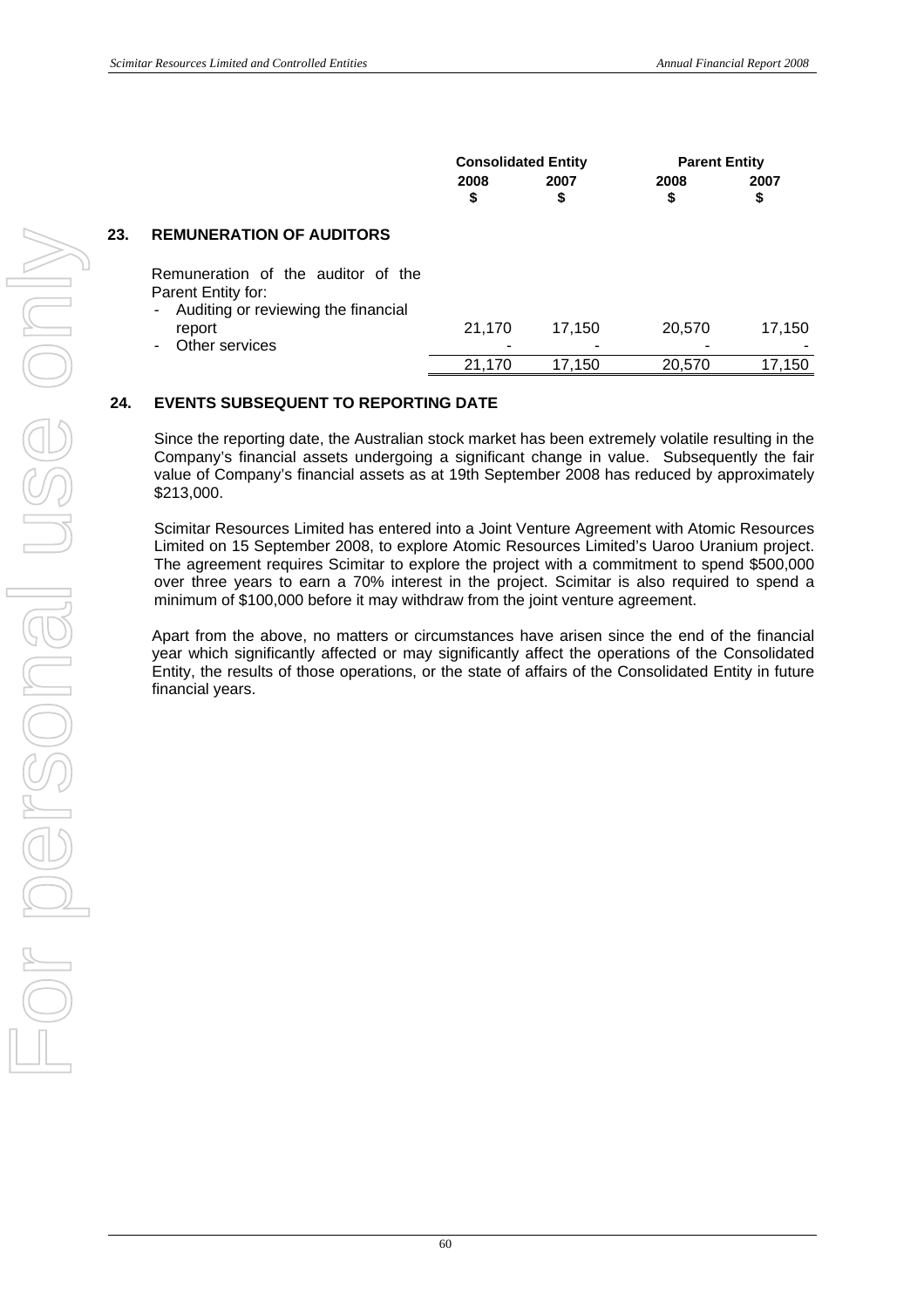# *DIRECTOR'S DECLARATION*

The directors of the Consolidated Entity declare that:

- 1. the financial statements and notes, as set out on pages 24 to 56, are in accordance with the Corporations Act 2001 and:
	- (a) comply with Accounting Standards and the Corporations Regulations 2001; and
	- (b) give a true and fair view of the financial position as at 30 June 2008 and of the performance for the year ended on that date of the Parent Entity and Consolidated Entity; and
- 2. the Chief Executive Officer and Chief Financial Officer have each declared that:
	- (a) the financial records of the Consolidated Entity for the financial year have been properly maintained in accordance with section 286 of the Corporations Act 2001;
	- (b) the financial statements and notes for the financial year comply with the Accounting Standards; and
	- (c) the financial statements and notes for the financial year give a true and fair view.
- 3. in the directors' opinion there are reasonable grounds to believe that the Consolidated Entity will be able to pay its debts as and when they become due and payable.

This declaration is made in accordance with a resolution of the Board of Directors.

Terence Topping Managing Director Perth, 26 September 2008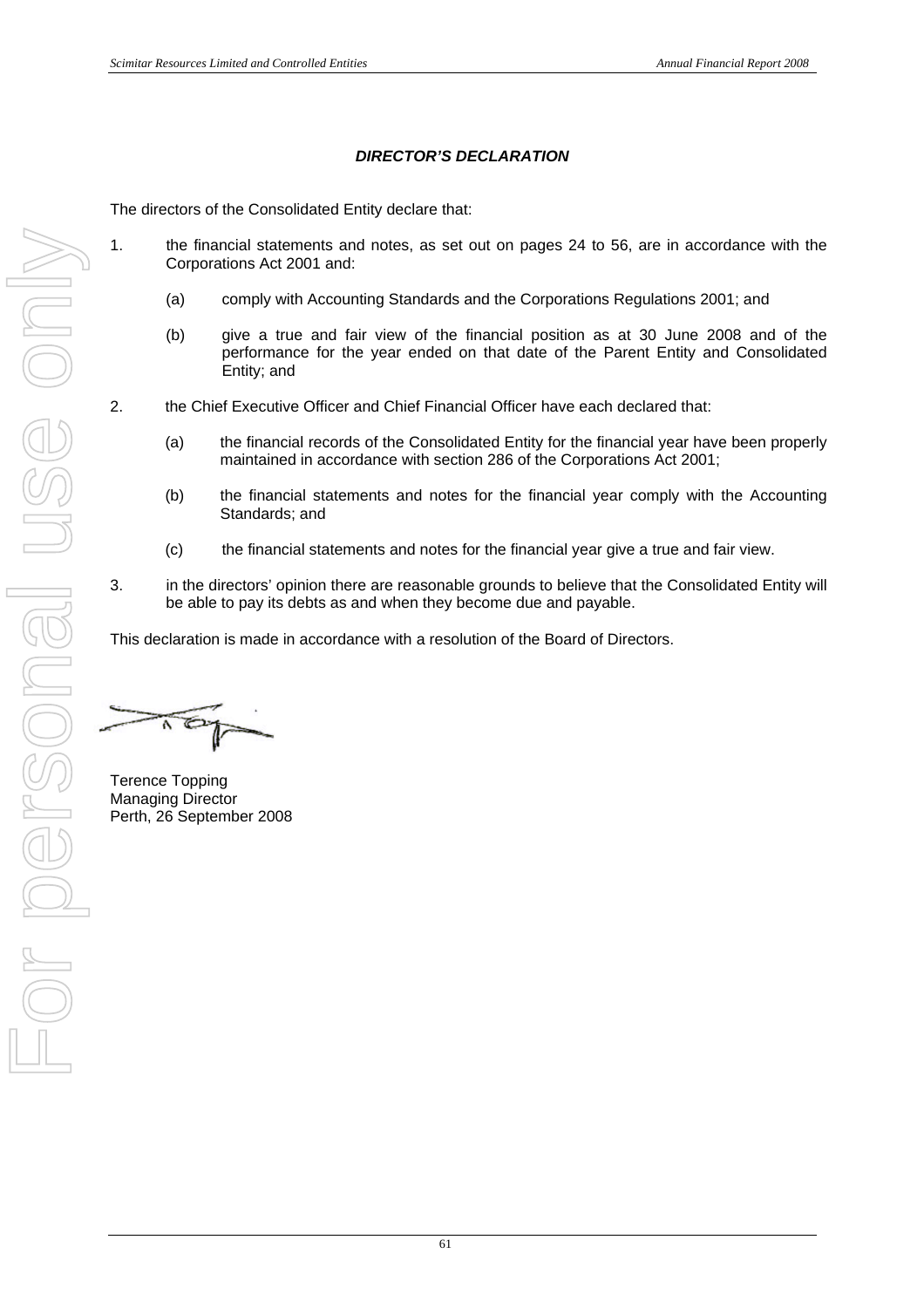## *ADDITIONAL SHAREHOLDER INFORMATION*

#### *Shareholding*

The distribution of members and their holdings of equity securities in the holding Parent Entity as at 19 September 2008 were as follows:

|                                                                                              | <b>Class of Equity Securities</b>                          |
|----------------------------------------------------------------------------------------------|------------------------------------------------------------|
| <b>Number Held</b>                                                                           | <b>Fully Paid Ordinary Shares</b>                          |
| $1 - 1,000$<br>$1,001 - 5,000$<br>$5,001 - 10,000$<br>$10,001 - 100,000$<br>100,001 and over | 34,575<br>741,216<br>2,025,760<br>14,264,830<br>33,045,612 |
| <b>TOTALS</b>                                                                                | 50,111,993                                                 |

Holders of less than a marketable parcel - nil

#### *Substantial Shareholders*

The names of the substantial shareholders listed in the Consolidated Entity's register as at 19 September 2008:

| <b>Shareholder</b> | Number    |
|--------------------|-----------|
| Kouta Bay Pty Ltd  | 3,823,361 |

## *Voting Rights*

#### **Ordinary Shares**

In accordance with the holding Consolidated Entity's Constitution, on a show of hands every member present in person or by proxy or attorney or duly authorised representative has one vote. On a poll every member present in person or by proxy or attorney or duly authorised representative has one vote for every fully paid ordinary share held.

#### *ASX Listing Rule 4.10.19*

In accordance with Listing Rule 4.10.19, the Consolidated Entity states that it has used the cash and assets in a form readily convertible to cash that it had at the time of admission in a way consistent with its business objectives. The business objective is primarily mineral exploration.

#### *Restricted Securities*

The Consolidated Entity has issued no restricted securities.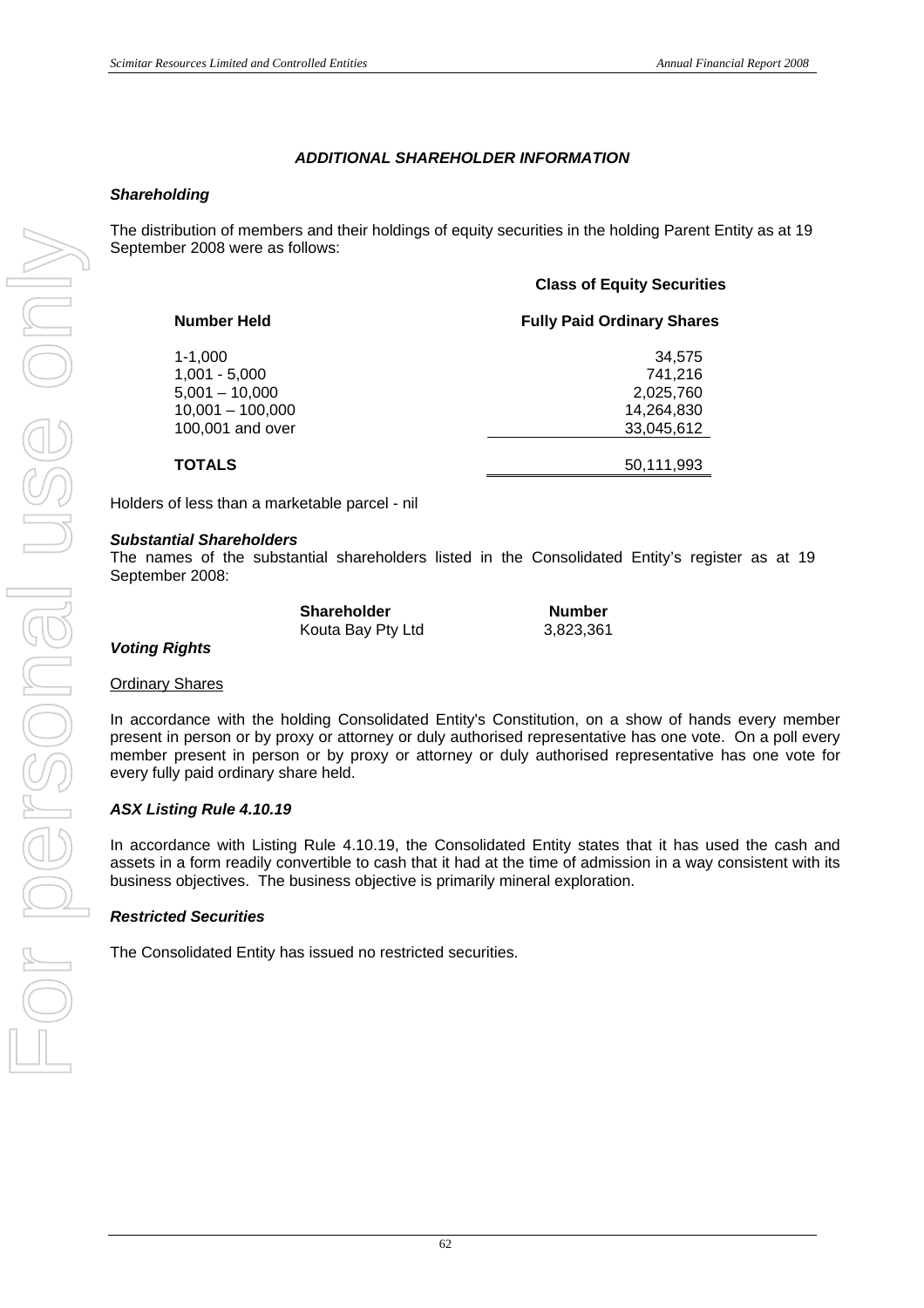# *Twenty Largest Shareholders*

The names of the twenty largest ordinary fully paid shareholders as at 19 September 2008 are as follows:

| <b>Shareholder</b>                | <b>Number</b> | % Held of Issued<br><b>Ordinary Capital</b> |
|-----------------------------------|---------------|---------------------------------------------|
| Kouta Bay Pty Ltd                 | 3,823,361     | 7.63%                                       |
| <b>Terence Topping</b>            | 2,500,000     | 4.99%                                       |
| Mega Uranium Ltd                  | 2,250,000     | 4.49%                                       |
| Kingswave Nominees Pty Ltd        | 1,800,000     | 3.59%                                       |
| Mr Michael Lim                    | 1,715,000     | 3.42%                                       |
| National Nominees Limited         | 1,669,998     | 3.33%                                       |
| Anz Nominees Limited              | 1,574,647     | 3.14%                                       |
| Australian Capital Markets Pty    | 1,512,501     | 3.02%                                       |
| Gw International Pty Ltd          | 950,000       | 1.90%                                       |
| Mr Erwin John Clayton             | 855,200       | 1.71%                                       |
| Mac 110 Nominees Pty Ltd          | 750,000       | 1.50%                                       |
| A22 Pty Limited                   | 634,387       | 1.27%                                       |
| Merrill Lynch (Australia)         | 592,016       | 1.18%                                       |
| Mr Ian Barnden-Brown              | 580,000       | 1.16%                                       |
| Mr Peter Pinto                    | 490,000       | 0.98%                                       |
| <b>Investwise Enterprises Pty</b> | 450,000       | 0.90%                                       |
| Mr Weng Chew Lim +                | 383,224       | 0.76%                                       |
| Wellington Industries Pty Ltd     | 358,768       | 0.72%                                       |
| Mr Terry James Gardiner           | 350,000       | 0.70%                                       |
| Canifare Pty Ltd                  | 348,000       | 0.69%                                       |
|                                   | 23,587,102    | 47.07%                                      |